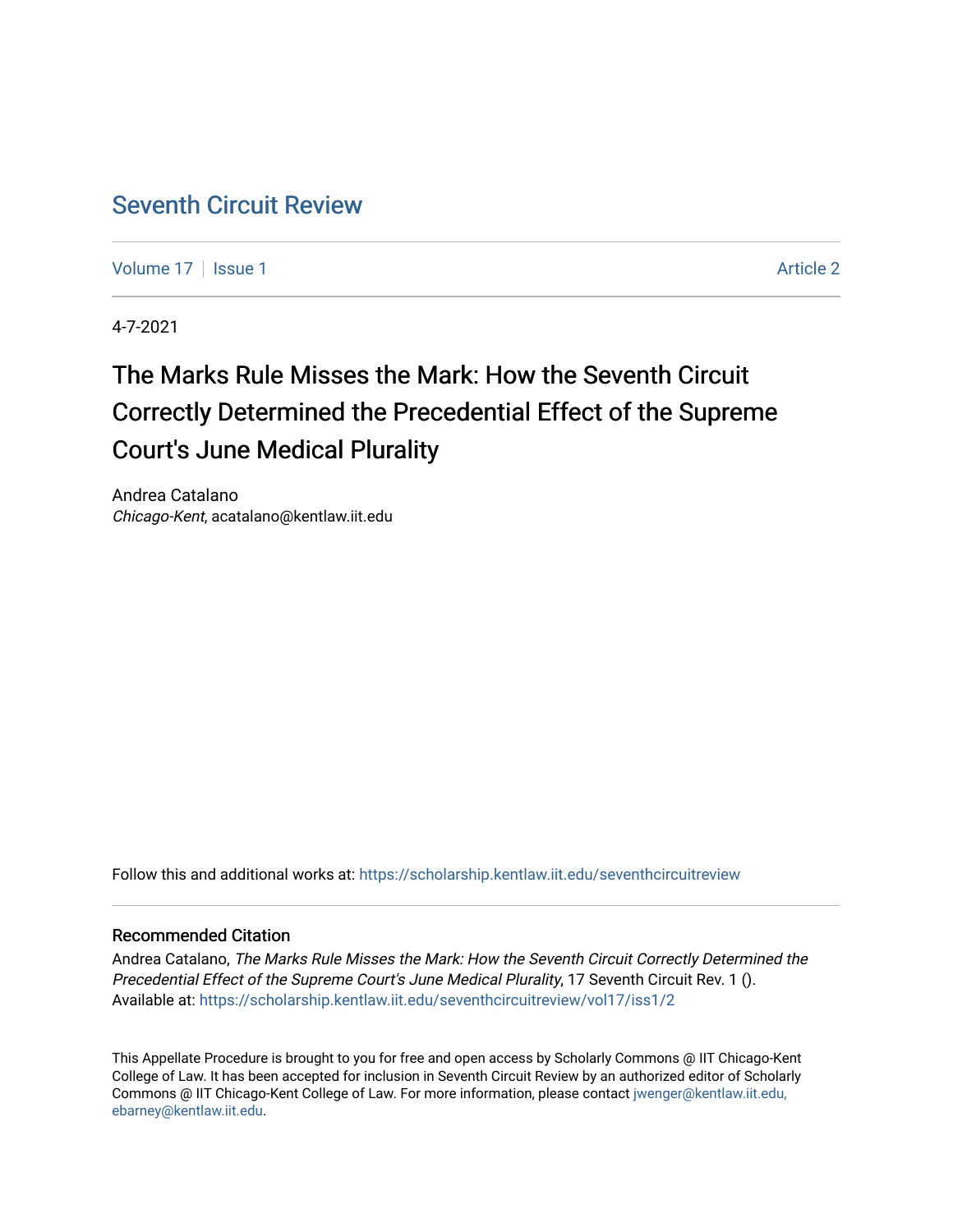SEVENTH CIRCUIT REVIEW Volume 17 Fall 2021

### **THE** *MARKS* **RULE MISSES THE MARK: HOW THE SEVENTH CIRCUIT CORRECTLY DETERMINED THE PRECEDENTIAL EFFECT OF THE SUPREME COURT'S** *JUNE MEDICAL* **PLURALITY**

#### ANDREA CATALANO

Cite as: Andrea Catalano, *The* Marks *Rule Misses the Mark: How the Seventh Circuit Correctly Determined the Precedential Effect of the Supreme Court's* June Medical *Plurality*, 17 SEVENTH CIRCUIT REV. 1 (2022), *at*  http://www.kentlaw.iit.edu/Documents/Academic Programs/7CR/v15 /catalano.pdf.

#### **INTRODUCTION**

Abortion has been the flag in the middle of a tug of war that has lasted for over fifty years: an issue neither side of the aisle has been able to pull across the center or willing to put down. However, even though the "constitutional standards for state regulations affecting a woman's right to choose to terminate a pregnancy are not stable, they have not been changed, at least not yet."<sup>1</sup> Abortion is undoubtedly a politically polarizing topic in the United States, and recently abortion foes have made significant political gains.<sup>2</sup> Numerous states, including Indiana, are purposefully passing blatantly unconstitutional

J.D. candidate, December 2021, Chicago-Kent College of Law, Illinois Institute of Technology; MPH candidate, May 2022, University of Illinois at Chicago School of Public Health; B.S., May 2018 Community Health, Indiana University Bloomington.

<sup>&</sup>lt;sup>1</sup> Planned Parenthood of Ind. & Ky., Inc. v. Box 991 F.3d 740, 741 (7th Cir. 2021).

<sup>2</sup> *See* Whole Woman's Health v. Jackson, 141 S. Ct. 2494, 2495 (2021); *see also* Jackson Women's Health Org. v. Dobbs, 945 F.3d 265, 277 (5th Cir. 2019).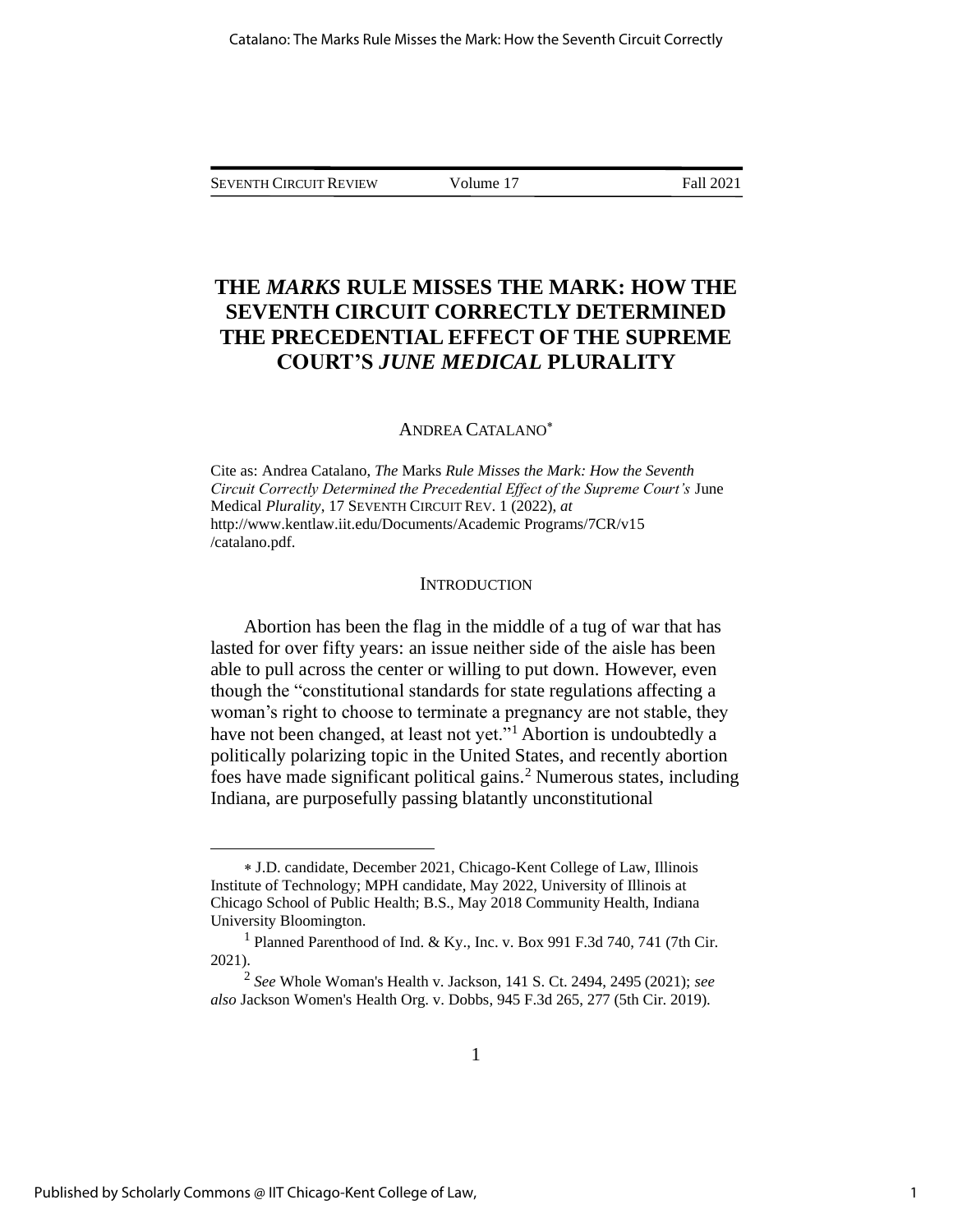| <b>SEVENTH CIRCUIT REVIEW</b> | Volume 17 | Fall 2021 |
|-------------------------------|-----------|-----------|
|                               |           |           |

legislation.<sup>3</sup> These legislative bodies continue to challenge the abortion standard set forth by the Supreme Court, which has led to a wave of abortion litigation. Unfortunately, the courts are not discouraging this trend.

On the contrary, the Supreme Court encourages this behavior from legislators by continuing to grant certiorari on abortion cases, sending the message that the standard is not static and legislatures can mess with it.<sup>4</sup> As a result, legislatures, just like the State of Indiana, continue to knowingly pass unconstitutional abortion restrictions, knowing abortion clinics will race to court to obtain an injunction, which would force the federal judiciary to step in and safeguard abortion rights. Then, politicians have the opportunity to rally against the court's ruling for their political gain. Finally, at the next legislative session, legislatures would start all over again, unrelenting in their unbroken cycle of anti-abortion attacks that have yet to result in the prohibition of abortion.

This same cycle occurred with *Planned Parenthood of Indiana & Kentucky, Inc. v. Box. 5* Planned Parenthood raced to the court to obtain an injunction to stop Indiana's legislatures' Act 404, which places an additional requirement on a minor seeking abortion restricting the right to access abortion, from going into effect. Each time the Supreme Court adds to its abortion jurisprudence and tinkers with the standard of the right to abortion, states take it as a sign to attempt to get more restrictive abortion legislation through the court system and into law. Therefore, the cycle keeps going.

<sup>&</sup>lt;sup>3</sup> Jackson, 141 S. Ct. at 2495. (Challenge to Texas SB8 banning abortions after six weeks in direct conflict with the Supreme Court abortion standard); *see also Dobbs*, 945 F.3d at 277 (Mississippi law banning abortions after fifteen weeks in direct conflict with the Supreme Court abortion standard).

<sup>4</sup> *See Dobbs*, 945 F.3d 265, 277 (5th Cir. 2019), cert. granted in part, 141 S. Ct. 2619, 209 L. Ed. 2d 748 (2021) (The district court and circuit court determined that the abortion restriction enacted by Mississippi legislatures was facially unconstitutional because it directly conflicted with Casey, yet the Supreme Court grated certiorari).

<sup>5</sup> 991 F.3d at 741.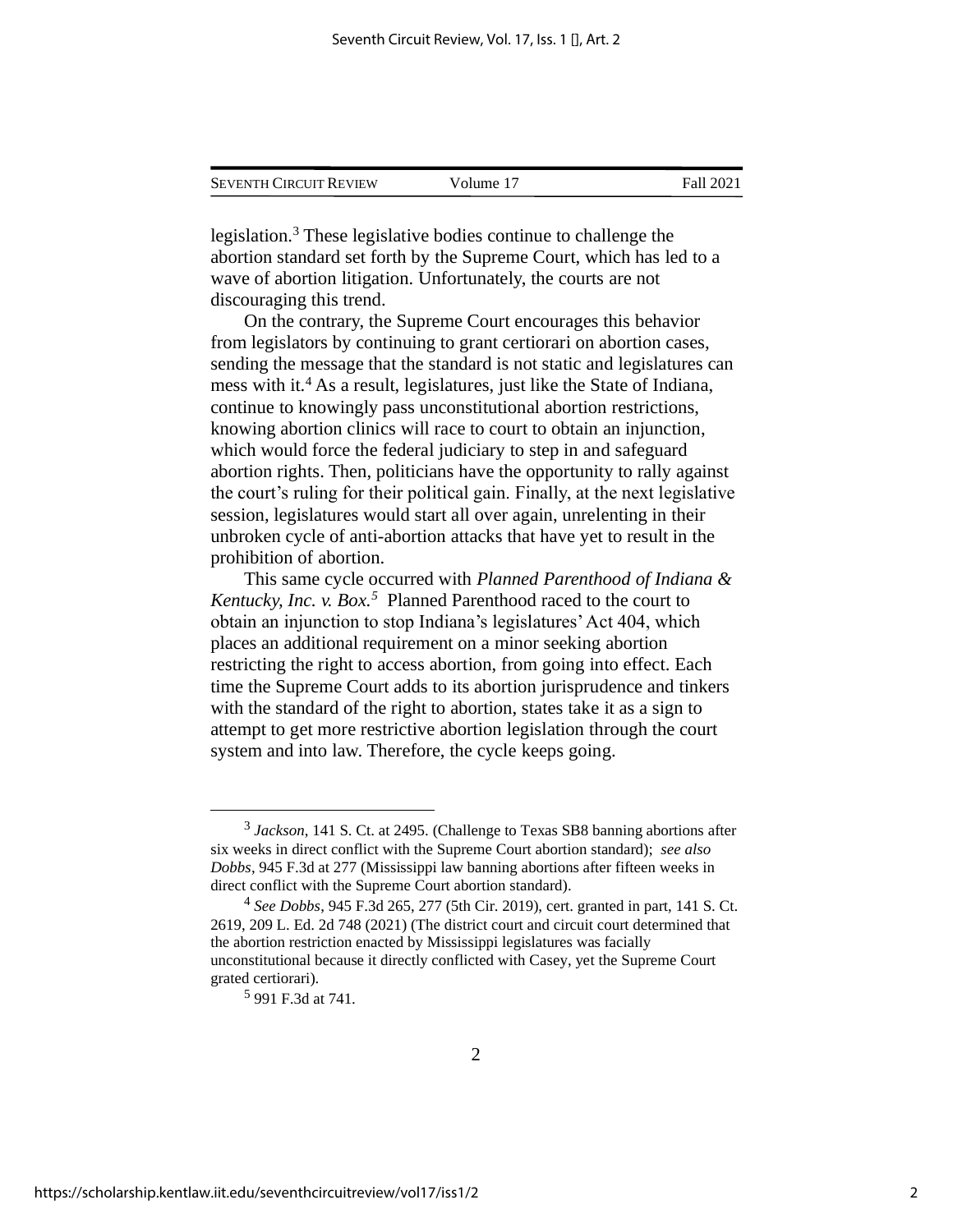| <b>SEVENTH CIRCUIT REVIEW</b> | Volume 17 | Fall 2021 |
|-------------------------------|-----------|-----------|
|                               |           |           |

Not only does the Supreme Court stimulate controversy when continuing to take on abortion cases, but each new decision added to the Supreme Court abortion jurisprudence only confuses the standard of the right to abortion. Even if the Supreme Court has consistently reaffirmed the fundamental right to abortion, continually altering the right to allow for new limits and restrictions makes the standard harder for the lower courts and circuits to apply and be consistent. Constitutional rights are supposed to be uniform throughout the nation.<sup>6</sup> However, the Supreme Court's latest decision in *June Medical Services L.L.C. v. Russo<sup>7</sup>* makes finding consistency and clarity in the constitutional right to access abortion nearly impossible. The Supreme Court granted certiorari in *June Medical,* a near-identical case to Whole Woman's Health v. Hellersted, decided just three years earlier.<sup>8</sup> In *Whole Woman's Health*, the Supreme Court balanced the benefits and burdens of the abortion restriction at issue, which determined that the restriction was unconstitutional. However, a more conservative Supreme Court published a plurality decision on the *June Medical* abortion restriction that tracked nearly word for word the *Whole Woman's Health* restriction the Supreme Court struck down three years earlier.

When the Supreme Court comes down in a plurality opinion, that opinion still has precedential effects. In *Marks v. United States*,<sup>9</sup> the Supreme Court created the *Marks* Rule instructing lower courts to ascertain precedential effect in the narrowest common denominator of a plurality holding. Therefore, when the Supreme Court decided *June Medical* as a plurality, it handed down the opinion knowing lower courts would need to navigate the *Marks* Rule to determine the

<sup>6</sup> *See* Evan Bernick, *The Circuit Splits Are Out There—and the Court Should Resolve Them*, 16 ENGAGE 2 (2015); *see also* Evan H. Caminker, *Precedent and Prediction: The Forward-Looking Aspects of Inferior Court Decision making*, 73 TEX. L. REV. 1, 38 (1994) ("Both the Constitution's framers and the Supreme Court have stressed that the articulation of nationally uniform interpretations of federal law is an important objective of the federal adjudicatory process.")

<sup>7</sup> 140 S. Ct. 2103, 2141 (2020).

<sup>8</sup> 136 S. Ct. 2292, 2318 (2016).

<sup>&</sup>lt;sup>9</sup> 430 U.S. 188 (U.S. 1977).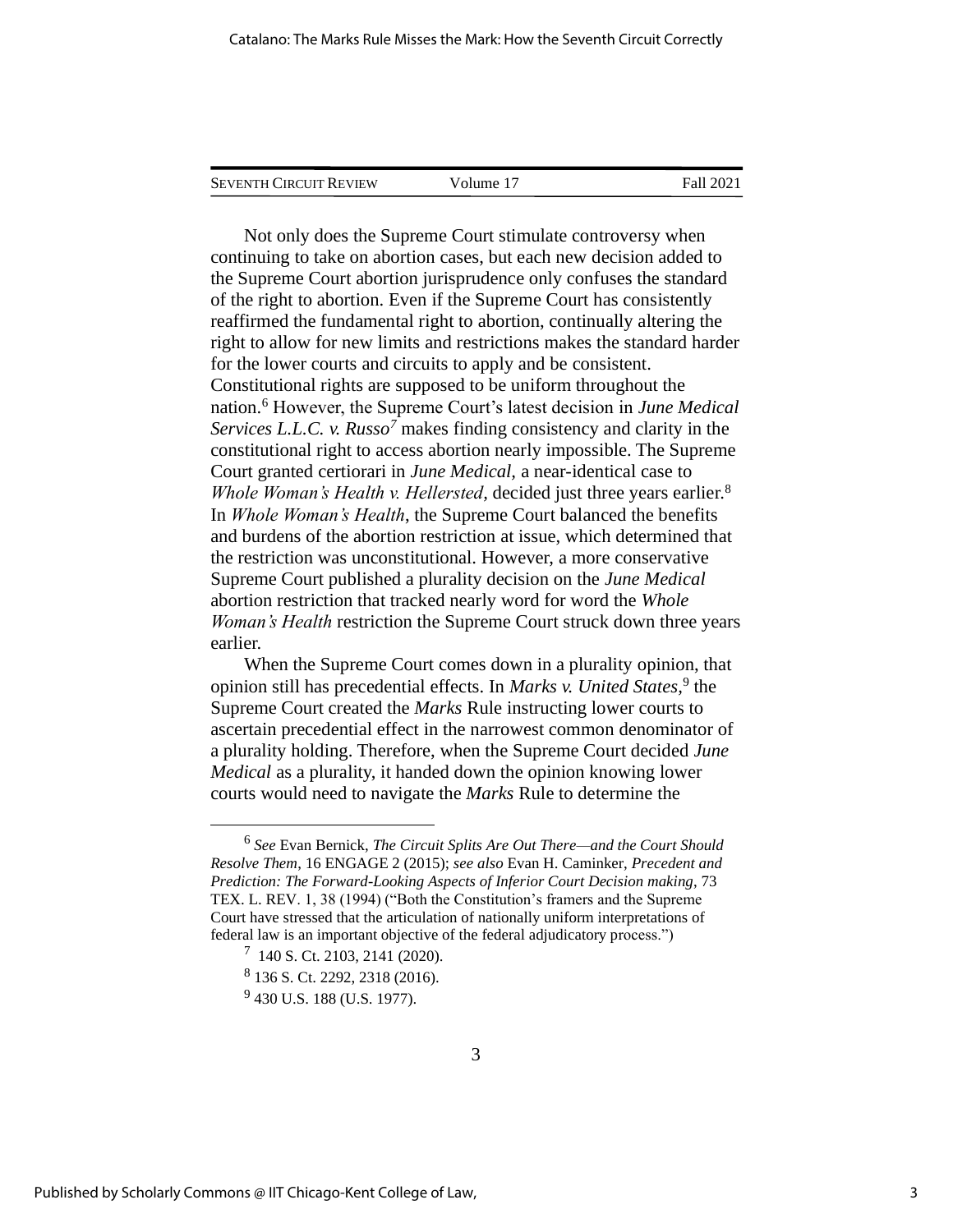|  | <b>SEVENTH CIRCUIT REVIEW</b> | Volume 17 | Fall 2021 |
|--|-------------------------------|-----------|-----------|
|--|-------------------------------|-----------|-----------|

binding effect of the plurality and the appropriate abortion standard to use when laws challenging the right to abortion would inevitably come forward.

However, using the *Marks* Rule to determine a controlling opinion<sup>10</sup> has been deemed a "vexing task" by many lower circuits, including the Seventh Circuit, and using the *Marks* Rule to determine the controlling opinion in *June Medical's* plurality is already plaguing lower court judges across the nation, creating variation and unreliability in access to reproductive rights by jurisdiction. For example, circuits differ from holding that *June Medical* left the right to abortion unchanged,<sup>11</sup> requiring a standard balancing the benefits and burdens of laws restricting abortion, to determining the plurality opinion overruled *Whole Woman Health,*<sup>12</sup> restricting the standard to only looking at the burdens.

Shortly after the Supreme Court decided *June Medical*, it then remanded *Planned Parenthood of Indiana & Kentucky, Inc. v. Box,*  back to the Seventh Circuit for review in light of the plurality opinion. There, the Seventh Circuit was required to take on the task of interpreting the *Marks* Rule as it applies to *June Medical*. This case highlights the tremendous amount of variation in the interpretation of the *Marks* Rule and how this variation is the difference between Indiana's Act 404 and other pieces of legislation like it, passing constitutional muster and going into effect to restrict abortion access the Act failing to do so. This inconsistency in the application of the *Marks* Rule leads to instability in constitutional rights themselves.<sup>13</sup> The variation in determining the precedential weight of *June Medical* has severe practical implications on the right to abortion as a whole

<sup>&</sup>lt;sup>10</sup> EMW Women's Surgical Ctr., P.S.C. v. Friedlander, 978 F.3d 418, 431 (6th Cir. 2020).

<sup>11</sup> *Box*, 991 F.3d at 741; *EMW*, 978 F.3d at 431.

<sup>12</sup> Hopkins v. Jegley, 968 F.3d 912, 915 (8th Cir. 2020).

<sup>13</sup> *See* Hughes v. United States, 138 S. Ct. 1765, 1771–72 (2018).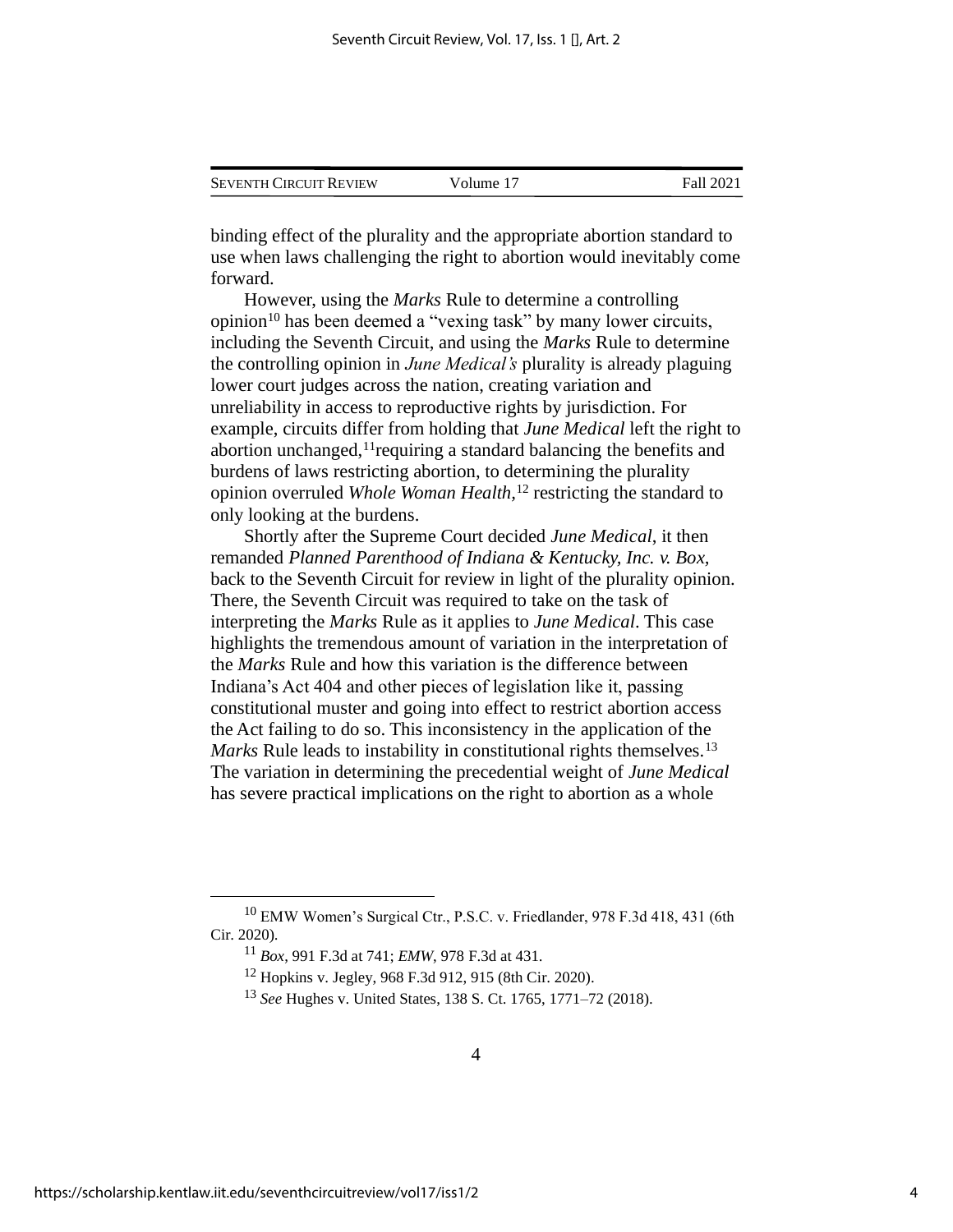| <b>SEVENTH CIRCUIT REVIEW</b> | Volume 17 | Fall 2021 |
|-------------------------------|-----------|-----------|
|                               |           |           |

and especially for those most impacted by restrictive abortion laws, the young and the poor. $14$ 

The Seventh Circuit majority's interpretation of the *Marks* Rule is correct. After applying the *Marks* Rule, the Seventh Circuit determined that *June Medical* did not overrule *Whole Woman's Health* or change the right to abortion. Therefore, the Seventh Circuit reaffirmed its prior ruling using the *Whole Woman's Health* balancing standard to grant a preliminary injunction against the Indiana State Statute Act 404,<sup>15</sup> which placed significant obstacles in the way of unemancipated minors seeking abortions.<sup>16</sup>

This first part of the article will discuss the background of *Planned Parenthood v. Box*, the history of the Supreme Court's abortion jurisprudence, and how the *Marks* Rule interprets plurality opinions. The second part will discuss why the Seventh Circuit's interpretation is correct. Finally, the third part will discuss what to expect in the coming term and the more significant issue at play.

#### SETTING THE SCENE FOR INCONSISTENCY IN THE RIGHT TO ABORTION

#### *A. The Facts of Planned Parenthood of Indiana and Kentucky v. Box.*

Unintended pregnancy is always a delicate situation, especially when it involves teenagers. The Supreme Court recognized the delicacy of these situations in the 1978 case of *Bellotti v. Baird, 17* where the Supreme Court specifically extended the constitutional right of privacy and liberty established in *Roe v. Wade* to minors. <sup>18</sup> More specifically, in *Bellotti,* the Supreme Court held "if a state requires a

<sup>14</sup> Michele McKeegan., *The Politics of Abortion: A Historical Perspective*. 3 Women's Health Issues. 127, 131 (1993).

<sup>&</sup>lt;sup>15</sup> Ind. Code § 16-34-2-4(e)  $(2021)$ .

<sup>16</sup> *Box*, 991 F.3d at 740.

 $17443$  U.S. 622, 643–44 (1979) (The Supreme Court has announced clear bypass requirements for parental consent requirements); Box v. Planned Parenthood of Indiana & Kentucky, Inc., 141 S. Ct. 187, 207 2020).

 $18$  410 U.S. 113 (1973).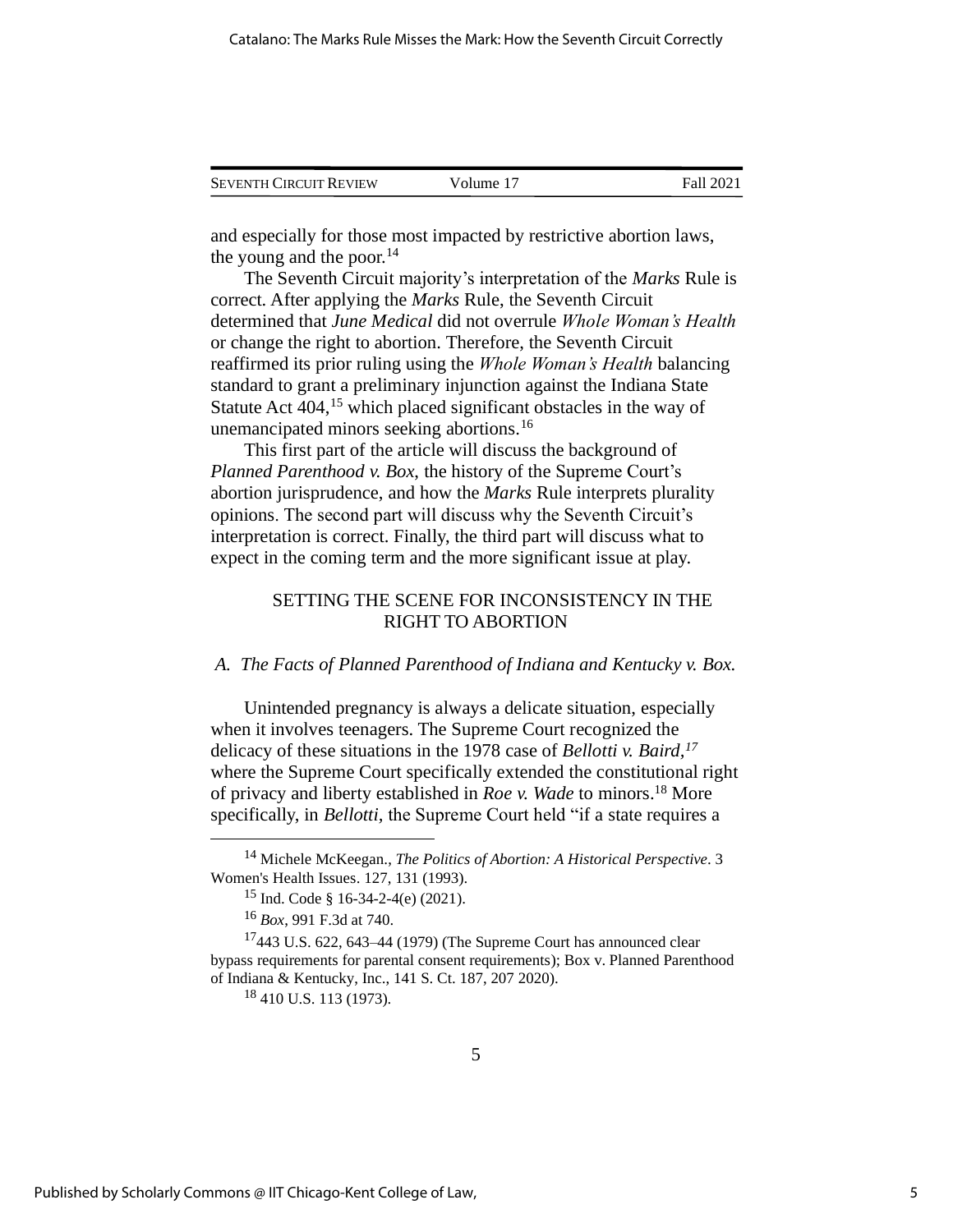| <b>SEVENTH CIRCUIT REVIEW</b> | Volume 17 | <b>Fall 2021</b> |
|-------------------------------|-----------|------------------|
|                               |           |                  |

pregnant minor to obtain the consent of one or both parents, another alternative option must be available for the minor to receive the abortion.<sup>19</sup> The alternative process has four requirements: (1) the minor is permitted to demonstrate her maturity and informed decision making on having the abortion without parental consent, (2) if the minor does not prove maturity, she can convince the judge that the abortion would be the best decision for her (3) the minor must remain anonymous, and (4) the process must be expedited to ensure the abortion will be possible to obtain.<sup>20</sup>

"Consistent with *Bellotti*, Indiana statutes have long provided a fast and confidential judicial bypass procedure that is supposed to allow a small fraction of pregnant, unemancipated minors seeking abortions to obtain them without the consent of or notice to their parents, guardians, or custodians."<sup>21</sup> Initially, the judicial bypass process in Indiana required a minor seeking an abortion without parental consent first to find her way to a state trial court. Then secondly, the trial court must find that the abortion would be in the minor's best interests or that the minor is sufficiently mature to make their own decision.<sup>22</sup> After those two steps, the minor was allowed a confidential abortion.

However, Indiana Senate enrolled Act 404, which changed the judicial bypass process. Act 404 would make Indiana an outlier; the only state requiring a parental notification after a judicial bypass procedure has already deemed the minor mature enough to make the decision themselves, as required under *Bellotti*. 23 Act 404 changed the judicial bypass process by adding a new "notification requirement" triggered after the judge approves the abortion for the minor.<sup>24</sup> The Act, if deemed constitutional, would require the minor's parents to be

<sup>19</sup> *Bellotti*, 443 U.S. at 644.

<sup>&</sup>lt;sup>20</sup> *Id.* at 797 ("A child, merely on account of [their] minority, is not beyond the protection of the Constitution.")

<sup>21</sup> Box, 141 S. Ct. at 207.

 $22$  Ind. Code § 16-34-2-4(e) (2021).

<sup>23</sup> 443 U.S. at 797.

<sup>24</sup> *Box*, 991 F.3d at 740.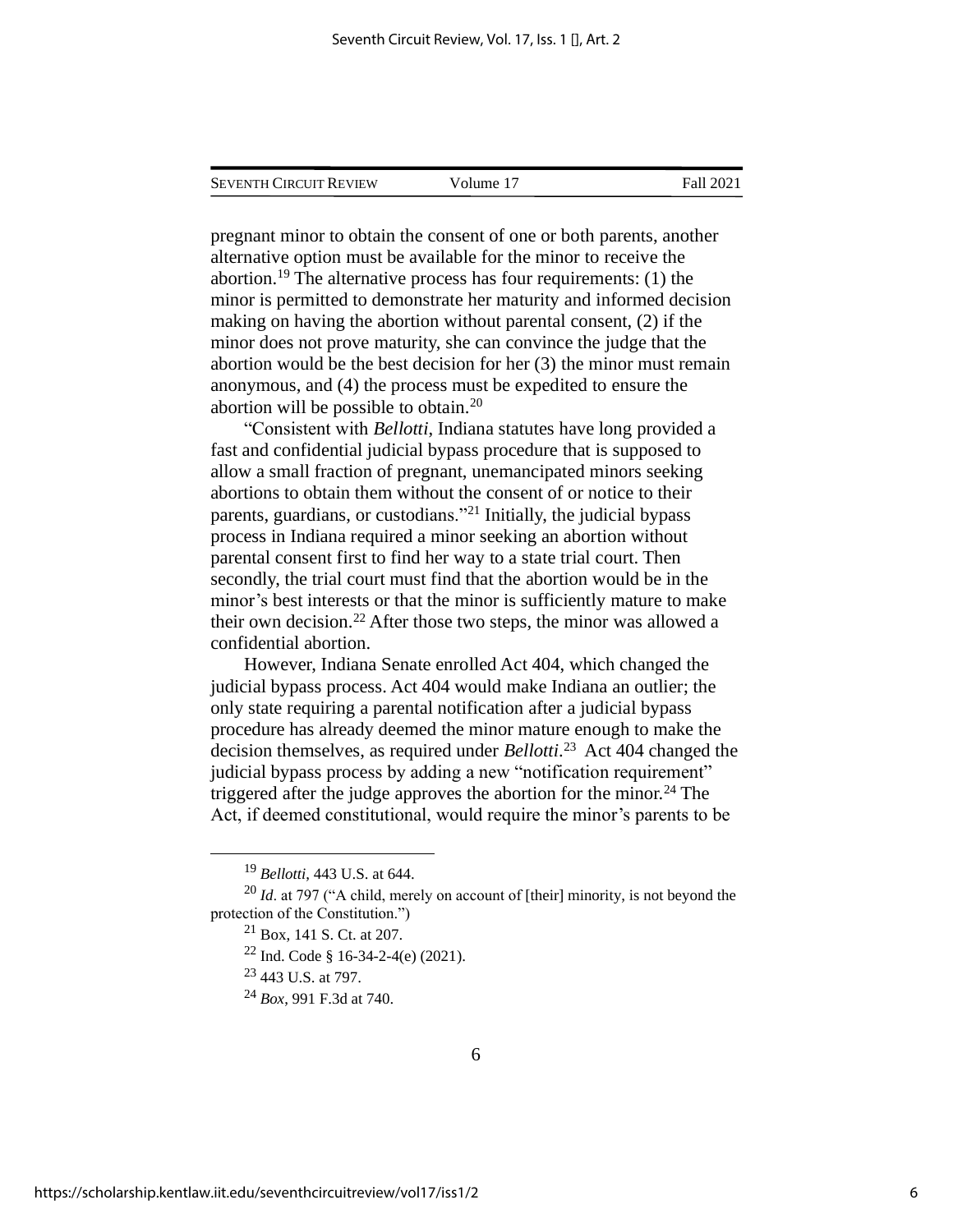| <b>SEVENTH CIRCUIT REVIEW</b> | Volume 17 | Fall 2021 |
|-------------------------------|-----------|-----------|
|                               |           |           |

notified that she is seeking an abortion through the bypass procedure unless the court finds the notification contrary to the best interest of the minor. (After a judge determines a minor can make the abortion decision, the law would still require the parents of the minor to be notified before the abortion takes place.) It is important to highlight that Act 404 only provides the best interest exception to this notification requirement, purposely leaving out the ability for the judge to decide based on maturity that the parents do not need to be notified. <sup>25</sup> This additional notification requirement, which does not consider the minor's maturity, effectively limits minors' privacy and access to confidential abortions.

The first time *Planned Parenthood v. Box<sup>26</sup>* came to the Seventh Circuit from the Southern District of Indiana, the Seventh Circuit applied the undue burden standard as used in *Whole Woman's Health*, comparing the benefits of the legislation to its burdens against persons seeking abortions.<sup>27</sup> As a result, the Seventh Circuit granted a preliminary injunction stopping Act 404's manipulation of the judicial procedure from going into effect. After that decision, the United States District Court for the Southern District of Indiana, the defendantsappellants, petitioned the Seventh Circuit for rehearing and rehearing *en banc*, which the Seventh Circuit denied. Then the United States District Court for the Southern District of Indiana petitioned for a writ of certiorari to the United States Court of Appeals for the Seventh Circuit. The Supreme Court granted the petition for writ of certiorari, vacated the Seventh Circuit's decision, and remanded for further consideration in light of *June Medical. 28*

On remand, an important question for the Seventh Circuit panel was how to apply the "narrowest ground" rule announced in *Marks v.* 

<sup>&</sup>lt;sup>25</sup> Ind. Code § 16-34-2-4(d) (2021).

<sup>26</sup> *Planned Parenthood*, 141 S. Ct. at 207.

<sup>27</sup> *Whole Woman's Health*, 136 S. Ct. at 2318; *Compare* Planned Parenthood of Se. Pa. v. Casey, 505 U.S. 833, 860 (1992).

<sup>28</sup> *June Medical*, 140 S. Ct. at 2113; Box v. Planned Parenthood of Indiana & Kentucky, Inc., 591 U.S. ——, 141 S. Ct. 187, 188 (2020).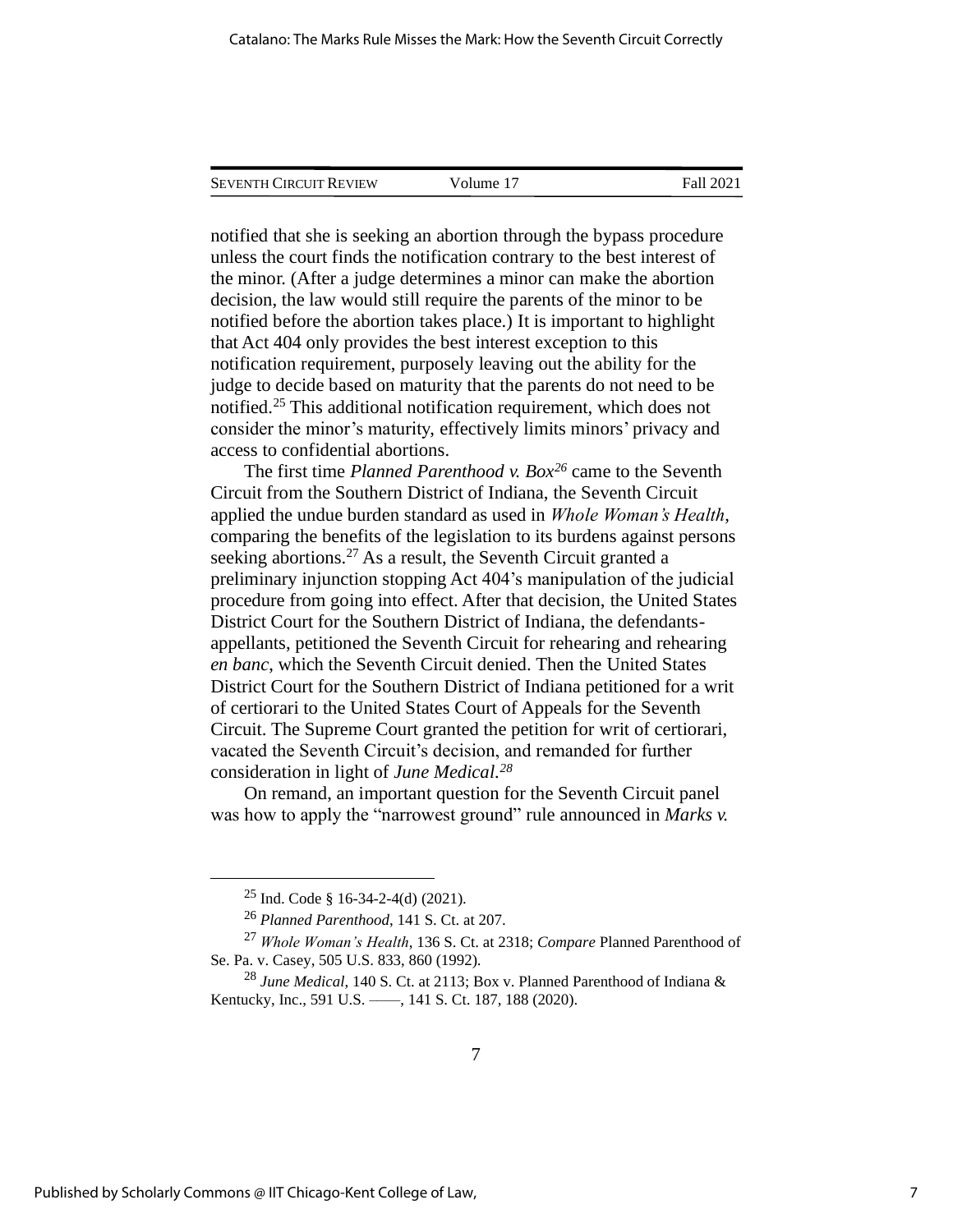| <b>SEVENTH CIRCUIT REVIEW</b> | Volume 17 | Fall 2021 |
|-------------------------------|-----------|-----------|
|                               |           |           |

*United States*<sup>29</sup> for discerning the precedential force of Supreme Court decisions issued without a majority opinion (referred to throughout this Note as the *Marks* Rule). The Seventh Circuit correctly concluded that the plurality holding in *June Medical* did not overrule the precedential effect of *Whole Woman's Health*, as it applies to the instant case. Therefore, the Seventh Circuit correctly affirmed the preliminary injunction against Act 404 because Act 404 was substantially likely to be unconstitutional and violate the requirements outlined in *Bellotti*. <sup>30</sup> To understand what and why the Seventh Circuit came out the way it did and the *Marks* Rule's impact on access to abortion rights, it is essential to look at both the history of abortion in the United States and the history of the *Marks* Rule.

#### *B. History of Abortion*

The Supreme Court established the constitutional right to abortion in 1973 with the landmark decision of *Roe v. Wade.<sup>31</sup>* However, the history of abortion began well before that. Abortion has been a widespread practice as solidly rooted in our past as in the present.<sup>32</sup> Since the 1600s, people around the world have used abortion to control their reproduction in every known society — regardless of its legality. For a long time, abortion was a "common and legalized"<sup>33</sup> practice in the United States.

It was not until the 19<sup>th</sup> century that the war on reproductive rights truly began, with the first known abortion restriction law passed in England in 1803. <sup>34</sup> After that, more anti-abortion laws started to follow, and by the end of the  $19<sup>th</sup>$ -century, most states in the U.S.

 $29$  430 U.S. 188 (1977).

<sup>30</sup> *Box*, 991 F.3d at 752.

 $31$  410 U.S. at 113.

<sup>32</sup> Zoila Acevedo, *Abortion in early America.* 4 Women & Health, 159–167, (1979).

<sup>33</sup> *Roe*, 410 U.S. at 132. ([i]t is undisputed that at common law, abortion performed before "quickening"-the first recognizable movement of the fetus in utero.)

 $34$  Lord Ellenborough's Act, 43 Geo. 3, c. 58 (1803).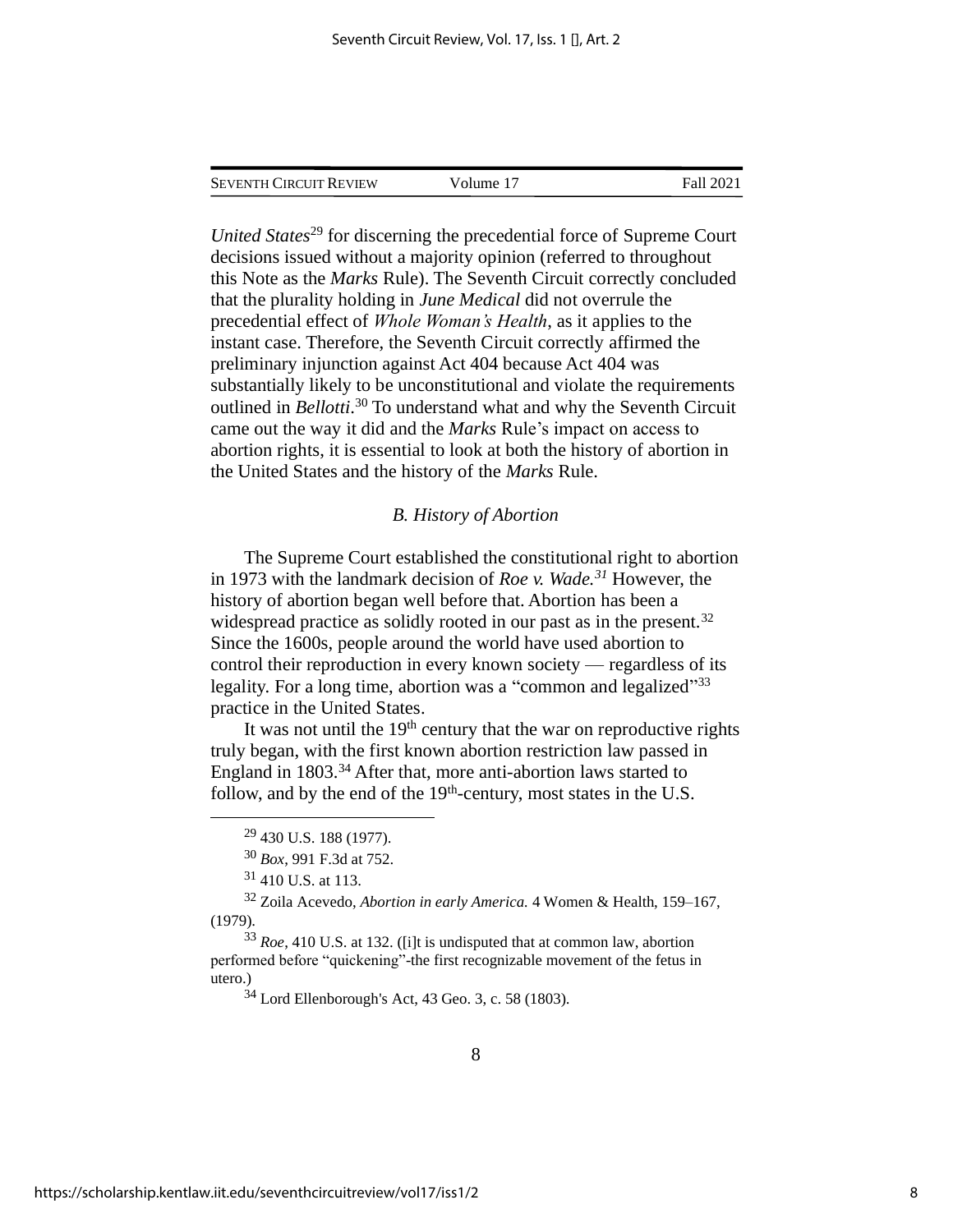| <b>SEVENTH CIRCUIT REVIEW</b> | Volume 17 | Fall 2021 |
|-------------------------------|-----------|-----------|
|                               |           |           |

adopted laws banning abortion except to save the life or health of a pregnant person. <sup>35</sup> Then, in 1873 Congress passed the Comstock Laws, which banned the publication and dissemination of information about birth control.<sup>36</sup>

1. The Right to Abortion Rooted in the Right to Privacy

In response to those abusive legislative blockades threatening reproductive health, the Supreme Court in *Griswold v. Connecticut<sup>37</sup>* in 1965 recognized the Bill of Rights having a "penumbra" of guarantees including the right to privacy for individuals in deciding matters "so intimate and personal as childbearing."<sup>38</sup> This case applied to the right of promotion and use of contraceptive birth control for married women. However, the case most notably established the constitutional right of privacy in the realm of reproductive rights. The penumbra of rights first recognized in *Griswold,* namely the right of personal privacy, would also serve as the basis for a woman's right to their body and their reproductive decisions, including the right to abortion.<sup>39</sup>

Eight years after *Griswold*, in 1973, the Supreme Court decided *Roe v. Wade*, which solidified the right to privacy as it applied to a

<sup>35</sup>*See* Cyril C. Means, *The Law of New York Concerning Abortion and the Status of the Fetus*, *A Case of Cessation of Constitutionality*, 14 N.Y.L.F. 1664, 1968, (1968). (By the turn of the 20th century, almost every state classified abortion as a felony, with some states including limited exceptions for medical emergencies and cases of rape and incest.); *see also* Connecticut § 19a-600, *et seq*. (Connecticut's first abortion restriction passed in 1821); *see also* Missouri Stands for the Unborn Act § § 188.056, 188.057, and 188.058 (Missouri's first abortion restrictions enacted in 1825); *see also* Illinois in 1827; and New York in 1829.

<sup>36</sup> *See* 42 Cong. Ch. 258, 17 Stat. 598 (1873); *see also* Peter Smith, *The History and Future of the Legal Battle Over Birth Control*, 49 Cornell L.Q. 275, 275-76 (1964).

<sup>37</sup> 381 U.S. 479 (1965)

<sup>38</sup> *Griswold*, 381 U.S. 479 (1965)

<sup>39</sup> *See* Professor Cheryl E. Amana Burris, J.D., LL.M., *Reproductive Rights Under Attack: Can the Fundamentals of Roe Survive?* 8 Biotechnology & Pharmaceutical L. Rev. 1, 3 (2015).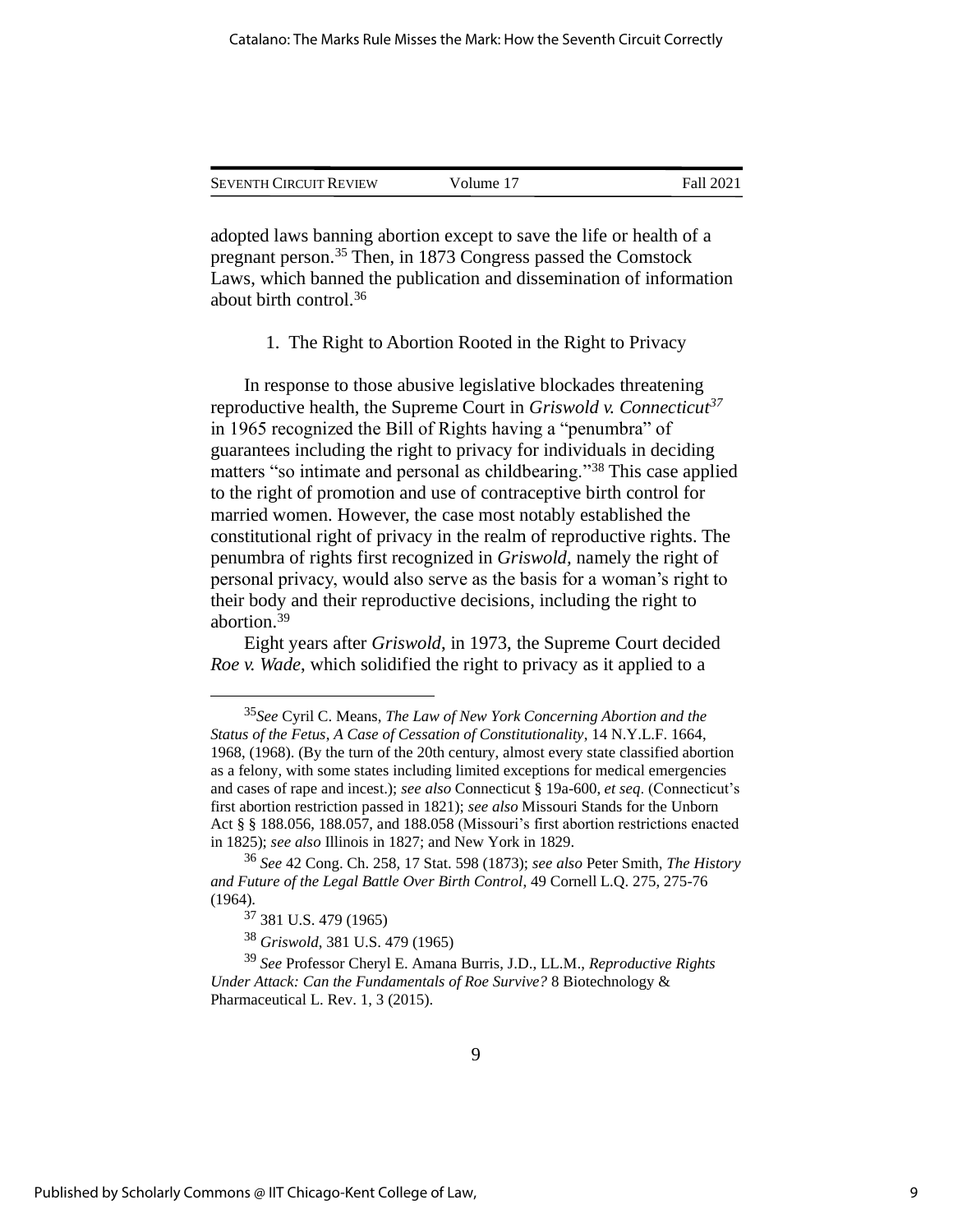| <b>SEVENTH CIRCUIT REVIEW</b> | Volume 17 | <b>Fall 2021</b> |
|-------------------------------|-----------|------------------|
|                               |           |                  |

woman's decision to birth a child. <sup>40</sup> The essential principles of *Roe* established for the first time that abortion restrictions implicated an unenumerated, fundamental right to personal privacy grounded in the Due Process Clause of the Fourteenth Amendment. <sup>41</sup> In addition, the Court developed a trimester system. <sup>42</sup> The system prohibited state interference with a woman's right to terminate her pregnancy during the first trimester, which left abortion decisions to be made only between a patient and their attending physician. <sup>43</sup> After the first trimester, states could enact abortion regulations reasonably related to maternal health. Then, only in the third trimester after a fetus reached the point of "viability" did a state's interest in potential life become so compelling to allow states to go as far as prohibiting abortion except for saving the mother's life.<sup>44</sup>

Importantly, since the Supreme Court found the right to abortion through the fundamental right of privacy, courts evaluated legislative challenges to the right under strict scrutiny.<sup>45</sup> Thus, *Roe* provided the most protection to date for the right to abortion. <sup>46</sup> While many scholars think the Supreme Court in 1973 took the abortion issue away from voters and should have allowed the democratic process to handle this issue itself, <sup>47</sup> the Court stepped in and created constitutional

<sup>40</sup> *Roe*, 410 U.S. at 129. ("Personal, marital, familial, and sexual privacy said to be protected by the Bill of Rights.")

<sup>&</sup>lt;sup>41</sup> *Id*. at 129 (The right to abortion was encompassed in the penumbra of rights first recognized in Griswold v. Connecticut.); *see Griswold*, 381 U.S. 479 (1965)

<sup>42</sup> *Roe*, 410 U.S. at 163.

<sup>43</sup> *Id*.

<sup>44</sup> *Id*.

<sup>45</sup> *Id* at. 155; Blackhawk v. Pennsylvania, 381 F.3d 202, 209 (3d Cir.2004) (Under the strict scrutiny standard, a law "must serve a compelling government interest and must be narrowly tailored to serve that interest.")

<sup>46</sup> *Roe*, 410 U.S. at 153,155.

 $^{47}$  Jackson Women's Health Org. v. Dobbs, 945 F.3d 265, 277 (5th Cir. 2019) (James C. Ho, Concurring) (Nothing in the text or original understanding of the Constitution establishes a right to an abortion. Rather, what distinguishes abortion from other matters of health care policy in America—and uniquely removes abortion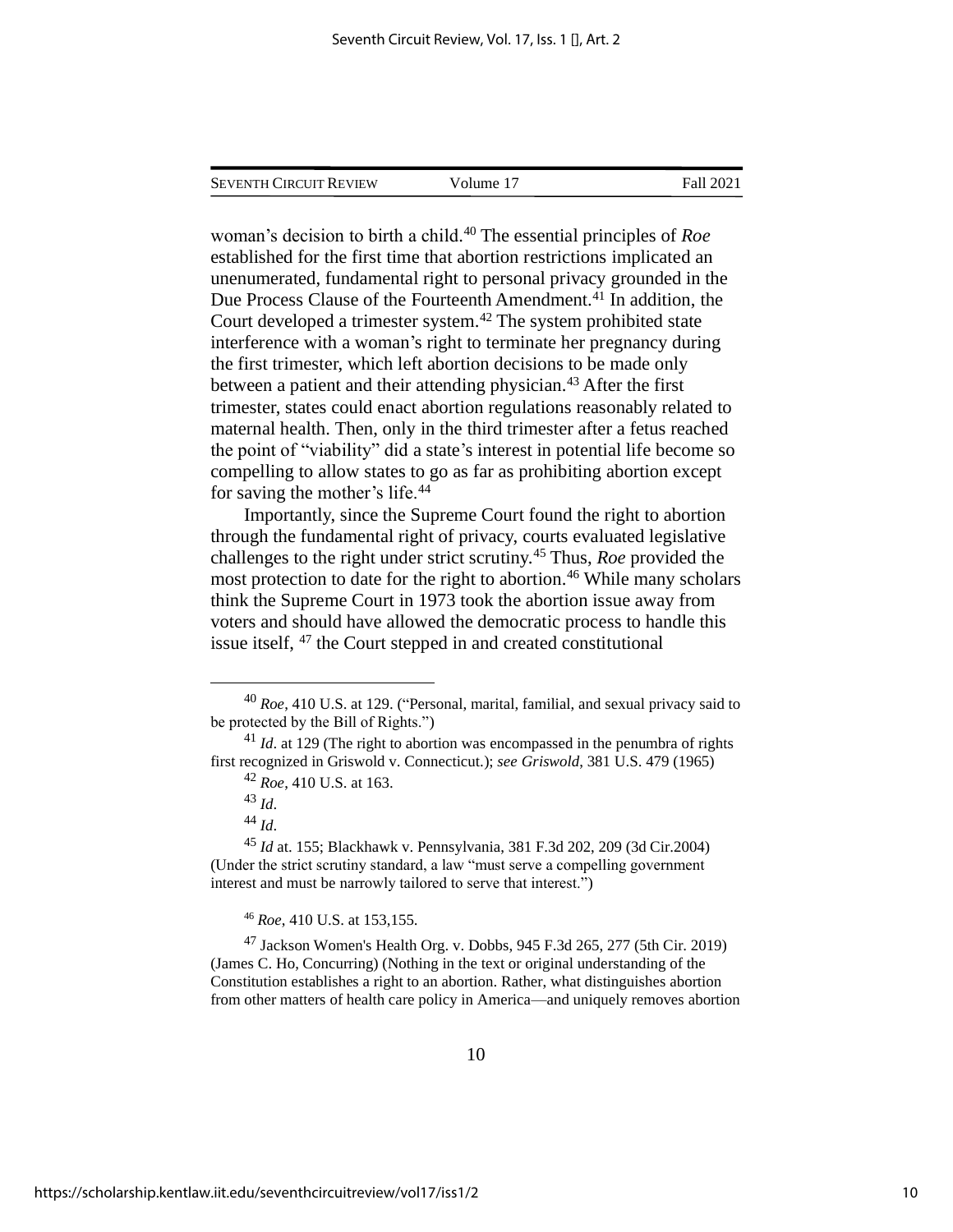| <b>SEVENTH CIRCUIT REVIEW</b> | Volume 17 | Fall 2021 |
|-------------------------------|-----------|-----------|
|                               |           |           |

protection for abortion. Nevertheless, the creation of this right was not the Court's fatal flaw rather, the wishy-washy decisions going back and forth on the standard of the right to abortion that followed *Roe* are. These subsequent decisions continued to reshape the right to abortion and have never allowed the dust to settle, making the issue as contentious today as when the Supreme Court decided *Roe* fifty years ago.

2. Chipping Away at Roe: Casey and the Undue Burden Standard

In 1992, nearly 20 years later, the Supreme Court created the "undue burden standard" in *Planned Parenthood of Southeastern Pennsylvania v. Casey.<sup>48</sup> Casey* reaffirmed the principles of *Roe* giving deference to stare decisis respecting settled precedent<sup>49</sup> and upholding the "promise of the Constitution that there is a realm of personal liberty which the government may not enter."<sup>50</sup> Implicit in that promise is the "right of an individual ... to be free from unwarranted governmental intrusion into matters so fundamentally affecting a person as the decision whether to bear or beget a child."<sup>51</sup>

However, *Casey's* allegiance to *Roe* was selective — the joint opinion deferred to certain aspects of *Roe* while abandoning others.<sup>52</sup> The Supreme Court took a major step back by identifying the right to abortion as a protected liberty rather than a fundamental right to

 $^{48}$  505 U.S. 833, 874 (1992).

<sup>49</sup> Joseph W. Mead, *Stare Decisis in the Inferior Courts of the United States*, 12 NEV. L.J. 787, 789 (2012) (Put roughly, stare decisis refers to the practice of a court deferring to some set of precedent).

<sup>50</sup> *Casey*, 505 U.S. at 872 (plurality opinion).

<sup>51</sup> *Id.* at 851–52, (*citing* Eisenstadt v. Baird, 405 U.S. 438, 453.) <sup>52</sup> *Id*.

policy from the democratic process established by our Founders—is Supreme Court precedent.); Clarke D. Forsythe & Stephen B. Presser, *The Tragic Failure of Roe v. Wade: Why Abortion Should Be Returned to the States*, 10 TEX. REV. L. & POL 85, 162–63 (2005) (The Supreme Court made the abortion debate more divisive because it prevented resolution through the normal give and take of political and legislative discourse and decision.); Jean Bethke Elshtain, *Roe v. Wade: Speaking the Unspeakable*, in Robert P. George, Great Cases in Constitutional Law 182 (2000).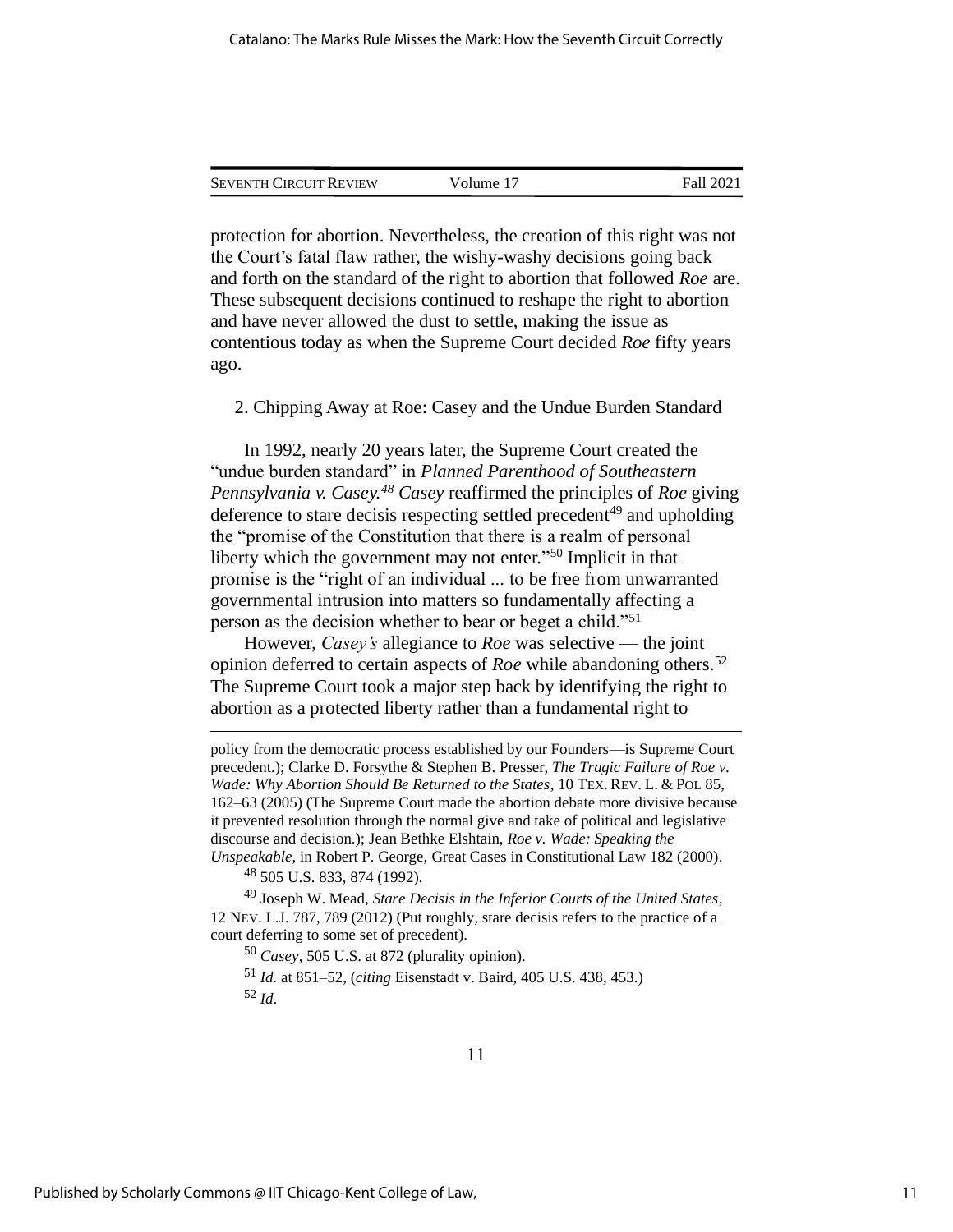| Seventh Circuit Review | Volume 17 | Fall 2021 |
|------------------------|-----------|-----------|
|                        |           |           |

privacy. As a result, the strict scrutiny standard of review no longer applied.<sup>53</sup> In doing so, the Court significantly changed the abortion landscape and created an entirely new framework.<sup>54</sup> The Court held that the "undue burden" standard prohibits any state laws that have the purpose or effect of placing a substantial obstacle in the way of a woman seeking a pre-viability abortion." <sup>55</sup> The undue burden standard instructed lower courts to look at the burdens abortion restriction placed on the right to access abortion, and any such law imposing an undue burden on the right was therefore unconstitutional.<sup>56</sup> This new standard allowed states broader authority, and legislators across the country took advantage of it by enacting a steady stream of abortion restrictions and regulations that would slowly strangle access to abortion.<sup>57</sup>

For example, there were five provisions of the Pennsylvania Abortion Control Act of 1982 under review in *Casey*. However, the Supreme Court found that only the spousal notification requirement imposed an undue burden on a woman accessing abortion and was unconditionally invalid. <sup>58</sup> Three justices crafted and authored the *Casey* opinion: O'Connor, Kennedy, and Souter; because Justice Blackmun dissented, stating he would have applied *Roe's* strict scrutiny and invalidated all five provisions.

It would seem *Casey* created a plurality opinion, similar to the current issue with *June Medical's* plurality. But the court, not wanting

<sup>57</sup> *See* Serena Mayeri, Opinion, *How Abortion Rights Will Die a Death by 1,000 Cuts*, N.Y. TIMES (2018) ("As abortion-rights leaders feared, Casey's undue burden standard allowed more restrictions than Roe. Many states have enacted laws that drastically limit access to reproductive health care, particularly for poor, rural and immigrant women who cannot afford to miss work and make repeated trips to clinics hundreds of miles away.")

<sup>58</sup> *Id*. at 887-95.

<sup>53</sup> *Id*. at 876

<sup>54</sup> Murray, *The Symbiosis of Abortion and Precedent*, 134 HARVARD L. REV. 308 (2020) Available: https://harvardlawreview.org/2020/11/the-symbiosis-ofabortion-and-precedent/.

<sup>55</sup> *Id*., at 878, 112 S.Ct. 2791

<sup>56</sup> *Id*. at 876.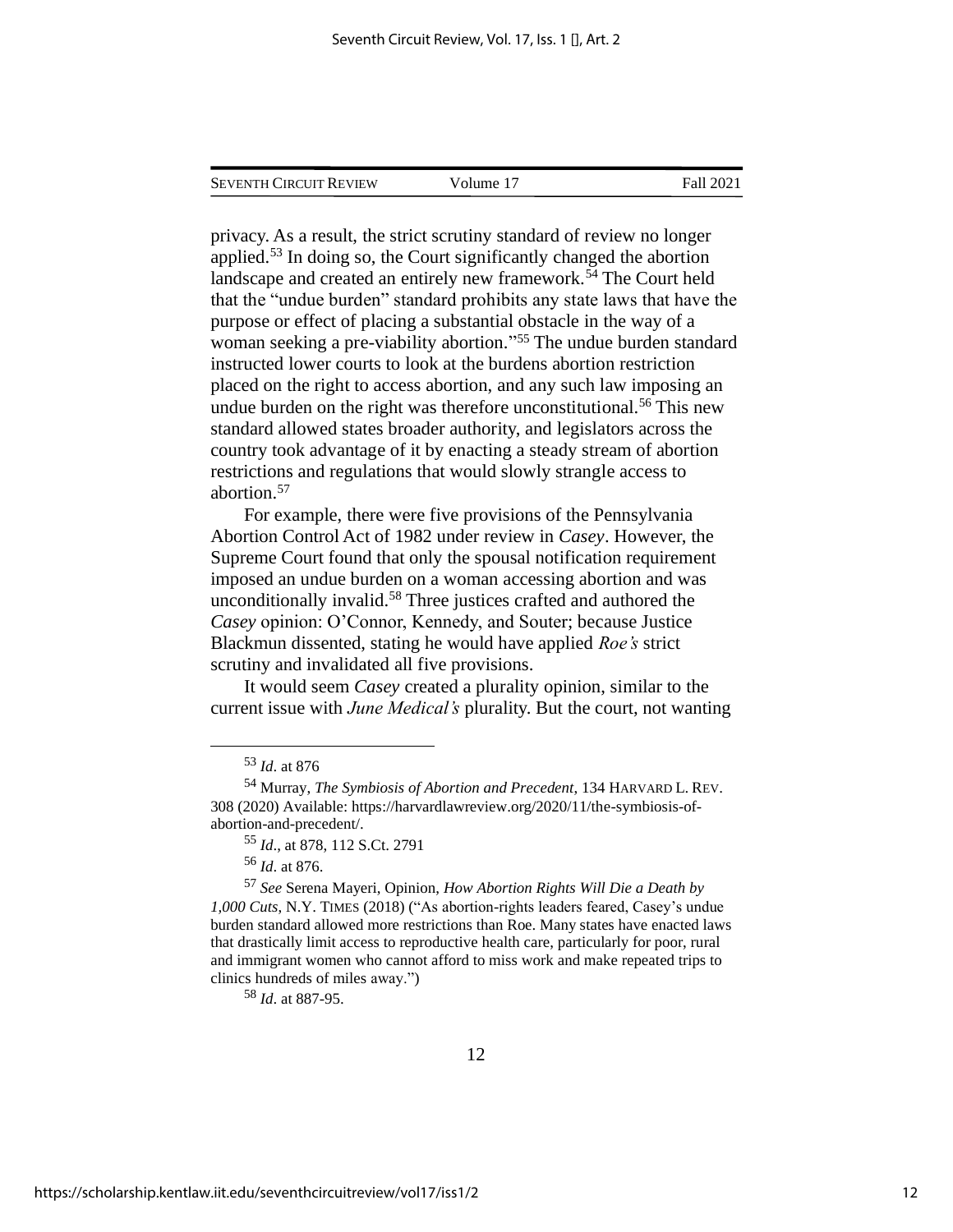| <b>SEVENTH CIRCUIT REVIEW</b> | Volume 17 | Fall 2021 |
|-------------------------------|-----------|-----------|

confusion in the application of its holding, invoked the *Marks* Rule itself, explicitly instructing the parties and the lower courts on how to read *Casey* properl*y*. Thus, Justice Souter stated, "[f]or the purposes of this opinion, I join the applicants and the courts below in treating the joint opinion in *Casey* as controlling, as the statement of the Members of the Court who concurred in the judgment on the narrowest grounds."<sup>59</sup> However, this distinction between Blackmun's dissent and the majority serves a purpose; it highlighted the *Roe* and *Casey* standards differences. Significantly more restrictive abortion laws passed muster under the new *Casey* standard than *Roe's* standard. Nevertheless, the Supreme Court would not stop there, and the *Casey* "undue burden standard" would not be the last time the Supreme Court would modify the standard of the right to abortion.

#### 3. Adding Protection: Whole Woman's Health and Weighing the Benefits and Burdens

In 2016, *Whole Woman's Health v. Hellerstedt* reaffirmed the "undue burden" standard.<sup>60</sup> However, the majority, consisting of Justices Breyer, Kennedy, Ginsburg, Sotomayor, and Kagan, applied the *Casey* undue burden standard a little more broadly by considering the burdens a law imposed on abortion access together with the benefits those laws conferred. <sup>61</sup> This balancing of the burdens compared to the benefits helped the Court decipher if states enacted the legislation to promote safety and address a public health concern for individuals dealing with an unintended pregnancy or if the law was just a sham to hinder access to abortion procedures.

In this case, the majority approved a pre-enforcement injunction against two Texas state laws. The first injunction was on the clause that required admitting privileges for abortion providers. The second

<sup>59</sup> Stenberg v. Carhart, 530 U.S. 914, 952 (2000) (Rehnquist, C.J., dissenting)(Chief Justice Rehnquist—who dissented in Casey—also later wrote that he viewed the Casey plurality as binding under *Marks*).

<sup>60</sup> 579 US, 136 S. Ct. 2292 (2016)

<sup>61</sup> *Id*.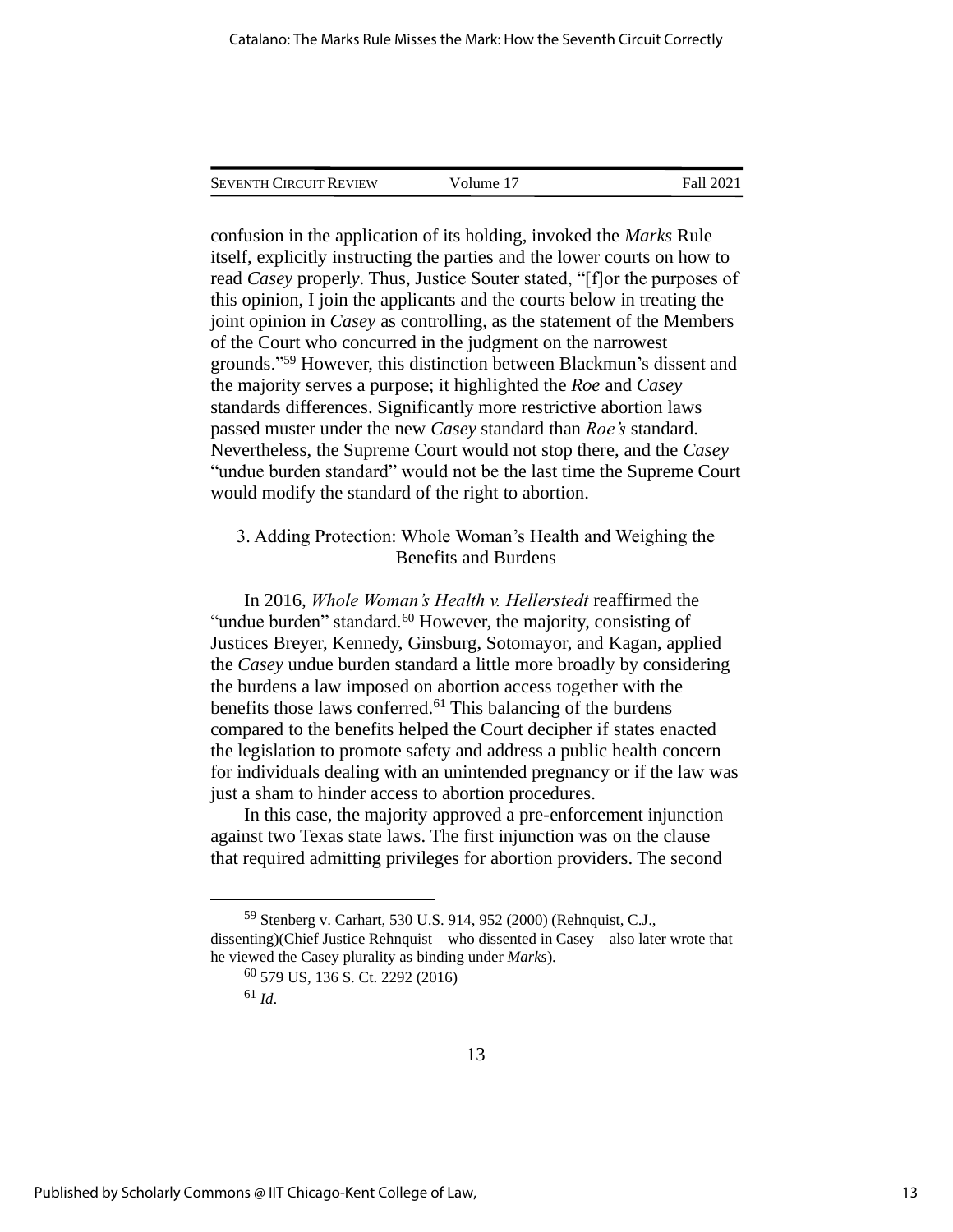| Seventh Circuit Review | Volume 17 | Fall 2021 |
|------------------------|-----------|-----------|
|                        |           |           |

focused on the clause that required abortion clinics to meet unnecessary hospital-level "safety" standards. The proposed laws would have effectively shut down most clinics in the State while providing minimal benefit or improvements in abortion delivery because the abortion procedures were already incredibly safe.<sup>62</sup> To date, no majority opinion of the Supreme Court has overruled this standard.

4. Partisanship and Inconsistency in the Courtroom: June Medical and the Plurality Decision

Three years later, in 2019, the Supreme Court heard its most recent abortion case *June Medical*. It is important to note that within these three years, Justice Kennedy retired, and the Supreme Court saw two new additions, Justice Gorsuch<sup>63</sup> and Justice Kavanaugh.<sup>64</sup> So, even though the facts of *June Medical* were identical to *Whole Woman's Health*, the Supreme Court now had more conservativeleaning justices than it did in the time of *Whole Woman's Health*.

The Louisiana admitting privileges law in *June Medical* was nearly word-for-word the Texas admitting privileges law struck down in *Whole Woman's Health* and had the same effect of shutting down almost all abortion providers in the state.<sup>65</sup> The only difference was that the case had much less progressive support, and the Court decided

<sup>65</sup> *June Medical*, 140 S. Ct. at 2113, 2134

<sup>62</sup> *Id*. at 970-80.

 $63$  Confirmation Hearing on the Nomination of Hon. Neil M. Gorsuch to Be an Associate Justice of the Supreme Court of the United States: Hearing Before the S. Comm. on the Judiciary, 115th Cong. 74, 76, 135 (2017) (statement of Judge Neil M. Gorsuch). Judge Gorsuch vowed to analyze cases with respect to the "law of precedent."

<sup>&</sup>lt;sup>64</sup> Confirmation Hearing on the Nomination of Hon. Brett M. Kavanaugh to Be an Associate Justice of the Supreme Court of the United States: Hearing Before the S. Comm. on the Judiciary, 115th Cong. (Sept. 5, 2018) (statement of Judge Brett M. Kavanaugh). Judge Kavanaugh assured the Senate Judiciary Committee of his commitment to precedent, noting that the concept of stare decisis "comes from Article III itself."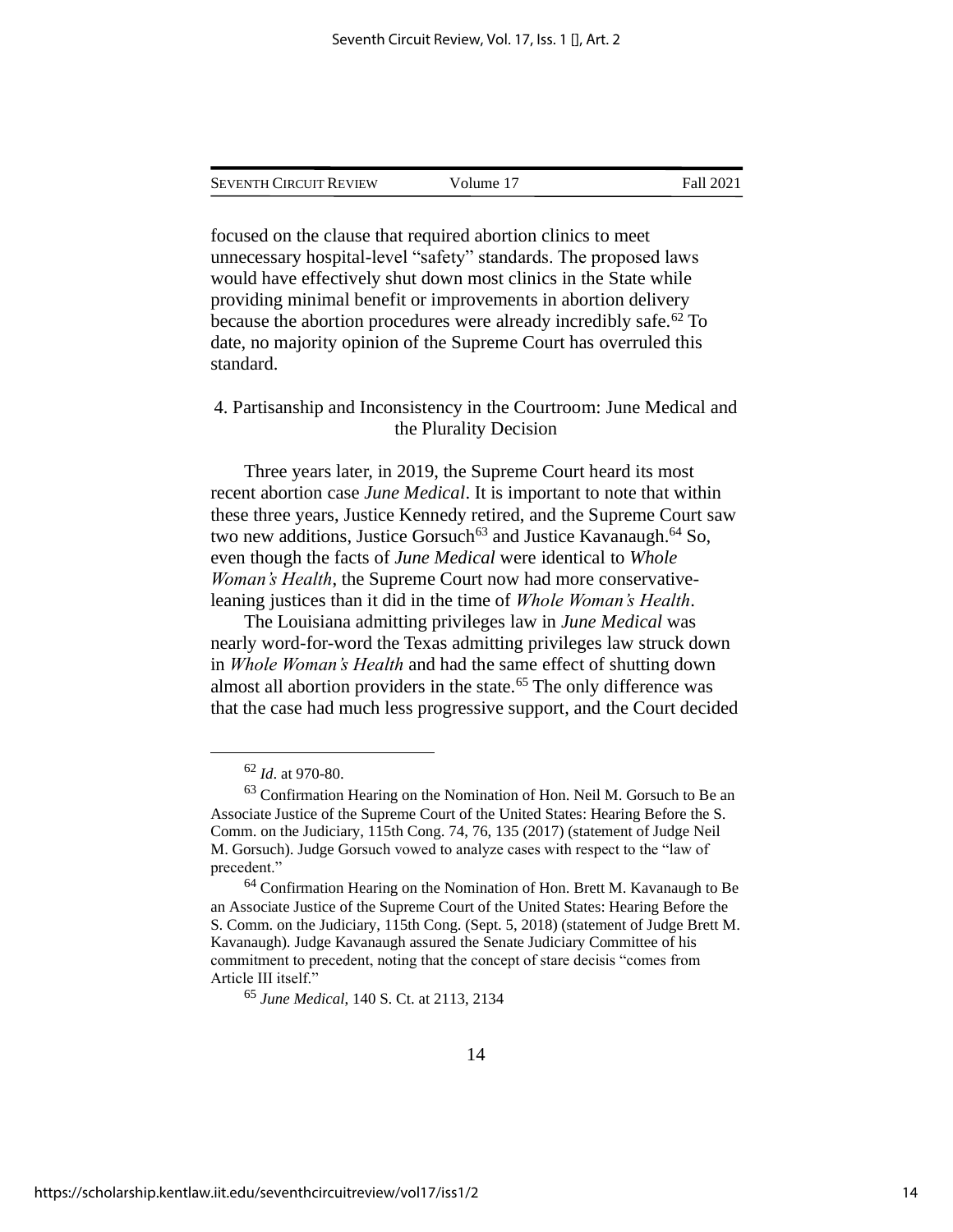| <b>SEVENTH CIRCUIT REVIEW</b> | Volume 17 | Fall 2021 |
|-------------------------------|-----------|-----------|
|                               |           |           |

the opinion as a 4-1-4 plurality (i.e., plurality-concurrence-dissent).  $^{66}$ Justices Ginsburg, Breyer, Sotomayor, Kagan considered the burdens the law imposed on abortion access together with the benefits those laws conferred, following the standard used in *Whole Woman's Health.<sup>67</sup>* On the other end, Justices Thomas, Alito, Gorsuch, and Kavanaugh dissented, believing the *Whole Woman's Health* standard was not appropriate and should be overturned.<sup>68</sup> Chief Justice Roberts concurred with the majority in his own opinion, striking down the law purely on the principle of stare decisis,<sup>69</sup> calling for the Court to adhere to *Whole Woman's Health's* earlier result on the essentially identical facts.<sup>70</sup> Both the plurality and the Chief Justice agreed that enforcement of the Louisiana law was properly enjoined before it took effect.

While this was arguably a win for pro-choice supporters, the plurality decision left many open questions: Namely, what was the binding authority, and which abortion standard applied? With no instruction from the Supreme Court, $^{71}$  it was now up to the lower courts to answer these questions. To do this, the lower courts utilized the incongruent *Marks* Rule. Together, the uncertain abortion standard and application of the *Marks* Rule paired with rising legislative attacks on abortions laws in various states created a recipe for inconsistency. This recipe created several disagreements among circuits about which opinion in *June Medical* was the "narrowest grounds."

The Seventh Circuit entered this split when it applied its interpretation of the *Marks* Rule on remand in *Planned Parenthood of Indiana & Kentucky, Inc. v. Box.<sup>72</sup>*

<sup>70</sup>*June Medical*, 140 S. Ct. at 2134, 2139 (Roberts, C.J., concurring).

<sup>71</sup> *See Casey*, 510 U.S. at 1309–10 (Souter, J., in chambers). Unlike in Casey plurality specifically told the lower courts the holding to use.

<sup>72</sup> 991 F.3d 740, 741 (7th Cir. 2021).

<sup>66</sup> *Id*. at 2122–32 (Breyer, J., plurality opinion). <sup>67</sup> *Id*.

<sup>68</sup> *June Medical*, 140 S. Ct. at 2148 (Thomas, J., dissenting); *id*. at 2154–57 (Alito, J., dissenting); *id*. at 2181 (Gorsuch, J., dissenting); *id*. at 2182 (Kavanaugh, J., dissenting) (joining Justice Alito's dissent in its discussion of Casey).

<sup>69</sup> *See,* Mead, supra note 44, at 790.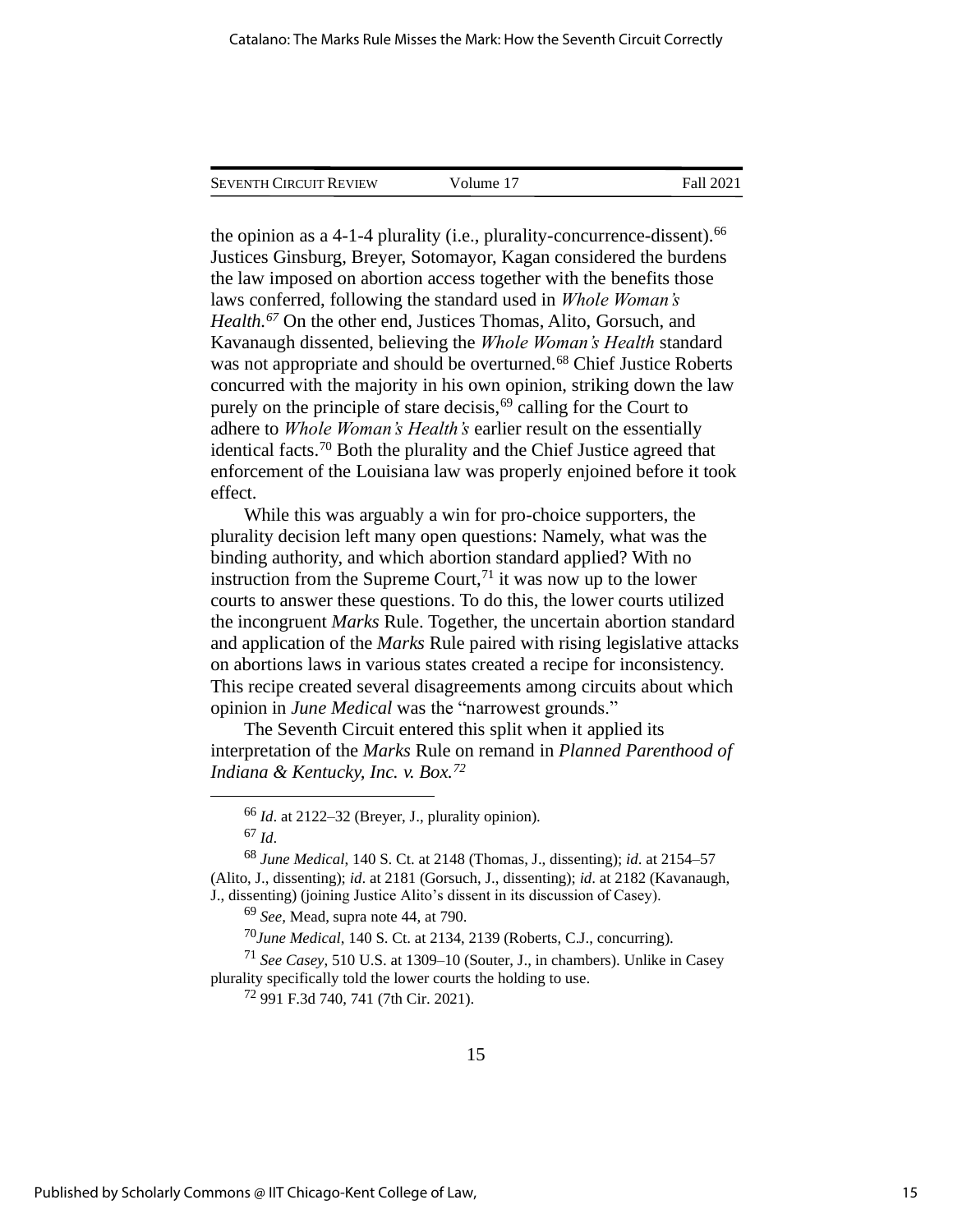| <b>SEVENTH CIRCUIT REVIEW</b> | Volume 17 | <b>Fall 2021</b> |
|-------------------------------|-----------|------------------|
|-------------------------------|-----------|------------------|

#### *C. The* Marks *Rule Leading to Inconsistency in Reproductive Rights*

The Supreme Court required the Seventh Circuit to rely on the *Marks* "narrowest grounds" Rule to understand *June Medical's* holding and precedential force*. <sup>73</sup>* The issue with this instruction is that the *Marks* Rule is notoriously vague and incongruent in its application.<sup>74</sup> As a result, circuits across the nation used different approaches or even the same approach and came to different outcomes to determine the precedential effect. This variation has resulted in applying different abortion standards and has made the right to abortion differ by jurisdiction.<sup>75</sup>

The Supreme Court held that the *Marks* Rule is the controlling Rule for evaluating the precedential effect of its plurality opinions.<sup>76</sup> According to the *Marks* Rule, "when a fragmented court decides a case and no single rationale explaining the result enjoys the assent of five justices, 'the holding of the Court may be viewed as that position taken by those members who concurred in the judgments on the narrowest grounds."<sup>77</sup>

*Marks* determined that lower courts were required to accord at least some precedential effect to plurality decisions. Still, the Court provided little guidance regarding precisely how lower courts should identify which aspects of those decisions were binding. Thus, the *Marks* Rule is far from a perfect solution when dealing with plurality decisions for various reasons. First, the Rule creates precedent when there is no clear majority, which can be problematic. As a result, lower

<sup>73</sup> *Marks*, 430 U.S. at 193.

<sup>74</sup> Mark Alan Thurmon, *When the Court Divides: Reconsidering the Precedential Value of Supreme Court Plurality Decisions*, 42 DUKE L.J. 419, 448 (1992). Even commentators who have proposed reforms to the Marks doctrine have sometimes characterized their efforts as "damage control," viewing the task for lower courts as making the best of a bad situation the Supreme Court thrust upon them with its abdication of its institutional responsibility.

<sup>75</sup> *See, e.g*., Evan Bernick *supra* note 6 at 36.

<sup>76</sup> *Marks*, 430 U.S. at 193

<sup>77</sup> *Id*. quoting Gregg v. Georgia, 428 U.S. 153, 169 (1976) (plurality opinion of Stewart, Powell, and Stevens, JJ.).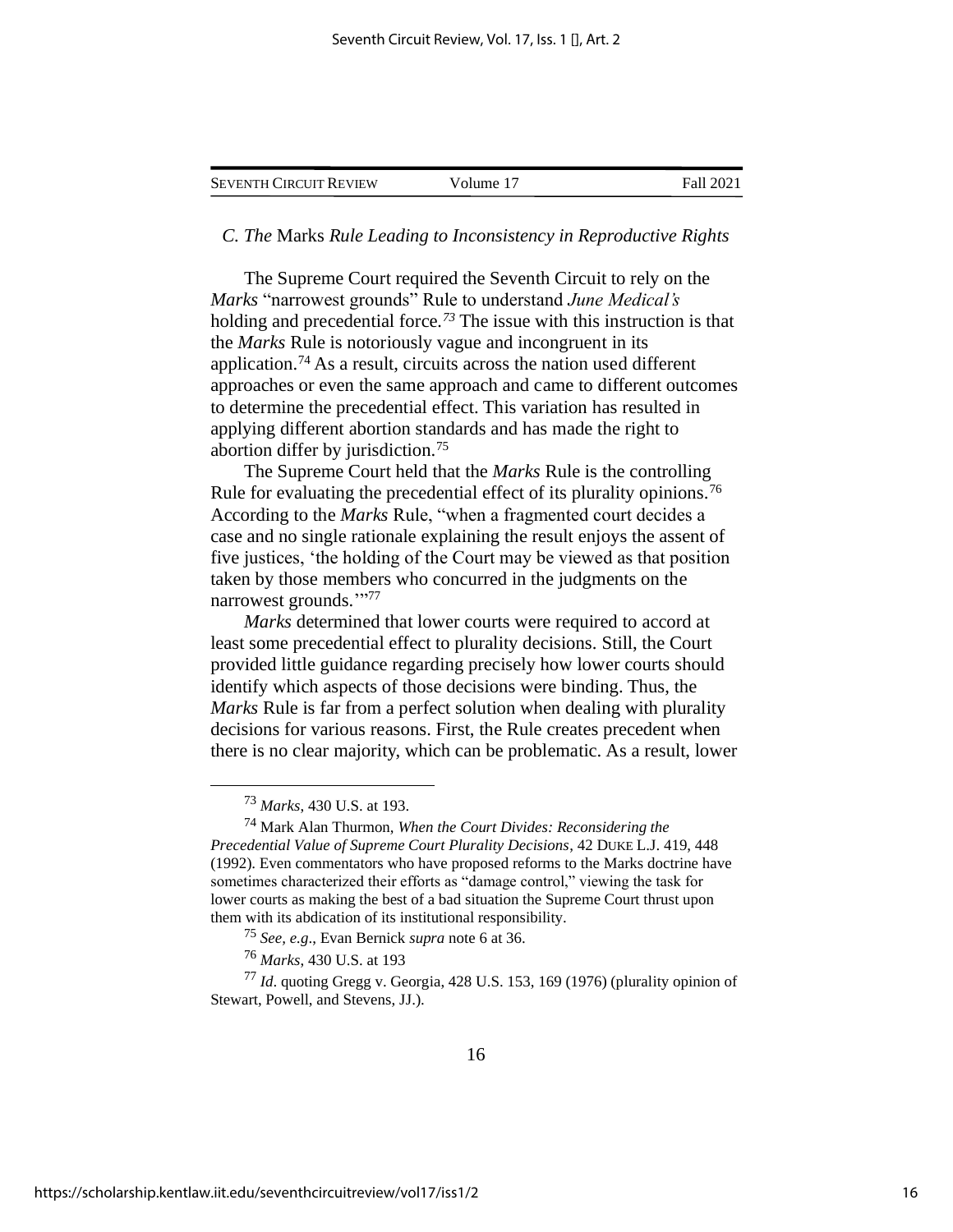| <b>SEVENTH CIRCUIT REVIEW</b> | Volume 17 | Fall 2021 |
|-------------------------------|-----------|-----------|
|                               |           |           |

courts across the country now can interpret the plurality in ways inconsistent with the Supreme Court's desired intent of the ruling. Second, the *Marks* Rule can be highly inefficient and create judicial instability because of the inconsistent rulings.<sup>78</sup> Finally, the *Marks* Rule creates confusion among lower courts because it provides no guiding framework. Due to the lack of instruction on how lower courts should implement the *Marks* Rule, circuits across the country have created various methods for concluding which is the narrowest opinion. Each *Marks* approach analyzes how each justice's opinion in a case fits with the others in different ways. The Seventh Circuit considered three approaches: the logic-subset, the swing-vote, and the issue-by-issue.

Each approach has a distinct method for ascertaining the narrowest ground of a plurality, and each has distinct pros and cons. Lower courts across the country have not been consistent in sticking to an approach. Rather different circuit panels often adopt different approaches depending on the particular plurality decision that the circuit is considering. <sup>79</sup> "This doctrinal confusion among lower courts regarding the proper approach and application of *Marks* has produced a series of longstanding circuit splits that have resulted from lower courts' disagreements regarding how the narrowest grounds rule should apply to particular Supreme Court plurality decisions."80

<sup>80</sup> *see* Ryan C. Williams, *Questioning* Marks*: Plurality Decisions and Precedential Constraint*, 69 STAN. L. REV. 795, 804–06 (2017); *see, e.g*., Garland v. Roy, 615 F.3d 391, 402-03 (5th Cir. 2010) Identifying a four-way circuit split

<sup>78</sup> Owen P. Toepfer, *June Medical and the Marks Rule*, 96 NOTRE DAME L. REV. 1725 (2021)

<sup>79</sup> *Compare, e.g*., Green v. Haskell Cty. Bd. of Comm'rs, 568 F.3d 784, 807 n.17 (10th Cir. 2009) ("Given that [Van Orden v. Perry, 545 U.S. 677 (2005),] was decided by a plurality, the separate opinion of Justice Breyer, who supplied the 'decisive fifth vote,' is controlling under the rule of Marks."; *with, e.g.,* United States v. Carrizales Toledo, 454 F.3d 1142, 1151 (10th Cir. 2006) ("In practice, . . . the Marks rule produces a determinate holding 'only when one opinion is a logical subset of other, broader opinions.'" (quoting King v. Palmer, 950 F.2d 771, 781 (D.C. Cir. 1991) (en banc))). Some circuit courts have even commented on this internal inconsistency. *See, e.g.,* Lisk v. Lumber One Wood Preserving, LLC, 792 F.3d 1331, 1337 (11th Cir. 2015).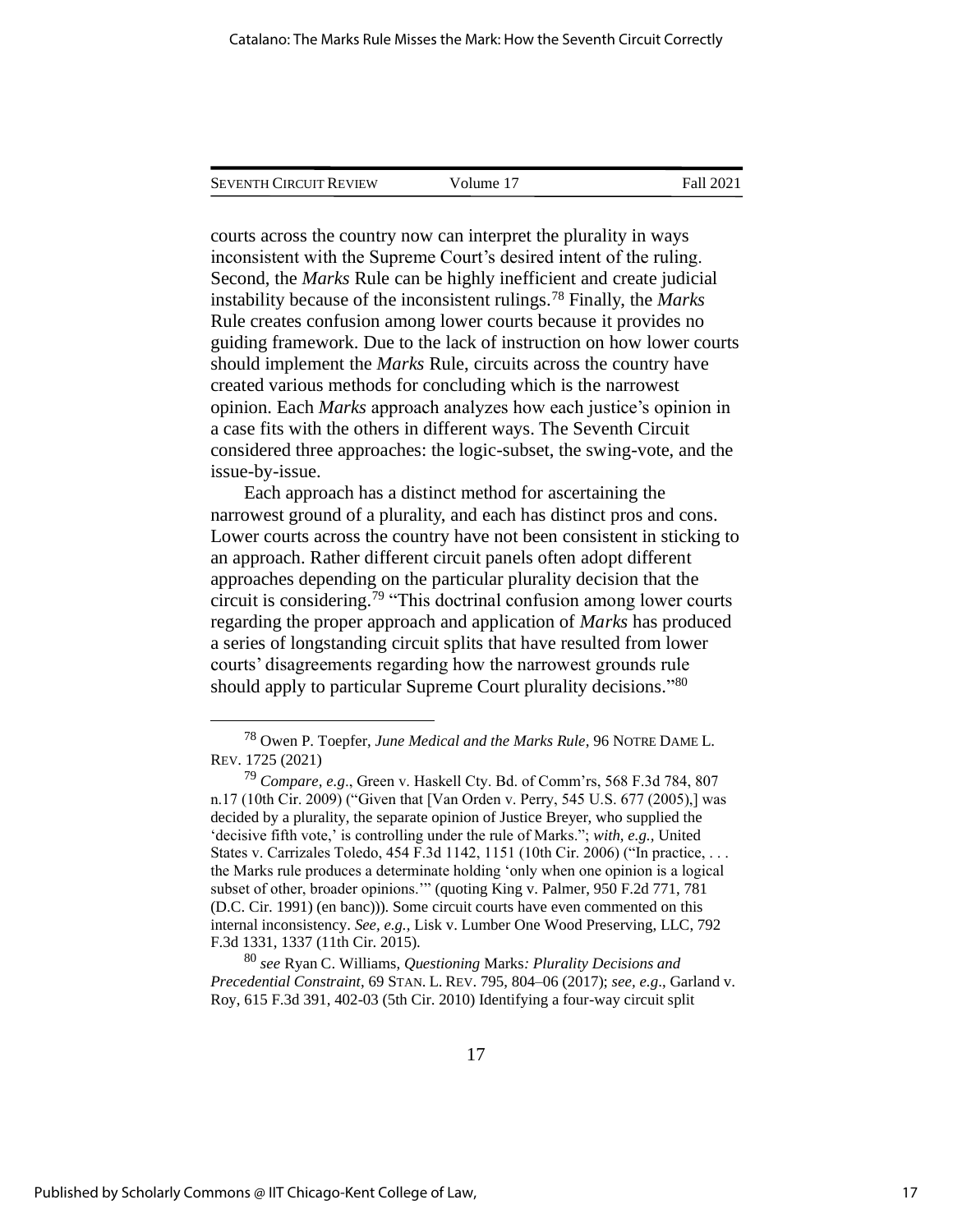| <b>SEVENTH CIRCUIT REVIEW</b> |  | Volume 17 | Fall 2021 |
|-------------------------------|--|-----------|-----------|
|-------------------------------|--|-----------|-----------|

#### 1. The Logic-Subset Approach

The logic-subset, "implicit consensus," or "common denominator" approach is frequently utilized in circuit courts. According to the logic-subset approach, the *Mark's* narrowest ground rule applies only "where it is clear that one opinion would apply in a subset of cases encompassed by a broader opinion such that 'the rationales for the majority outcome are nested, fitting within each other like Russian dolls." <sup>81</sup> When the reasoning underlying the decisive concurring opinion fails to fit within a broader logical circle drawn by the other opinions or is not within the nesting doll, *Marks* does not apply.<sup>82</sup> Therefore, under this approach, a Supreme Court decision is only binding when a single line of reasoning enjoys the assent of a majority of the justices. Only the reasoning enjoined by a majority is the lowest common denominator of a majority of the justices' rationales.<sup>83</sup> In the simplest scenario, four justices agree on ground *A* and *B* for the judgment, and the one justice concurs only on ground *A* but not ground *B*. In such a case, the concurring opinion onground *A* is the rationale that provides the narrowest ground and is thereby controlling. 84

<sup>84</sup> *Box*, 978 F.3d at 476.

regarding application of *Marks* to United States v. Santos, 553 U.S. 507 (2008), and rejecting all four in favor of a fifth distinct approach; *see also* Rapanos v. United States, 547 U.S. 715 (2006).

<sup>81</sup> *King*, 950 F.2d at 781 ("*Marks* is workable . . . only when one opinion is a logical subset of other, broader opinions.").

<sup>82</sup>*Id.* at 782; accord*,* United States v. Alcan Aluminum Corp*.,* 315 F.3d 179, 189 (2d Cir. 2003) *(*explaining that where no single standard "constitutes the narrowest ground for a decision on that issue, there is then no law of the land").

<sup>83</sup> *See Alcan Aluminum Corp*., 315 F.3d at 189.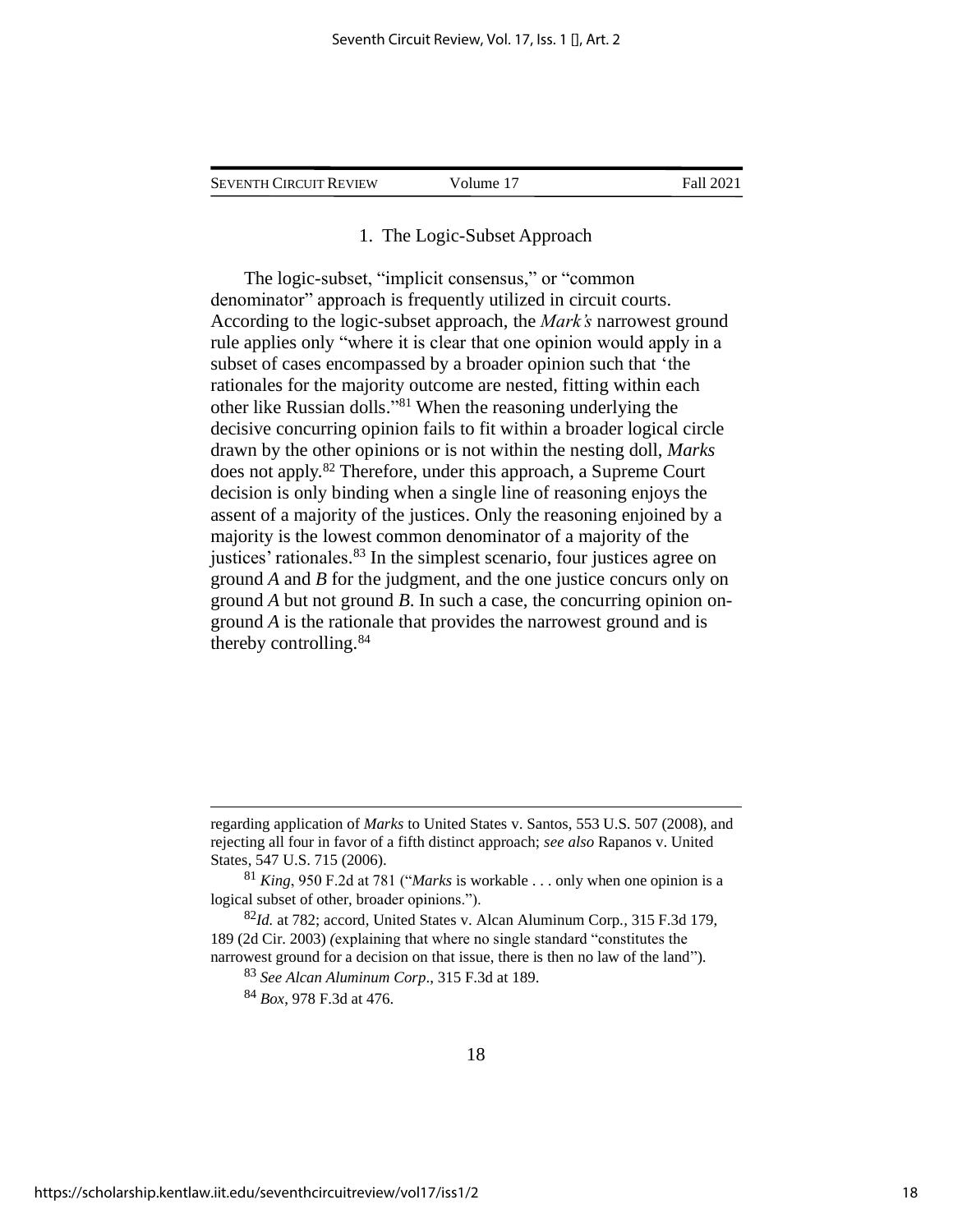SEVENTH CIRCUIT REVIEW Volume 17 Fall 2021



**Figure 1 Gregg v. Georgia Plurality**

For example, in *Gregg v. Georgia*, <sup>85</sup> the Court, considering the unconstitutionality of the death penalty, published another fragmented opinion. The Court treated the concurring opinion of Justices Stewart and White as controlling.<sup>86</sup> The opinions fell in a single line of reasoning with Justices Marshall and Brennan as the inner smallest nesting doll, having the most restrictive opinion, believing the death penalty is unconstitutional in all circumstances. Then, Justice Stewart and White's opinion was the middle nesting doll, believing the death penalty is unconstitutional when administered arbitrarily and capriciously. Last, Justice Douglas's opinion was the outer nesting doll, who insisted that any discretion is for the judge or jury to decide when to impose capital punishment. Therefore, Justice Stewart and White's opinion was the binding precedent because the most

<sup>85</sup> 428 U.S. 153, 169 (1976).

<sup>86</sup> *See id.*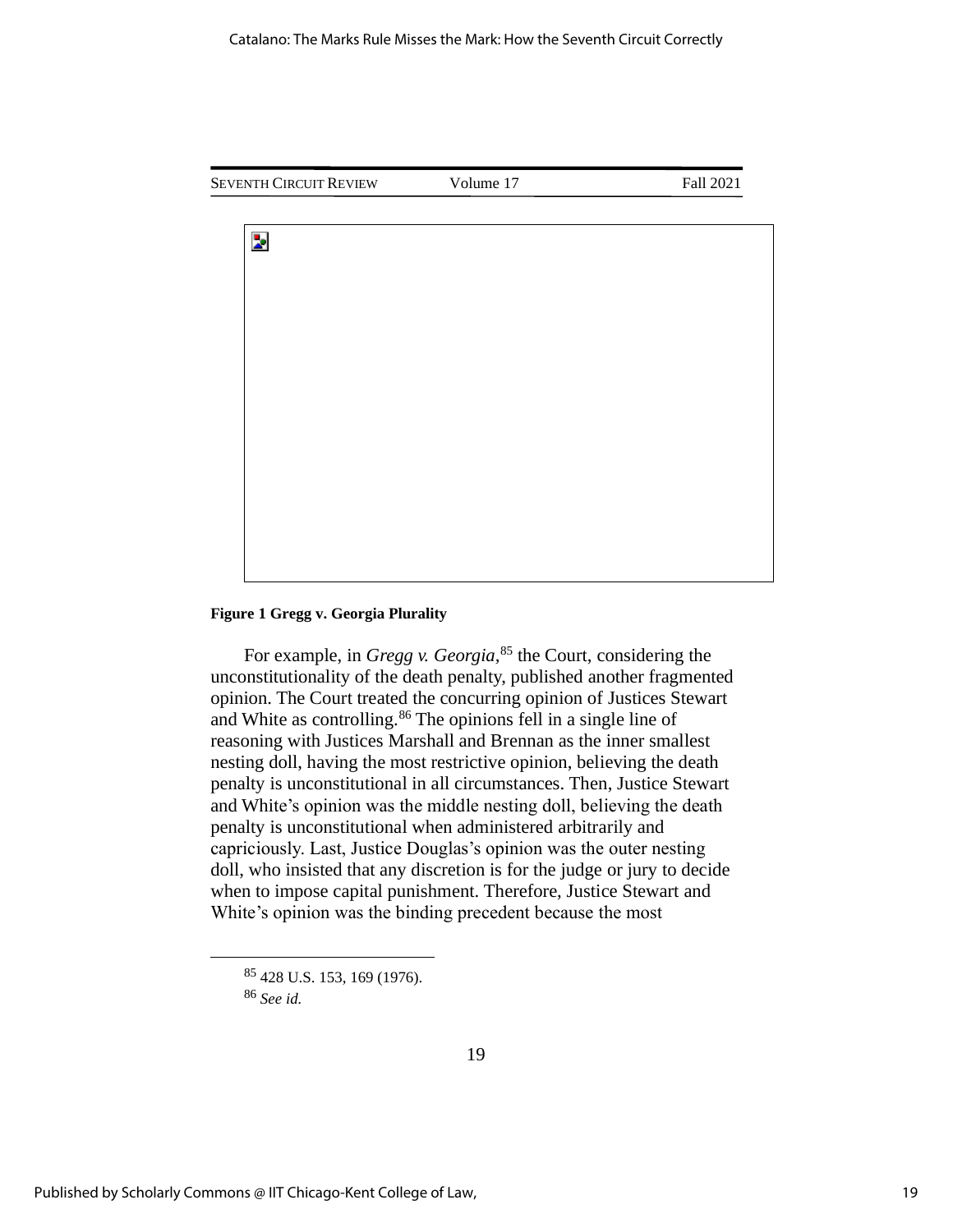| <b>SEVENTH CIRCUIT REVIEW</b> | Volume 17 | Fall 2021 |
|-------------------------------|-----------|-----------|
|                               |           |           |

restrictive opinion (Justice Marshall and Brennan) would fit within it, and the broadest opinion would also agree with it to some extent.<sup>87</sup> Overall, *Gregg* is an example of when it is relatively unproblematic to apply the *Marks* Rule.



**Figure 2 McDonald v. City of Chicago Plurality**

In contrast, the *Marks* Rule would not apply under the logicsubset approach when choosing one opinion as the narrowest ground would produce a holding that a majority of justices would not have endorsed. For example, in *McDonald v. City of Chicago,*<sup>88</sup> the Court determined whether the Second Amendment was incorporated through the Fourteenth Amendment's Privileges and Immunities or Due Process clauses. Justice Alito's plurality advocated that the right was incorporated through the Due Process Clause but not incorporated through the Privileges or Immunities Clause. In contrast, Justice Thomas concurred in the judgment but held the right was incorporated through the Privileges or Immunities Clause, not through the Due Process Clause. Then, the two dissenting positions determined that the right was not incorporated through either the Due Process or Privileges

<sup>87</sup> *See* Furman v. Georgia, 408 U.S. 238, 309–10 (1972) (Stewart, J., concurring).

<sup>88</sup> 561 U.S. 742, 745 (2010).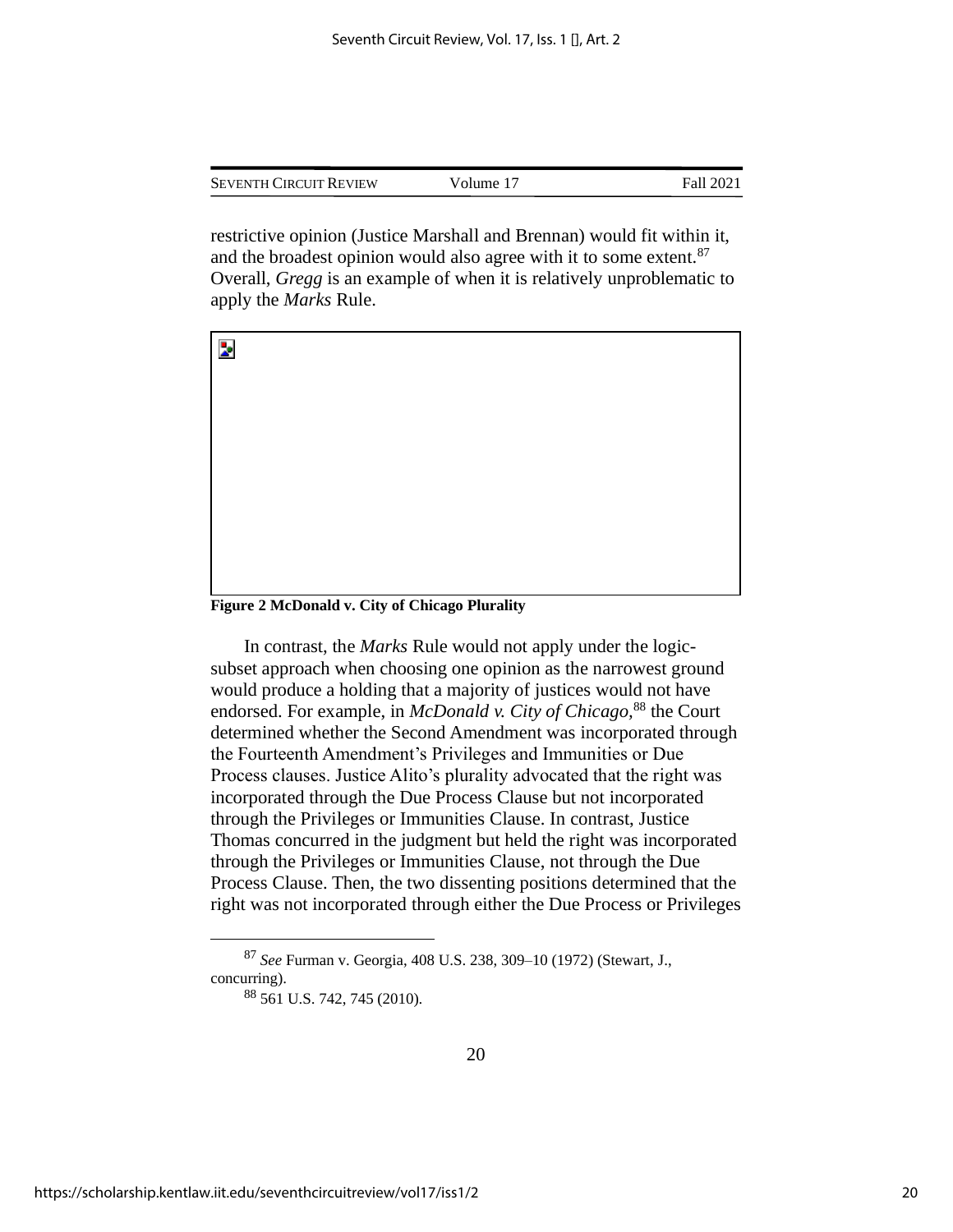| <b>SEVENTH CIRCUIT REVIEW</b> | Volume 17 | Fall 2021 |
|-------------------------------|-----------|-----------|
|                               |           |           |

and Immunities Clauses. The opinions overlap in some sense but also diverge in others, making it impossible for the opinions to order in a nested manner.<sup>89</sup> Thus, in an instance like *McDonald*, the *Marks* logicsubset approach could not apply. The *Marks* Rule does not require the court to find common ground –it only requires that when it does, the *Marks* Rule can apply.<sup>90</sup> Therefore, if there is no common denominator, the *Marks* Rule is inappropriate, and no binding precedent can be applied.

| $\mathbf{z}$ |  |
|--------------|--|
|              |  |
|              |  |
|              |  |
|              |  |
|              |  |
|              |  |
|              |  |
|              |  |
|              |  |
|              |  |

#### **Figure 3: June Medical Plurality**

Like *Gregg*, the opinions in *June Medical* are in a single line of reasoning that enjoys the assent of a majority of the justices. The Justices merely disagree over how restrictive the right to abortion is. All justices' opinions fell on that spectrum, nesting from the most restrictive, the inner nesting doll, to the least restrictive, the outer nesting doll. Specifically, Justice Breyer's plurality opinion is broadest because it protects the right to abortion the most by upholding the *Casey* undue burden standard with *Whole Woman's Health* burden-

<sup>89</sup> David S. Cohen, *The Paradox of McDonald v. City of Chicago*, 79 GEO. WASH. L. REV. Arguendo 1A (2011).

<sup>90</sup> *Box*, 978 F.3d at 43.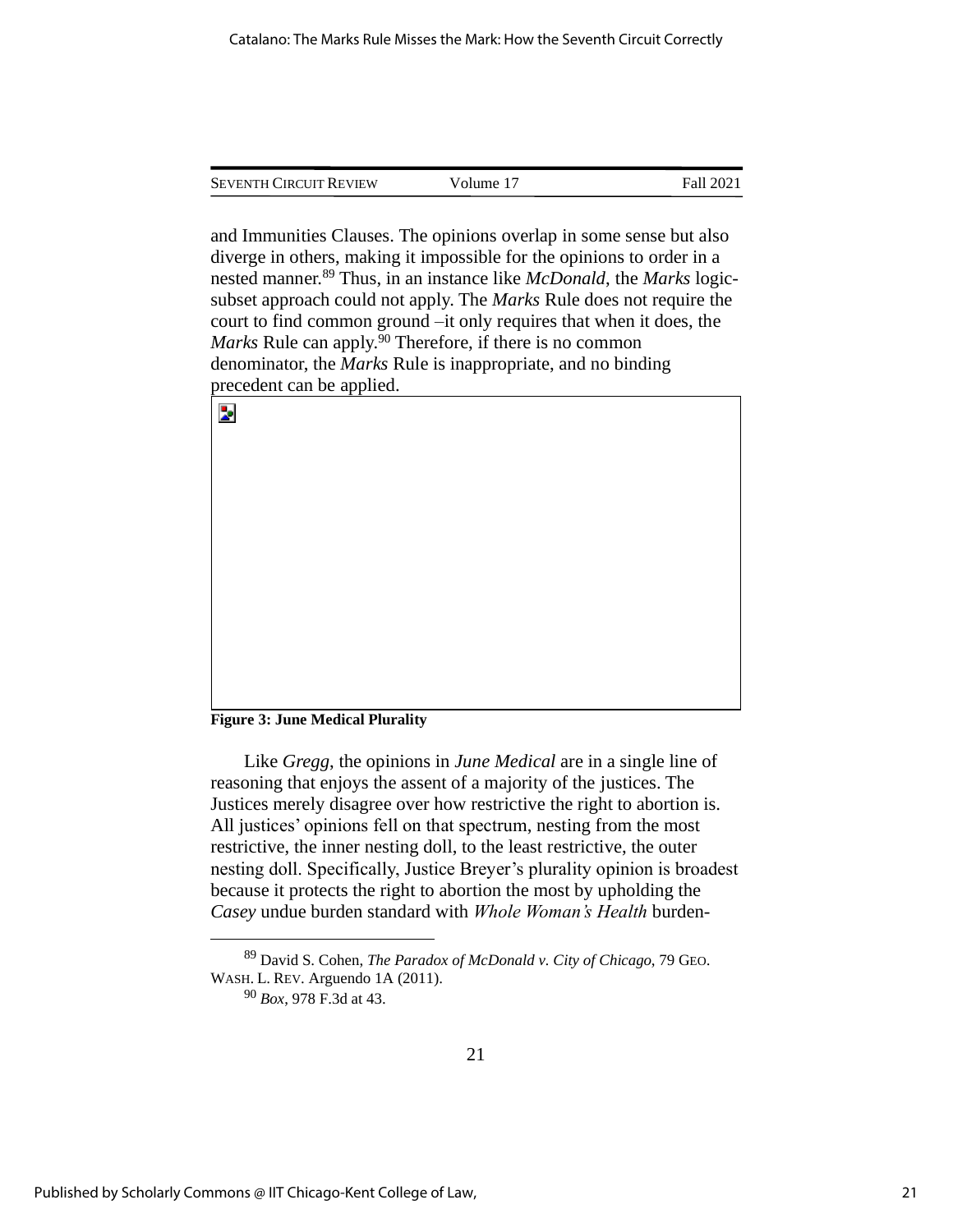| <b>SEVENTH CIRCUIT REVIEW</b> | Volume 17 | Fall 2021 |
|-------------------------------|-----------|-----------|
|                               |           |           |

benefit balance. But the varying dissenting opinions are the most restrictive to the right with the least protection. Chief Justice Roberts' opinion is the middle ground, believing the law should be struck down on stare decisis grounds. Thus, Chief Justice Roberts's opinion is logically nested within the plurality's opinion of the standard.

The logic-subset approach to the *Marks* Rule applies to *June Medical*. However, there is a dispute as to the outcome of that approach. Circuits have come out with three different outcomes using the logic-subset approach: 1) there is no binding precedent in *June Medical*, 2) Chief Justice Roberts's entire opinion controls, and 3) that Whole Woman's Health was entitled to stare decisis effect was the only holding.<sup>91</sup>

For example, the Fifth Circuit in *Whole Woman's Health v. Paxton* concluded that no opinion represented a logic-subset of the other and that *Hellerstedt's* cost-benefit test still governed.<sup>92</sup> The Fifth Circuit determined that the only common denominator between the plurality and the concurrence in *June Medical* was their shared conclusion that the challenged Louisiana law constituted an undue burden, further stating that the decision did not furnish a new controlling rule as to how to perform the undue burden test. Therefore, the *Whole Woman's Health* formulation of the test continues to govern all abortion cases, which means that the undue burden plus benefit and burden analysis would still be the appropriate standard.

However, the Fifth Circuit granted a rehearing *en banc*, vacated the initial opinion, and reversed. The Fifth Circuit *en banc* reasoned that Chief Justice Robert's entire opinion is the binding precedent in the case because "So the Chief Justice's test is a narrower version (only burdens) of the plurality's test (benefits and burdens).

<sup>91</sup> *See EMW*, 960 F.3d at 796 ("Like other courts presented with this argument, we find it unpersuasive."); W. Ala. Women's Ctr. v. Williamson, 900 F.3d 1310, 1326 (11th Cir. 2018) ("The State cites no support for the proposition that a different version of the undue burden test applies to a law regulating abortion facilities.")

<sup>92</sup> *See* Whole Woman's Health v. Paxton, 972 F.3d 649, 652–53 (5th Cir. 2020).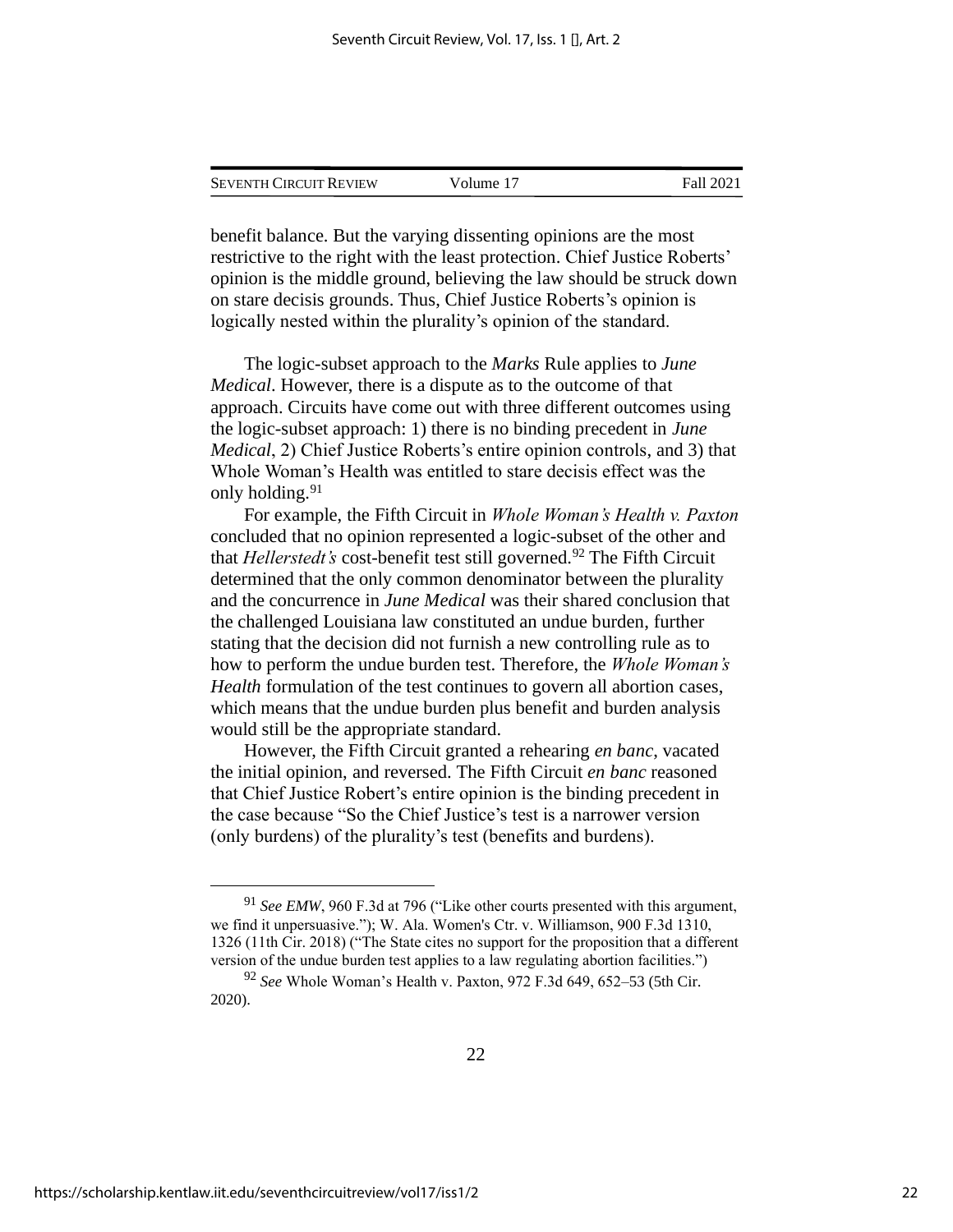| <b>SEVENTH CIRCUIT REVIEW</b> | Volume 17 | Fall 2021 |
|-------------------------------|-----------|-----------|
|                               |           |           |

Accordingly, the Chief Justice's concurrence controls, and we do not balance the benefits and burdens in assessing an abortion regulation.<sup>93</sup>

Further, the Sixth Circuit is currently in disagreement with itself over the holding of *June Medical*. The Sixth Circuit used the logicsubset approach in *EMW Women's Surgical Ctr., PSC v. Friedlander,<sup>94</sup>* the court found that Chief Justice Roberts's entire concurrence was binding.<sup>95</sup> EMW involved a Kentucky law requiring that abortion providers obtain transfer and transport agreements with local hospitals and ambulance services. A divided panel found that Chief Justice Roberts's concurrence was binding under *Marks* and vacated an injunction against Kentucky law enforcement.<sup>96</sup> Reasoning that because all laws invalid under the Chief Justice's rationale (the middle nesting doll) are invalid under the plurality's (the outer nesting doll), but not all laws invalid under the plurality's rationale are invalid under the Chief Justice's, the Chief Justice's position is the narrowest under the *Marks* Rule. *EMW'*s holding was very contentious within the circuit panel.<sup>97</sup> The dissent argued that "the majority openly disregarded the circuit's standard of review and discarded binding precedent. In doing so, the majority in the sixth circuit condoned the evisceration of the constitutional right to abortion access in Kentucky." 98

<sup>97</sup> *Id*. at 438 (Clay, J., dissenting) ("At the end of the day, no matter what standard this Court is bound to apply, the majority's decision today is terribly and tragically wrong. The majority directly contravenes both the plurality and concurring opinions in June Medical Services, as well as the majority opinion in Whole Woman's Health. Correctly analyzed, the record and the law definitively demonstrate that Kentucky's transfer and transport agreement requirements impose an undue burden under any possible analysis. And the consequences of today's decision could not be more dire. As a result of the majority's deeply flawed analysis, millions of individuals will be altogether deprived of abortion access.")

<sup>98</sup> *Id.*

<sup>93</sup> *Paxton*, No. 17-51060 WL 3661318 (5th Cir. Aug. 18, 2021).

<sup>94 978</sup> F.3d at 431.

 $95$  *Id.* 

<sup>96</sup> *EMW*, 978 F.3d at 433.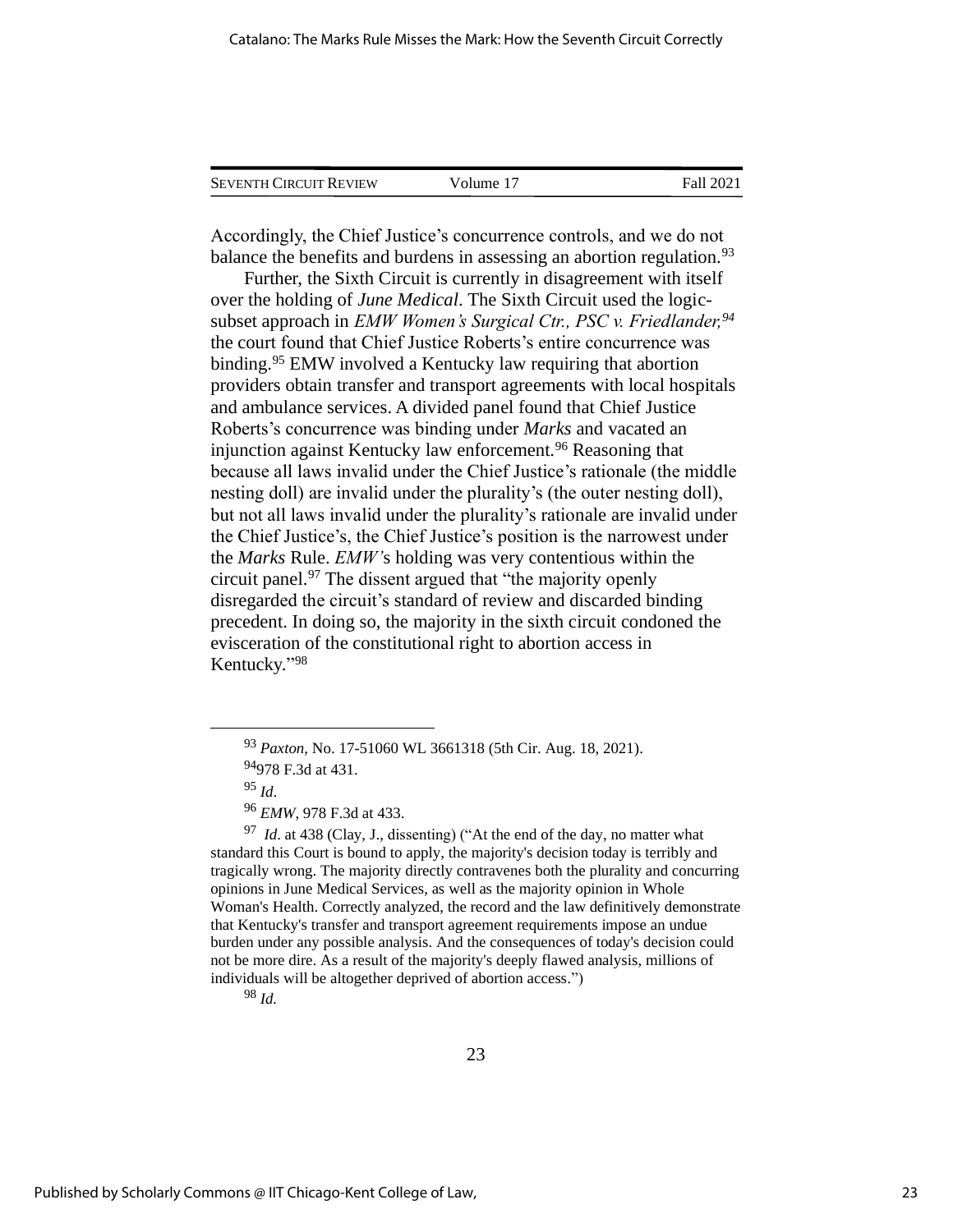| <b>SEVENTH CIRCUIT REVIEW</b> | Volume 17 | Fall 2021 |
|-------------------------------|-----------|-----------|
|                               |           |           |

Instead, the dissent which utilized the same logic-subset approach would have upheld *Whole Woman's Health*. Stating that even if the Chief Roberts'Justice's concurrence in *June Medical* was the controlling opinion from that case— his critique of the balancing approach was mere dicta because Chief Justice Roberts based his opinion on stare decisis. Thus, the dissent determined that the narrowest ground between the plurality and the concurrence was only that *Whole Woman's Health* was entitled to stare decisis effect on essentially identical facts.<sup>99</sup> The dissents holding resulted in the *Whole Woman's Health* standard, where the burdens and benefits of the law at issue are balances. 100

The dissenting opinion in *EMW* is not the only opinion taking issue with the majority analysis. Additionally, in *Bristol Regional Women's Center., P.C. v. Slatery,<sup>101</sup>* a case involving a Tennessee statute that imposes a waiting period of 24-48 hours on women seeking an abortion in the State, the court expressed grave doubt as to the precedential effect of the *EMW* majority opinion. The court suggested the panel's choice between the two standards was entirely dicta<sup>102</sup> because it was not necessary to determine the issue on appeal and is therefore not binding on the circuit.<sup>103</sup>

<sup>99</sup> *June Medical*, 140 S. Ct. at 2120 (plurality); *id*. at 2139 (concurrence).

<sup>100</sup> *See Whole Woman's Health*, 136 S. Ct. at 2318; *See EMW*, 978 F.3d at 470. <sup>101</sup> No. 20-6267, 2021 WL 650893, at 14 (6th Cir. Feb. 19, 2021) (Thapar, J.,

dissenting).

<sup>102</sup> United States v. Hardin, 539 F.3d 404, 410–11, 413 (6th Cir. 2008) (Holding an earlier opinion to be dicta insofar as it chose between a probable cause and a "lesser reasonable belief standard" for the quantum of proof needed for police officers to enter a residence and execute a search warrant where the facts of the earlier case were such that either standard would have been satisfied).

<sup>103</sup> *Slatery*, No. 20-6267, 2021 WL 650893, at 14 (6th Cir. Feb. 19, 2021) ("Given a choice between Casey and Whole Woman's Health standards would not have change the outcome of the EMW case due to the nature of the underlying facts").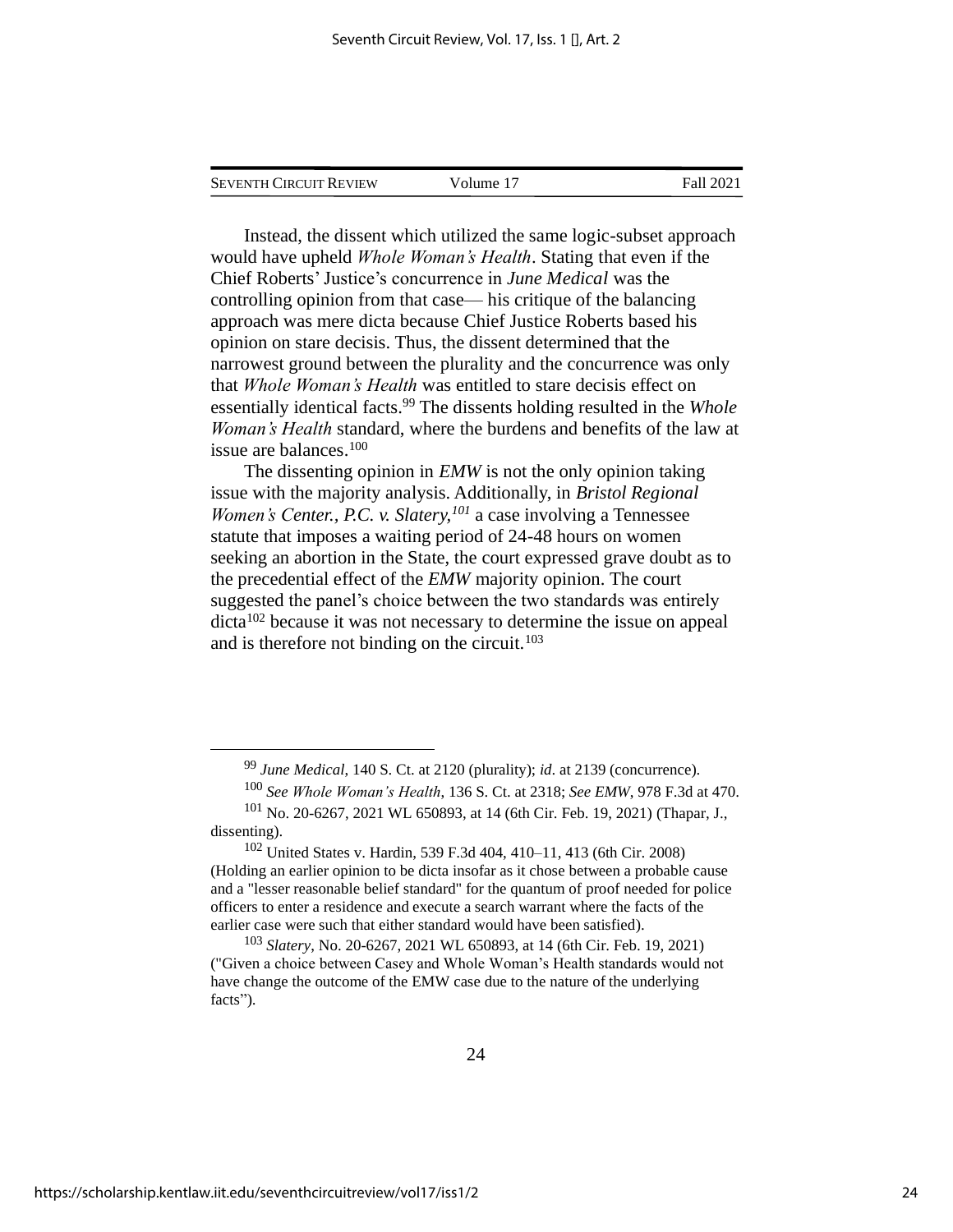| <b>SEVENTH CIRCUIT REVIEW</b> | Volume 17 | Fall 2021 |
|-------------------------------|-----------|-----------|
|                               |           |           |

#### 2. The Swing-Vote Approach

Next, the swing-vote or "median" approach essentially views *Marks* as an instruction to search for the opinion reflecting the views of the Court's median or "swing" justice—typically, the fifth vote and accord that decision full precedential effect.<sup>104</sup> Therefore, to locate the narrowest grounds, a lower court looks to justice's opinion, which was necessary to secure a majority. Meaning the controlling opinion could reflect the view of only one justice.<sup>105</sup> Lower courts justify using this approach under two schools of thought: (1) assessing the predictive value of future similar cases, assuming the Court will likely be able to muster five votes only for the rationale taken by the "fifth justice" in the earlier case<sup>106</sup>, and (2) considering the forced-to-choose rationale, which assumes that the swing vote justice's opinion would be the preferred outcome of the Court if it were required to settle on one view.<sup>107</sup>

Although this approach does not require the opinions to be "nested," this approach requires opinions to be based on a single dimension of the opinions.<sup>108</sup> There needs to be a middle ground opinion to determine the plurality's preferred precedential outcome. It would be impossible to identify a single opinion reflecting the justices' median position if the opinions, like in *McDonald v. Chicago*, were in

<sup>107</sup> *See generally* Maxwell L. Stearns, *Constitutional Process: A Social Choice Analysis of Supreme Court Decision Making* 45, 124-41 (2000) (arguing that a fifth vote approach to the Marks rule—that is, one that accords controlling significance to the views of the Court's median Justice—will identify a Condorcet winner in most plurality decisions.)

<sup>108</sup> Gibson v. Am. Cyanamid Co., 760 F.3d 600, 619 (7th Cir. 2014) (*quoting* United States v. Heron, 564 F.3d 879, 884 (7th Cir. 2009) (collecting cases)); Whole Woman's Health All. v. Hill, 493 F. Supp. 3d 694, 732 (S.D. Ind. 2020), order clarified sub nom.

<sup>104</sup> *See* Williams, *supra* note 79, at 806.

<sup>105</sup> *Casey*, 947 F.2d at 694.

<sup>106</sup> *See, e.g.,* Frank B. Cross, *The Justices of Strategy*, 48 DUKE L.J. 511, 548 (1998) (book review) Contending that a "rational lower court" attempting to use a prior Supreme Court plurality decision to predict the Court's future decisions "will simply find the position of the fifth Justice and treat this as the law."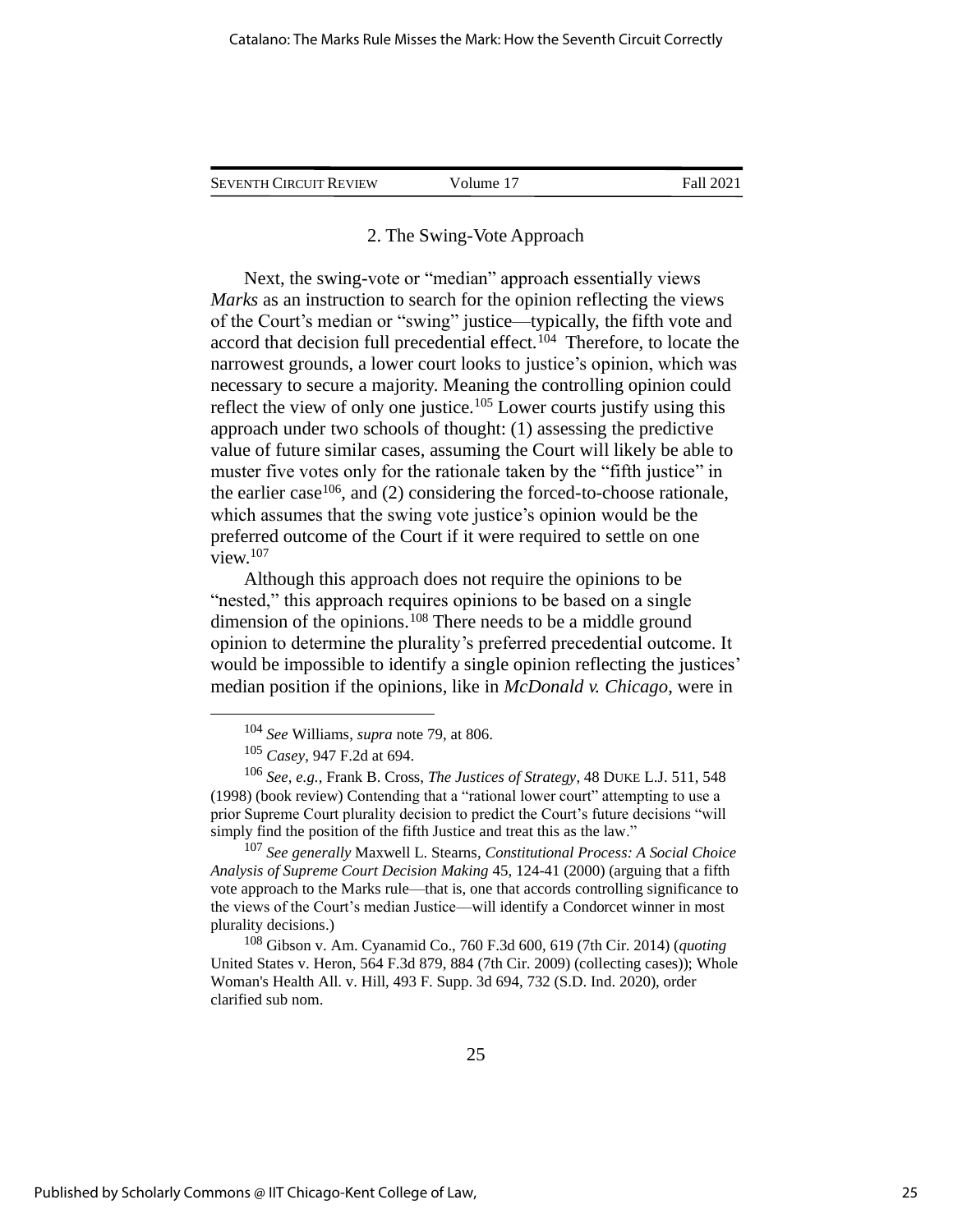| <b>SEVENTH CIRCUIT REVIEW</b> | Volume 17 | Fall 2021 |
|-------------------------------|-----------|-----------|
|                               |           |           |

effect multiple distinct "majorities" composed of different justices who do not share a common ranking for the available options.<sup>109</sup>

This approach is relatively broader than the logic-subset approach but is not without its critiques—and for a good reason. There are two main criticisms of the swing vote approach. First, this approach treats as binding every aspect of the opinion reflecting the median justice's views, even if no other participating justice would have agreed. Second, the approach allows the dissenting opinions to have potential precedential effect by considering their point of view when searching for the middle opinion, even though *Marks* explicitly wrote in terms of "those Members who concurred in the judgments."<sup>110</sup> Despite these criticisms, the Third, Seventh, and D.C. Circuits have all toyed with this approach to some extent. $111$ 

The paradigmatic case the swing vote approach would apply is the 4–1–4 case. The swing-vote approach could apply to *June Medical* because it is a 4-1-4 case, and all the opinions fall on a spectrum of views as required, with Chief Justice Robert's concurrence in the middle of the plurality and dissent.<sup>112</sup> Under this approach, it would be likely that the Chief Justice's entire concurring opinion would be binding. Thus, the Casey undue burden standard would apply effectively, overruling the Whole Woman's Health standard weighing the benefits and burdens of the law in question. This holding aligns with the swing votes approach's understanding that if forced to choose among the remaining opinions, both the plurality and dissent would

<sup>112</sup> *June Medical*, 140 S. Ct. at 2120 (Breyer, J., plurality)

<sup>109</sup> *See* Williams, *supra* note 79, at 804–06. If forced to choose among each of the remaining opinions, those writing or joining the opinions at the outer edge" of this continuum "would most prefer the one closest to them and least prefer the one farthest from them."

<sup>110</sup> *Marks*, 430 U.S. at 193 (quoting *Gregg*, 428 U.S. at 169.) This is also in contention with precedent case law and scholarly view that Marks does not count in any sense the dissenting opinions.

<sup>111</sup> *See* United States v. Duvall, 740 F.3d 604, 610 (D.C. Cir. 2013) (Kavanaugh, J., concurring in the denial of rehearing *en banc*) ("In most cases, the commonsense way to apply Marks is to identify and follow the opinion that occupies the middle ground between (i) the broader opinion supporting the judgment and (ii) the dissenting opinion."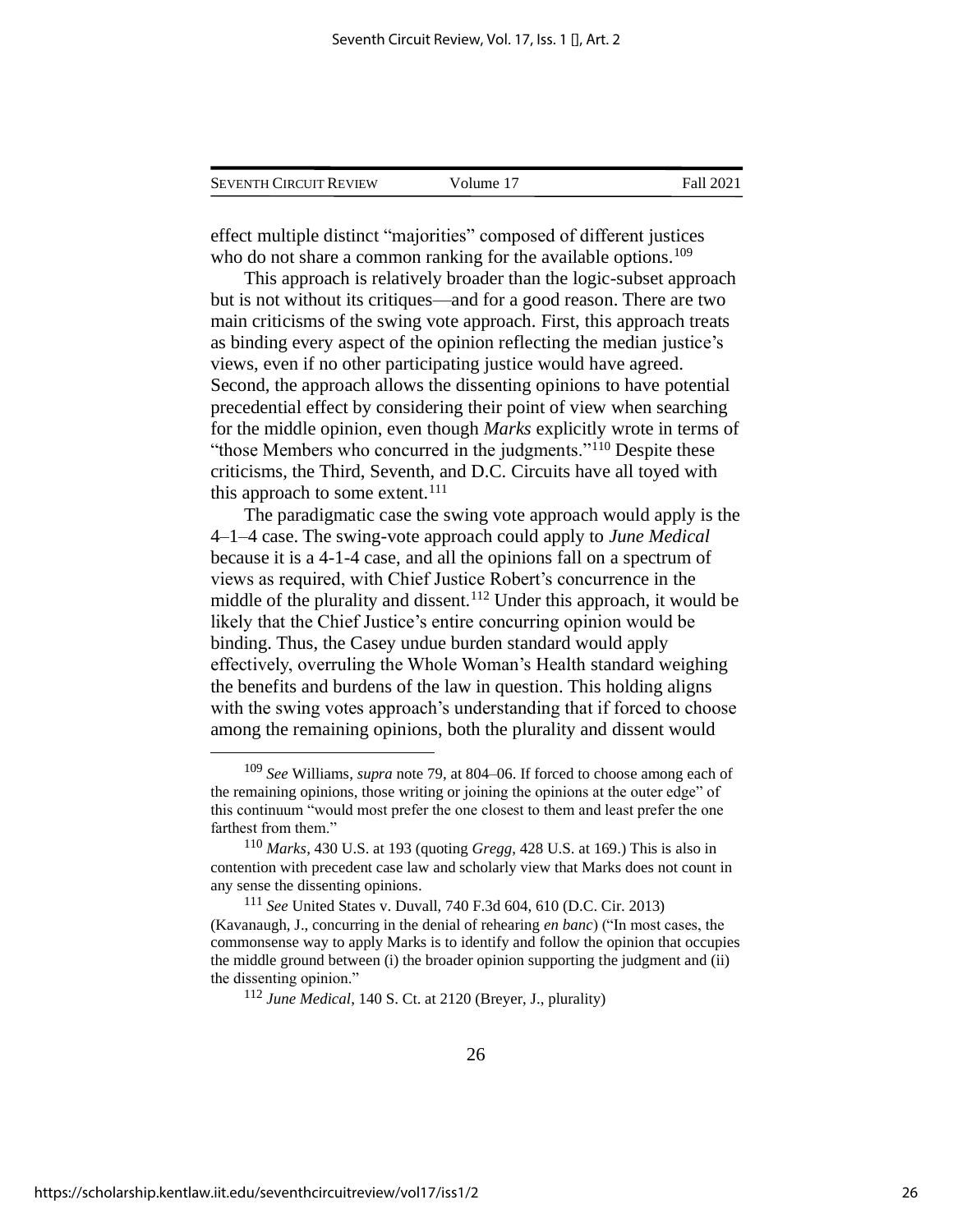| <b>SEVENTH CIRCUIT REVIEW</b> | Volume 17 | Fall 2021 |
|-------------------------------|-----------|-----------|
|                               |           |           |

choose Chief Justice Roberts's opinion. However, applying this version of the *Marks* Rule highlights the main criticisms of the swingvote approach. First, using this approach would create a binding precedent entirely on the view of a single justice, which is worrisome. It should not be possible that lower courts can determine that one justice's opinion can overrule a true majority opinion by a mere interpretation.<sup>113</sup>

#### 3. Issue-by-Issue Approach

In this approach, the key is not what opinion is "narrowest," but which legal issues get at least five affirmative votes. This approach considers every opinion, including those dissenting from the majority. Then within each opinion, anything that receives the endorsement of at least five justices is binding.<sup>114</sup> This approach only applies to a limited type of plurality decision, mainly cases with "dual majority."<sup>115</sup> Where "there are in effect two majorities: the plurality and concurrence agreeing on the result, and the concurrence and dissent agreeing on the fundamental legal principles involved.<sup>116</sup> There must be points where the opinions agree for any part of the opinion to have five votes.

A positive effect of this approach is that it avoids the uneasy conclusion that a single justice's view can establish a binding precedent for the Court, unlike the swing vote approach. Instead, this approach looks for specific parts of the opinions that at least five justices have assented. However, there are also negative repercussions that stem from this approach. As the swing vote approach, this method is in contention with *the Mark's* Rule's notion that the dissenting opinions should not be counted or be able to potentially bind future

<sup>116</sup> *Id*.

<sup>113</sup> *See Ramos*, 140 S. Ct. at 1402–03.

<sup>114</sup> *See* Williams, supra note 79, at 817–19.

<sup>115</sup> *Id*. at 819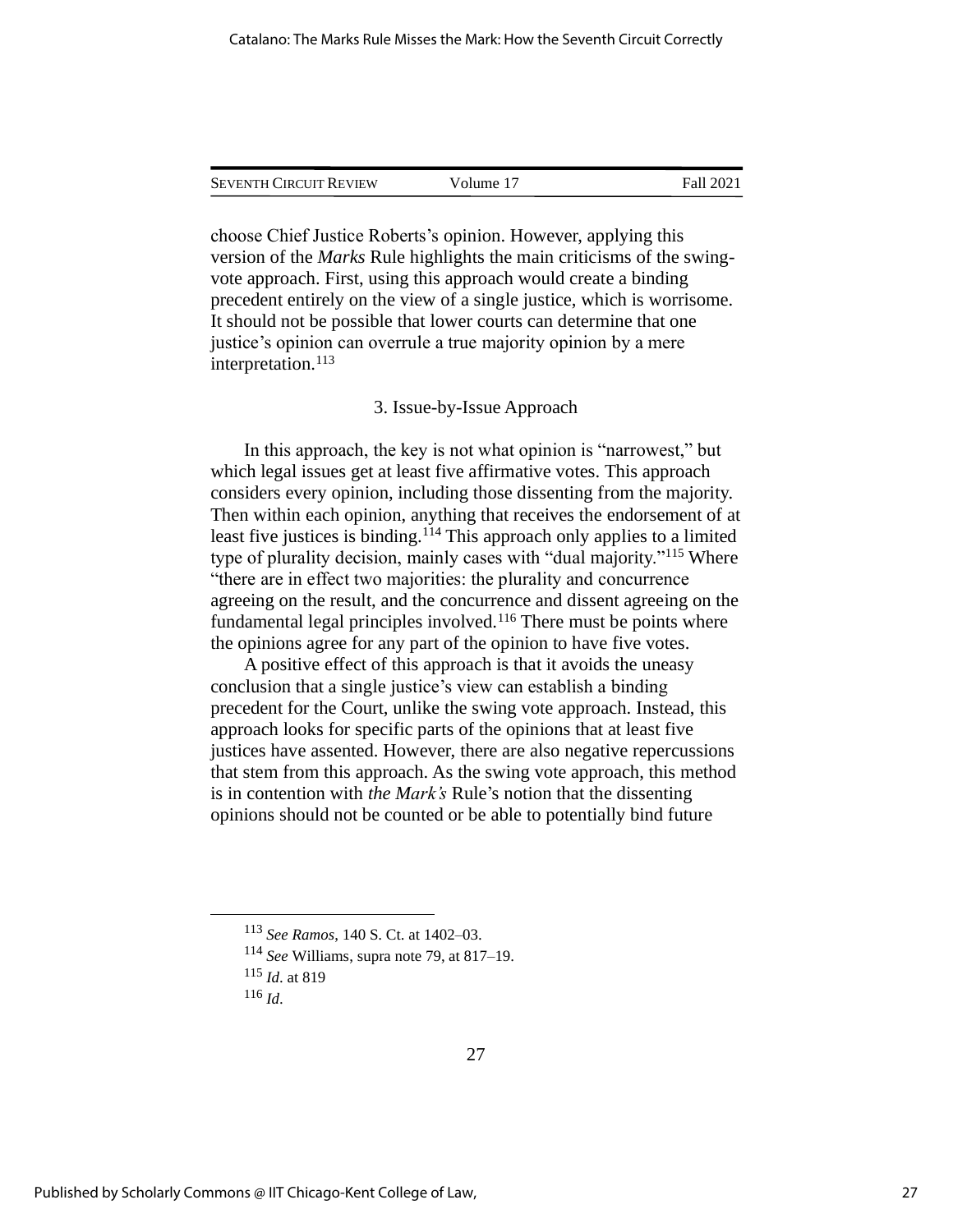| <b>SEVENTH CIRCUIT REVIEW</b> | Volume 17 | <b>Fall 2021</b> |
|-------------------------------|-----------|------------------|
|                               |           |                  |

cases,  $117$  which has led to some circuits expressly disavowing the approach entirely.<sup>118</sup>

Courts use this approach mostly when they cannot find the narrowest opinion under either logic-subset or the swing vote approaches.<sup>119</sup> For example, the Eighth Circuit in *Hopkins v. Jegley*<sup>120</sup> held that Chief Justice Roberts's entire concurrence In June Medical was binding. The court did not specify which approach they were using to define the narrowest holding in *June Medical* nor explained how it reached its conclusion. However, the language of the case suggested the court was using an issue-by-issue interpretation. The court reasoned that because a total of five justices (Robert concurring and the four dissenting opinions) all rejected the *Whole Woman's Health* cost-benefit standard *Whole Woman's Health* was no longer binding precedent, and the court applied a straight *Casey* undue burden standard analysis.

However, it is also possible that a lower court using this approach with *June Medical* could find upholding *Whole Woman's Health* on the grounds of stare decisis to be the holding. The four Justice plurality and Justice Robert's concurrence give that issue a majority five votes

<sup>120</sup> 968 F.3d 912, 915 (8th Cir. 2020).

<sup>117</sup> *See, e.g.*, Jonathan H. Adler, *Reckoning with Rapanos: Revisiting* "Waters of the United States" and the Limits of Federal Wetland Regulation, 14 MO. ENVTL. L. & POL'Y. REV. 1, 14 (2006) (contending that "[n]othing in the dissent" in a plurality decision "constitutes a portion of the judgment of the Court, so nothing in the dissent" can be "part of the actual holding of the case" under *Marks*).

<sup>118</sup> *See, e.g*., *Paxton*, 972 F.3d at 653 ("[A]ny intimation that the views of dissenting Justices can be cobbled together with those of a concurring Justice to create a binding holding must be rejected. That is not the law in this or virtually any court following common-law principles of judgments."); United States v. Hughes, 849 F.3d 1008, 1012 (11th Cir. 2017) ("When determining which opinion controls, we do not 'consider the positions of those who dissented.'" (quoting United States v. Robison, 505 F.3d 1208, 1221 (11th Cir. 2007))).

<sup>119</sup> United States v. Donovan, 661 F.3d 174, 182 (3d Cir. 2011) (only after concluding that a strict application of marks was unworkable for the Rapanos decision, did the Third Circuit look to the votes of dissenting Justices if they, combined with votes from plurality or concurring opinions, to established a majority view on the relevant issue.)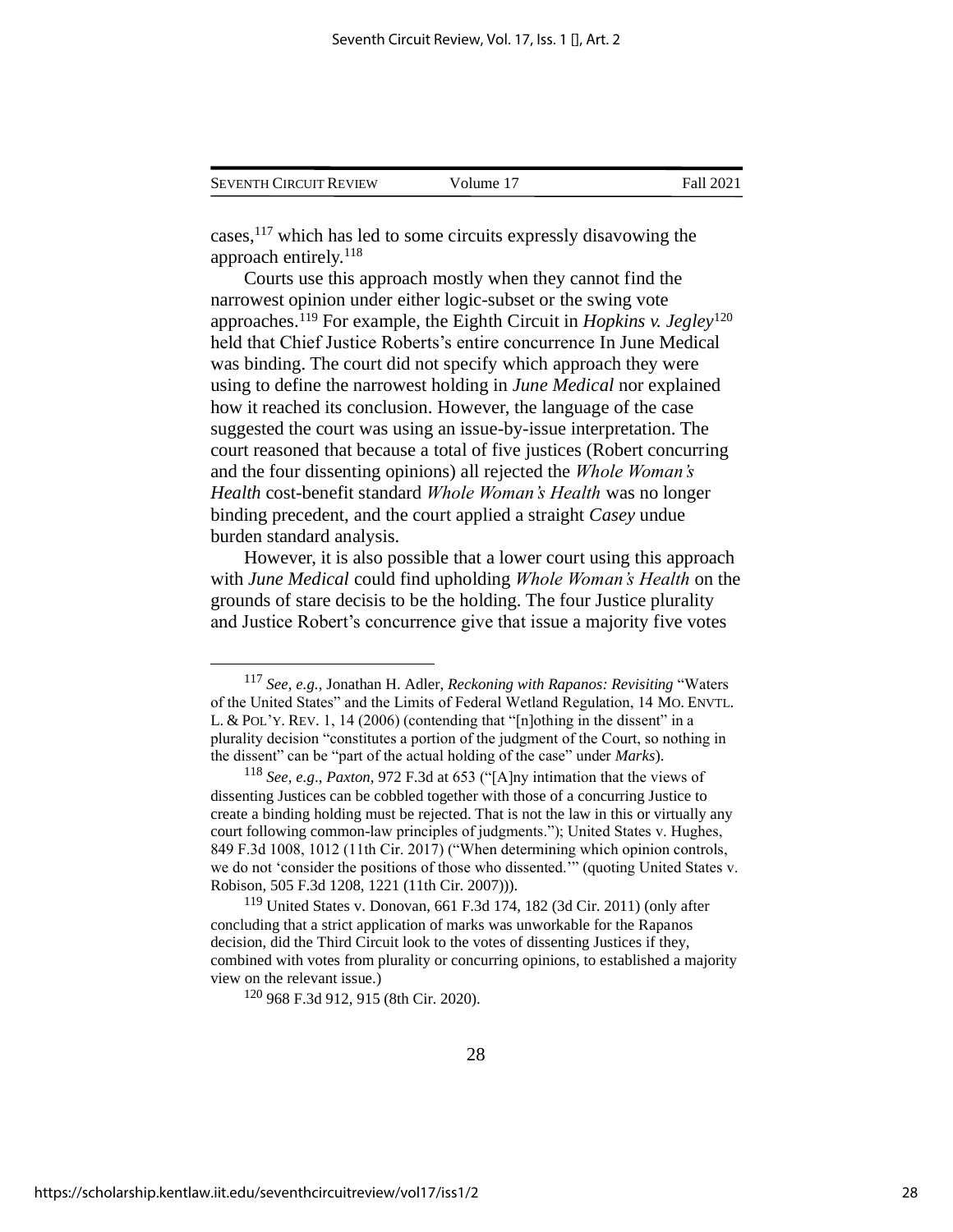| <b>SEVENTH CIRCUIT REVIEW</b> | Volume 17 | Fall 2021 |
|-------------------------------|-----------|-----------|
|                               |           |           |

without considering the dissenting opinions. The applicable standard to be used would be weighing the benefits and the burdens. Either way, it is relatively unnecessary since the issue-by-issue approach is merely a "necessary logical corollary" <sup>121</sup> of *Marks* when a *Marks'* analysis does not find a "narrowest" opinion. Therefore, lower courts should not use this approach with *June Medical* given the other approaches' applicability.<sup>122</sup>

As the above cases indicate, the *Marks* Rule interpretation is entirely left up to the lower courts to interpret on their terms, which results in differing standards across the jurisdictions, even when utilizing the same approach. The lack of standardization in the *Marks* Rule allows for a distortion of the right to abortion and comes with practical consequences, including stimulating even more controversy around the issue. Like the Fifth and Sixth Circuits, the Seventh Circuit correctly opted to use the logic-subset approach as it is the best approach for a plurality opinion such as *June Medical,* however using the same approach, the seventh circuit would come to an alternative outcome.

#### SEVENTH CIRCUIT ENTERS THE SPLIT

The Seventh Circuit majority came to the proper conclusion despite the Supreme Court leaving the lower courts "with [their] previous decision in one hand and a half-dozen *June Medical* opinions in the other, figur[ing] out how the latter affects the former."<sup>123</sup> Undoubtedly, each circuit is trying its level best to apply the same guidance from the *Marks* Rule to the same set of opinions in *June Medical*, yet the varying circuit precedents have made it clear that this is not so simple a task.<sup>124</sup>

Unsurprisingly, due to the mass inconsistency in applying the *Marks* Rule and the polarized nature of the abortion issue itself, the

<sup>121</sup> *Duvall*, 740 F.3d at 611.

<sup>122</sup> *See id*. at 611.

<sup>123</sup> *Box*, 991 F.3d at 752

<sup>124</sup> *See id*. at 757.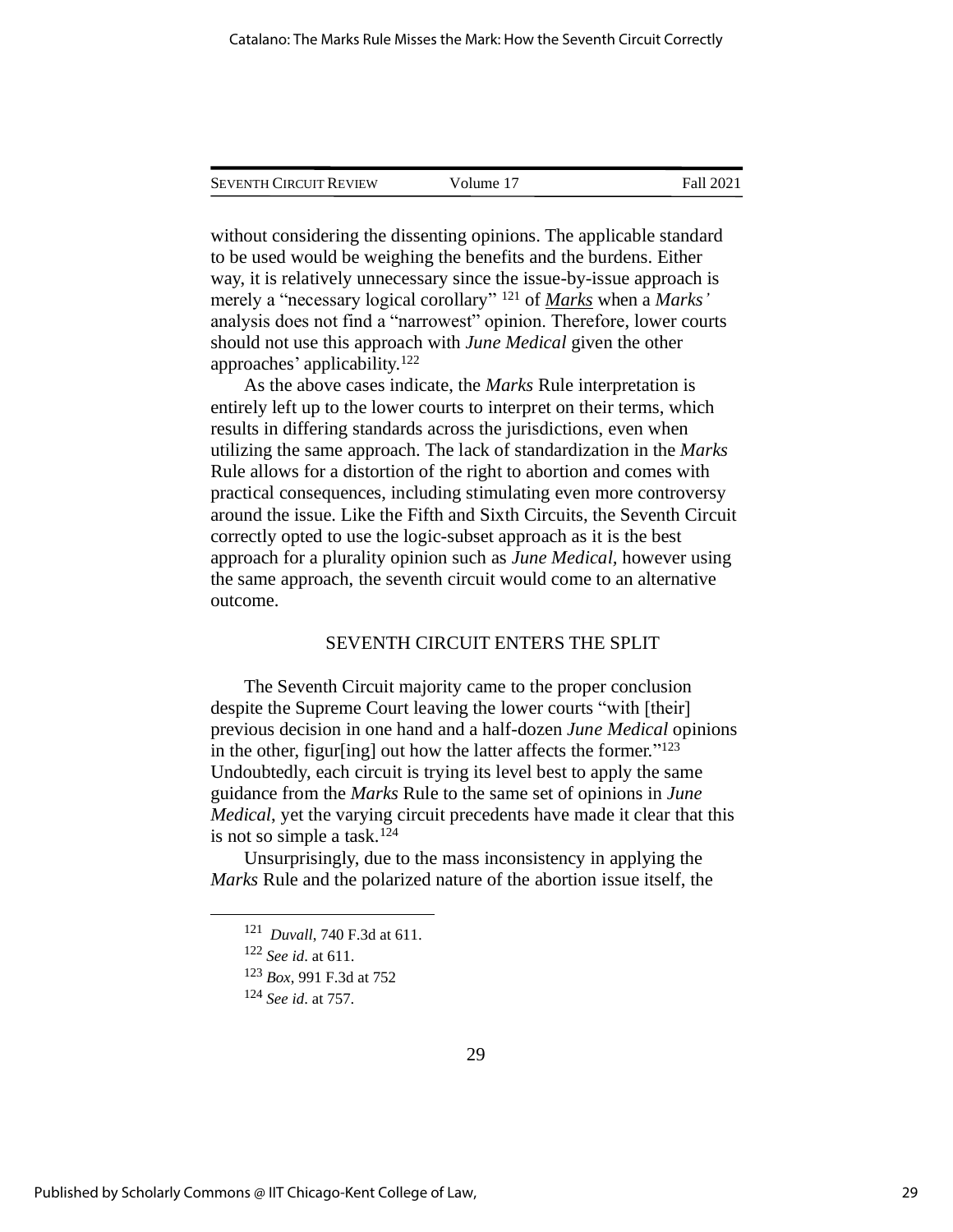| <b>SEVENTH CIRCUIT REVIEW</b> | Volume 17 | Fall 2021 |
|-------------------------------|-----------|-----------|
|                               |           |           |

Seventh Circuit panel was divided two-to-one in the proper application of the *Marks* Rule.<sup>125</sup> Although the Seventh Circuit was unanimous in the initial inquiry determining which approach to adopt (the logicsubset approach), the panel disagreed on the second inquiry of what within that logic-subset is binding. The Seventh Circuit majority determined that *June Medical* did not change the standard of abortion and applied the *Whole Woman's Health* balance of burdens and benefits standard. Despite the majority's interpretation being a minority viewpoint among sister circuits, $126$  the Seventh Circuit majority's interpretation is most consistent with the principles of the *Marks* Rule and the doctrine of stare decisis, the grounds on which Chief Justice Roberts concurred.

#### *A. The Logic-Subset Approach is the Best Approach*

First, the panel looked at each of the three approaches discussed above. The Seventh Circuit's majority and dissent were unanimous in choosing the logic-subset approach as the best to determine the precedential effect of *June Medical*. The logic-subset approach was a clear choice for the Seventh Circuit because the *June Medical* plurality fits the nesting doll type of plurality that is best suited for this analysis consistent with the "substantial weight of authority." <sup>127</sup> Even further, using the logic-subset approach as the majority applied avoided unwelcome outcomes of the *Marks* Rule that the alternative approaches, namely the swing-vote approach, would produce.

Therefore, the Seventh Circuit dismissed the swing-vote approach as a non-predominant approach in courts across the country.<sup>128</sup> Moreover, the swing-vote approach here is inconsistent with Supreme Court precedent, treating as binding every aspect of the opinion

<sup>125</sup> *Id*. at 752.

<sup>&</sup>lt;sup>126</sup> *Id.* at 751. The Seventh Circuit "recognize that the scope of June Medical and the effect of the concurrence has been controversial" and other circuits have come to an different conclusion, but that is not binding on them. Other circuits are wrong.

<sup>127</sup>*Id*. at 748.

<sup>128</sup> *Id*. at 749.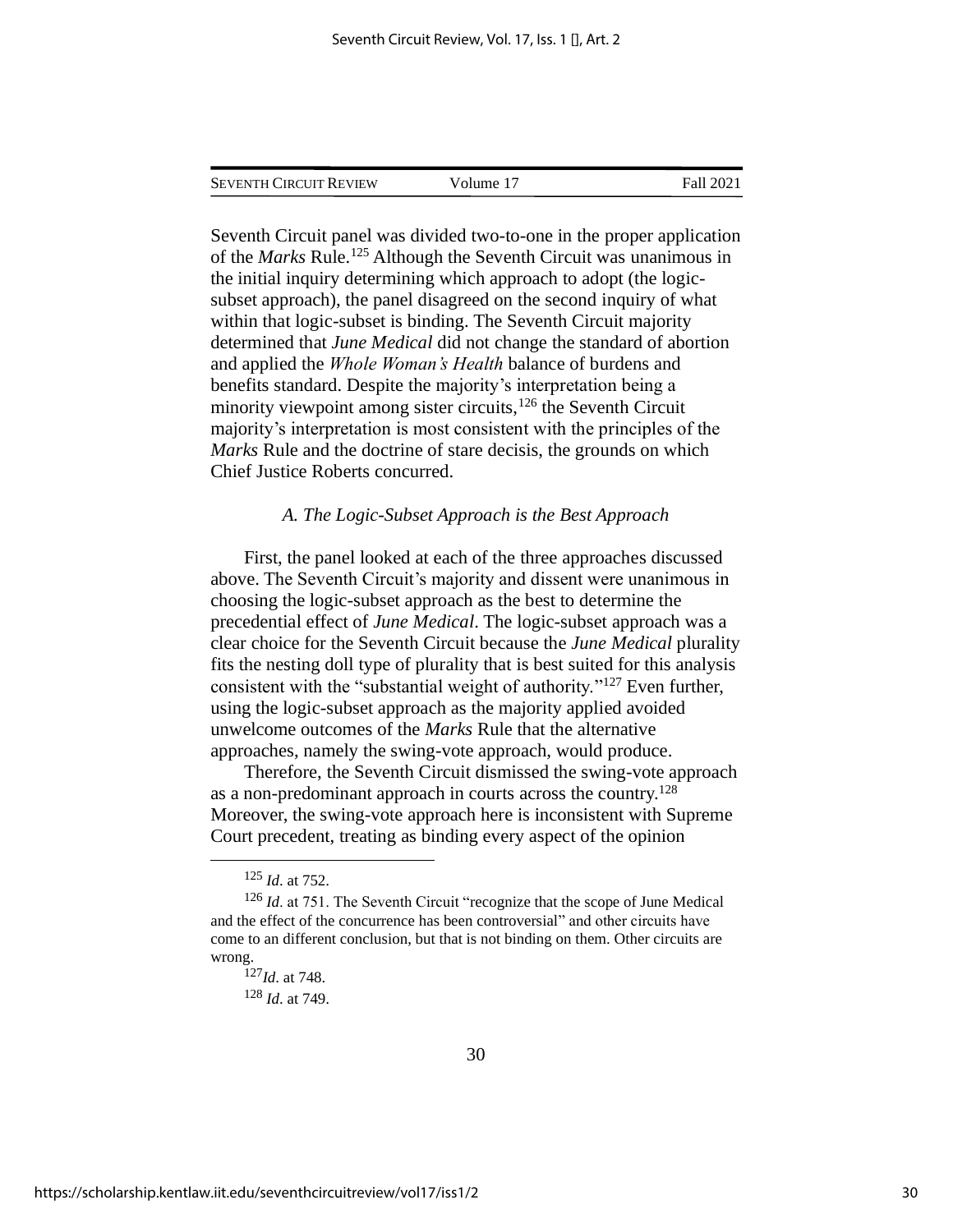SEVENTH CIRCUIT REVIEW Volume 17 Fall 2021

reflecting the median justice's view, even if no other participating justice would have agreed and allowing dissenting opinions to have potential precedential effect, which goes against Seventh Circuit and Supreme Court precedent.<sup>129</sup> Moreover, the Supreme Court instruction specifically wrote in terms of only "those Members who concurred in the judgment." <sup>130</sup> Therefore, the Seventh Circuit was left to ascertain the narrowest grounds between the plurality opinion and Chief Justice's Roberts concurring opinion.

#### *B. Where the Panel Disagrees*

Although the panel agreed on the logic-subset approach and agreed not to consider dissenting opinions, the panel disagreed on the arguable more difficult question: what part of Chief Justice Roberts's concurrence in *June Medical* constituted the "logic-subset" of the plurality opinion.<sup>131</sup>

Both the majority and dissent agree that Chief Justice Roberts's concurrence on the grounds of stare decisis is the controlling opinion but disagree on what in the concurrence is entitled to stare decisis effect and within the logic-subset and therefore binding precedent on the Seventh Circuit. The majority found Chief Justice Roberts's concurrence on the grounds of stare decisis logically applied to the entire holding of *Whole Woman's Health.* The majority refused to hold that one justice's opinion effectively overruled Supreme Court precedent, especially when that opinion is based on the grounds of

<sup>129</sup> *Gibson*, 760 F.3d at 620. F.3d 1043, 1057 (3d Cir. 1994); United States v. Johnson, 467 F.3d 56, 65 (1st Cir. 2006) ("[W]e do not share the reservations of the D.C. Circuit about combining a dissent with a concurrence to find the ground of decision embraced by a majority of the Justices.").

<sup>130</sup>*Marks*, 430 U.S. at 193; Maxwell L. Stearns, *The Case for Including* Marks *v. United States in the Canon of Constitutional Law*, 17 Const. Comment. 321, 328 (2000) (It is generally agreed upon, and commonly held in the 7th circuit that the dissenting opinions do not count when applying the marks rule, and therefore the 7th circuit would not consider them).

<sup>131</sup> *Box*, 991 F.3d at 754.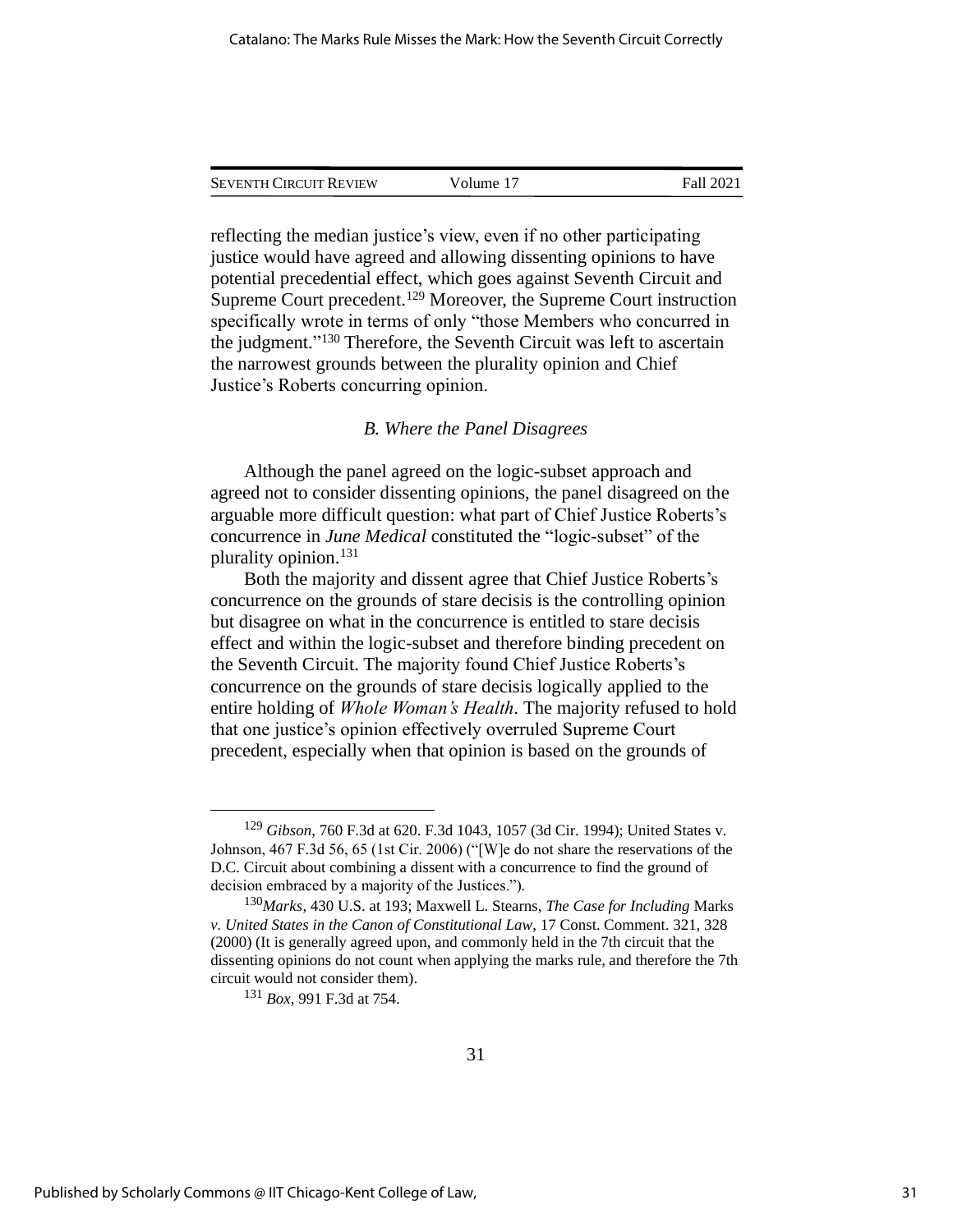| <b>SEVENTH CIRCUIT REVIEW</b> | Volume 17 | <b>Fall 2021</b> |
|-------------------------------|-----------|------------------|
|                               |           |                  |

stare decisis.<sup>132</sup> In contrast, the dissent opined that only *Whole Woman's Health's* finding of a substantial obstacle was to be given stare decisis effect and that the concurrence effectively overruled the benefit and burden analysis introduced in *Whole Woman's Health*. In consideration of the *Marks* Rule and the doctrine of stare decisis, the majority got it right.

#### *C. The Majority's Interpretation is Correct*

#### 1. The Majority's Approach Limits Unwelcome Outcomes

While the *Marks* Rule lacks a strong framework, some underlying principles and critiques follow the *Marks* Rule and varying approaches. The majority's interpretation avoids the unwelcome outcomes that the swing-vote approach would produce, while the dissenting opinion rejecting the swing-vote approach essentially mirrors the swing-vote approach's outcome.<sup>133</sup> Both majority and dissent agree that dissenters are not considered in the determination of the common denominator. Therefore, the question of precedential effect is "between a single justice concurrence, which would arguably overrule prior precedent (although it does not claim to do so), and a four-justice plurality, which purports to adhere to prior precedent.<sup>134</sup>"

The majority held there was one "sliver" of common ground between the plurality and Chief Justice Roberts's concurrence, that *Whole Woman's Health* was entitled to stare decisis effect on essentially identical facts. Further reasoning that the portions of Chief Justice Roberts's opinions discussing disapproval with the *Whole Woman's Health* standard were mere dicta, and that Chief Justice Roberts, himself, does not view the dicta in his concurrence as

<sup>132</sup> *June Medical*, 140 S. Ct. at 2113, 2134.

<sup>133</sup>*Box*, 991 F.3d at 746–49. Applying the swing-vote test to treat everything in the concurrence as a binding holding would allow less than a majority to overrule a Court precedent that had been established by majority vote.

<sup>134</sup> *See* Toepfer, *supra* note 76, at 1738.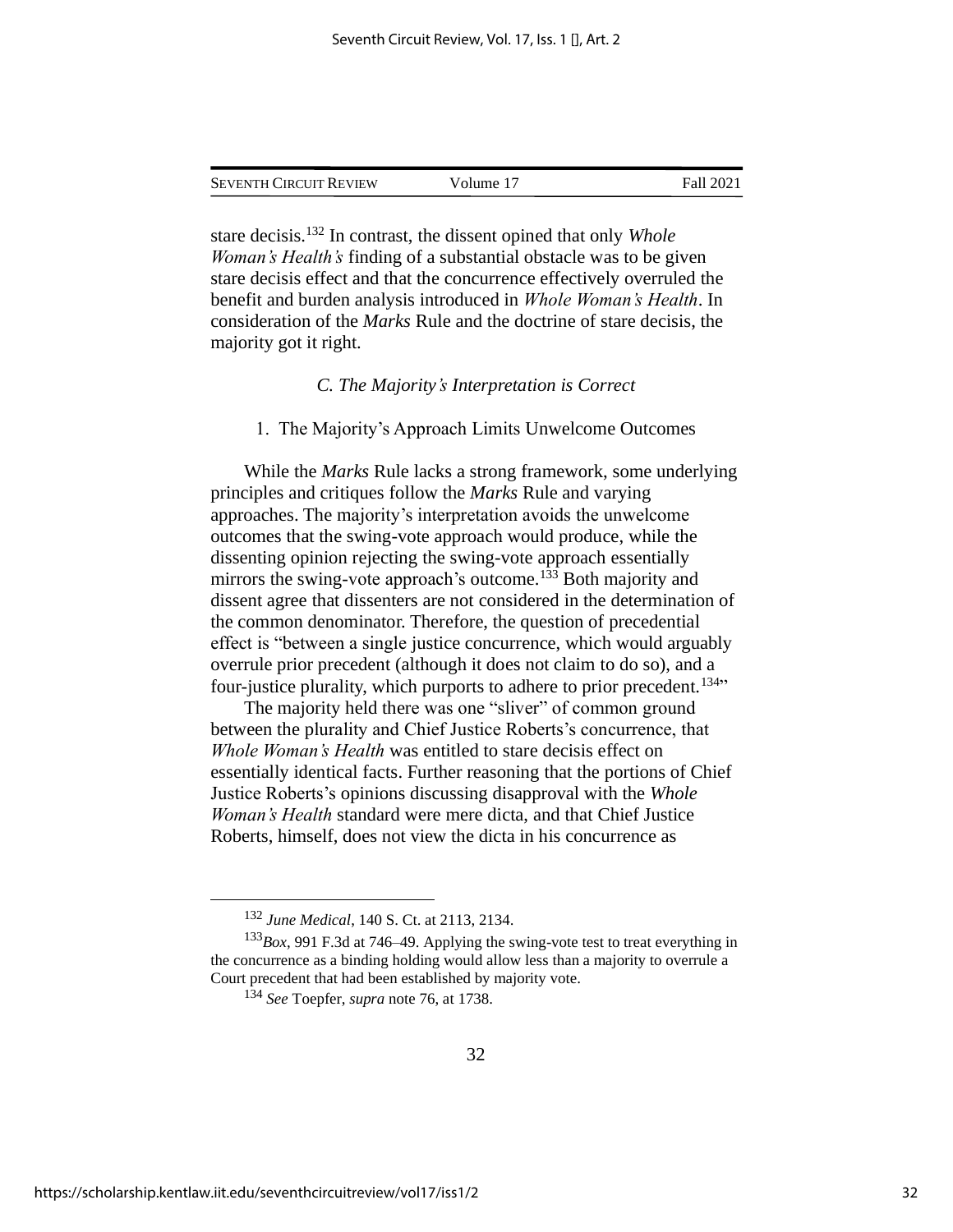| <b>SEVENTH CIRCUIT REVIEW</b> | Volume 17 | Fall 2021 |
|-------------------------------|-----------|-----------|
|                               |           |           |

binding.<sup>135</sup> The majority specifically noted that the *Marks* Rule does not "turn everything the concurrence said—including its stated reasons for disagreeing with portions of the plurality opinion—into binding precedent that effectively overruled *Whole Woman's Health*," which is in line with Supreme Court precedent.

For example, in *United States v. Santos*, 136 "the Supreme Court split 4-1-4 on the decisive issue.<sup>137</sup> Justice Scalia wrote a plurality opinion for four justices to affirm; Justice Stevens wrote a separate, narrower opinion concurring in that judgment. But Justice Stevens's concurring opinion expressed views on future cases not before the Court. The Supreme Court plurality addressed how *Marks* should apply. Justice Stevens's reasoning was the narrowest in support of the judgment. Still, the plurality flatly rejected the idea that everything in Justice Stevens's opinion was binding or directly applicable: "Justice Stevens's speculations on that point address a case that is not before him, are the purest of dicta, and form no part of today's holding."<sup>138</sup> Just like Stevens in *Santos*, Roberts's language in his concurrence in *June Medical* discussing *Whole Woman's Health* went to a case not before him at that moment and is the "purest of dicta."<sup>139</sup> The dissent in *Box* would have Chief Justice Roberts's entire concurrence, dicta and all, overrule Supreme Court precedent.

While there is no significant instruction or precedent on whether a single justice may overrule prior precedent, the Seventh Circuit majority seems to agree with Justices Ginsburg, Breyer, and Gorsuch and their opinion in *Ramos v Louisiana.* <sup>140</sup> In *Ramos*, the justices cast doubt on the idea that "a single justice writing only for himself has the

*<sup>135</sup>June Medical*, 140 S. Ct. at 2133 ("The question today however is not whether Whole Woman's Health was right or wrong, but whether to adhere to it in deciding the present case.")

<sup>136</sup>553 U.S. 507 (2008).

<sup>137</sup> *See Box*, 991 F.3d at 749

<sup>138</sup> *Id*. at 523.

<sup>139</sup> *See id.*

<sup>140</sup> 140 S. Ct. 1390, 1403 (2020) (Gorsuch, J.)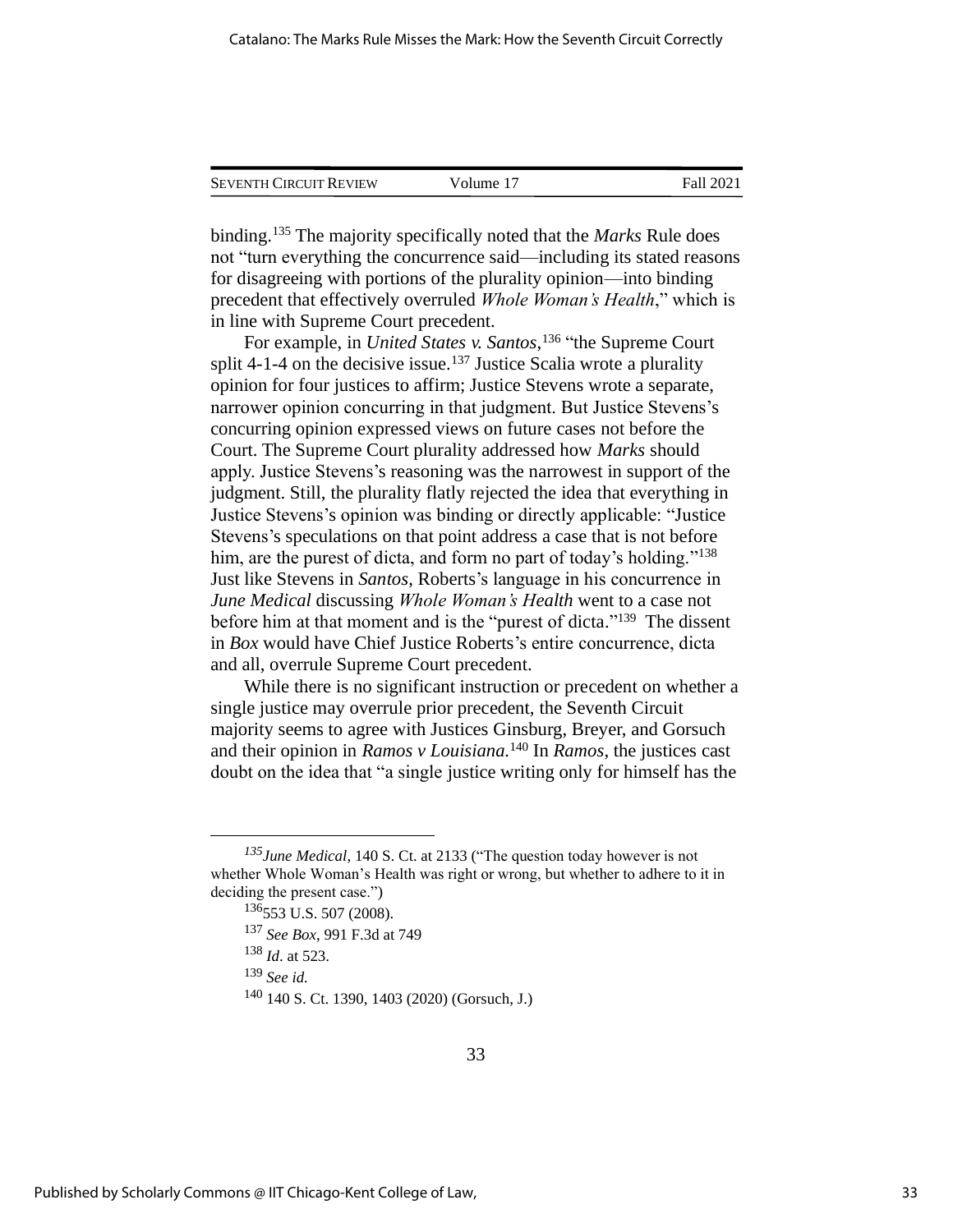|  | <b>SEVENTH CIRCUIT REVIEW</b> | Volume 17 | Fall 2021 |
|--|-------------------------------|-----------|-----------|
|--|-------------------------------|-----------|-----------|

authority to bind this Court to propositions it has already rejected.<sup>141</sup>" The majority considered that holding a single justice's opinion as binding would not only depart from the Seventh Circuit's "predominant understanding of *Marks*," but the majority also showed reservations to the possibility of adopting one justice's non-majority opinion as possibly becoming national law.<sup>142</sup> Therefore, even if one justice's view can be binding in *Marks*, it becomes even more taboo when that once justice's opinion would effectively overrule Supreme Court precedent.

It is well known that only the Supreme Court can overrule itself, and they do so sparingly.<sup>143</sup> The Supreme Court has overruled itself a mere 145 times out of the over 25,544 cases it has heard to date, which means it overrules itself not even one percent of the time.<sup>144</sup> Allowing a single justice's opinion to overrule *Whole Woman's Health* goes against well-known legal principal as well as the fabric of American democracy. No one justice dictates. Therefore, a single justice should not determine policy and rule for the American people. The majority appropriately concluded that overruling Supreme Court precedent via the *Marks* Rule was "not [its] job.<sup>145</sup>"

Since a majority of justices of the Supreme Court have not held otherwise, the Seventh Circuit's majority concluded that *Whole Woman's Health* remains precedent and is binding on lower courts. Therefore, the balancing test also remains a binding precedent. That is

<sup>145</sup> *See Box*, 991 F.3d at 749.

<sup>&</sup>lt;sup>141</sup> *Id.* ("[W]e would have to embrace a new and dubious proposition: that a single Justice writing only for himself has the authority to bind this Court to propositions it has already rejected. . . . [N]o case has before suggested that a single Justice may overrule precedent").

<sup>142</sup>*See King*, 950 F.2d at 782; *see also* Gaylor v. Mnuchin, 919 F.3d 420, 433 n.9 (7th Cir. 2019) (stating that where one Justice's concurring opinion reached the same result as the plurality opinion, but did so under a different constitutional clause, that concurring opinion was not a "logical subset" of the plurality opinion).

<sup>&</sup>lt;sup>143</sup> Rodriguez de Quijas v. Shearson/American Express, Inc., 490 U.S. 477, 484 (1989).

<sup>144</sup> David Schultz, *The Supreme Court Has Overturned Precedent Dozens of Times in the Past 60 Years, Including When It Struck Down Legal Segregation.* The Conversation. (2021).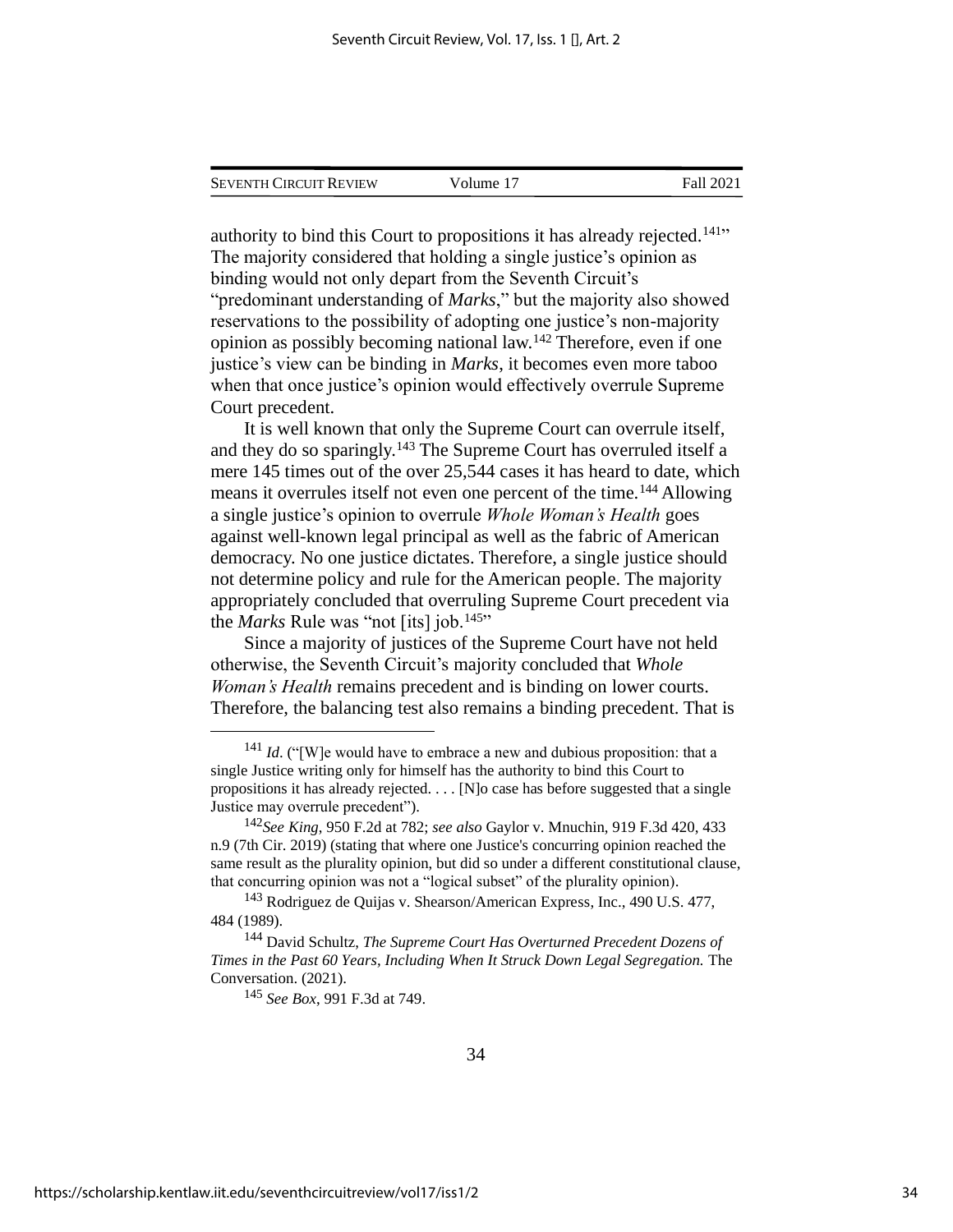| <b>SEVENTH CIRCUIT REVIEW</b> | Volume 17 | Fall 2021 |
|-------------------------------|-----------|-----------|
|                               |           |           |

the standard the Seventh Circuit followed in the original decision  $146$ and continued to follow in the instant case. Further, the concurring opinion offered no direct guidance for applying the undue burden standard more generally, which signaled to the majority that *June Medical* did not overrule *Whole Woman's Health*, the dissent disagreed.

However, the dissenting opinion determining the narrowest ground as the Chief Justice's Roberts entire concurrence is in contention with the well-known legal principle and the principle of stare decisis itself. To accept the dissents determination of precedential effect in *June Medical* suggests that Chief Justice Roberts both reaffirmed *Whole Woman's Health* and, in the same opinion, implicitly overruled it.

#### 2. Reliance on Stare Decisis

The doctrine of stare decisis is the doctrine of precedent. Stare decisis "promotes the evenhanded, predictable, and consistent development of legal principles fostering reliance on judicial decisions and contributes to the actual and perceived integrity of the judicial process." <sup>147</sup> There are four main factors the Supreme Court considers when considering overruling Supreme Court precedent: the workability of a precedent, whether the precedent was well-reasoned, the age of the precedent, and the reliance interests at stake.<sup>148</sup> Since Casey, the Supreme Court abortion jurisprudence and stare decisis have gone hand in hand. Therefore, it is no surprise the Chief Justice invoked the doctrine in *June Medical*, <sup>149</sup> explaining, "[t]he legal doctrine of stare decisis requires [the Supreme Court], absent special circumstances, to treat like cases alike."

The majority's application of the *Marks* Rule aligns most with the principle of stare decisis. While the Chief Justice wrote that he still

<sup>146</sup> *See Planned Parenthood, Inc.,* U.S. 141 S. Ct. at 188.

<sup>147</sup> *See Casey*, 505 U.S. at 860.

<sup>148</sup> Montejo v. Louisiana, 556 U.S. 778, 792–93 (2009).

<sup>149</sup> *See* Murray *supra*, note 53 at 308.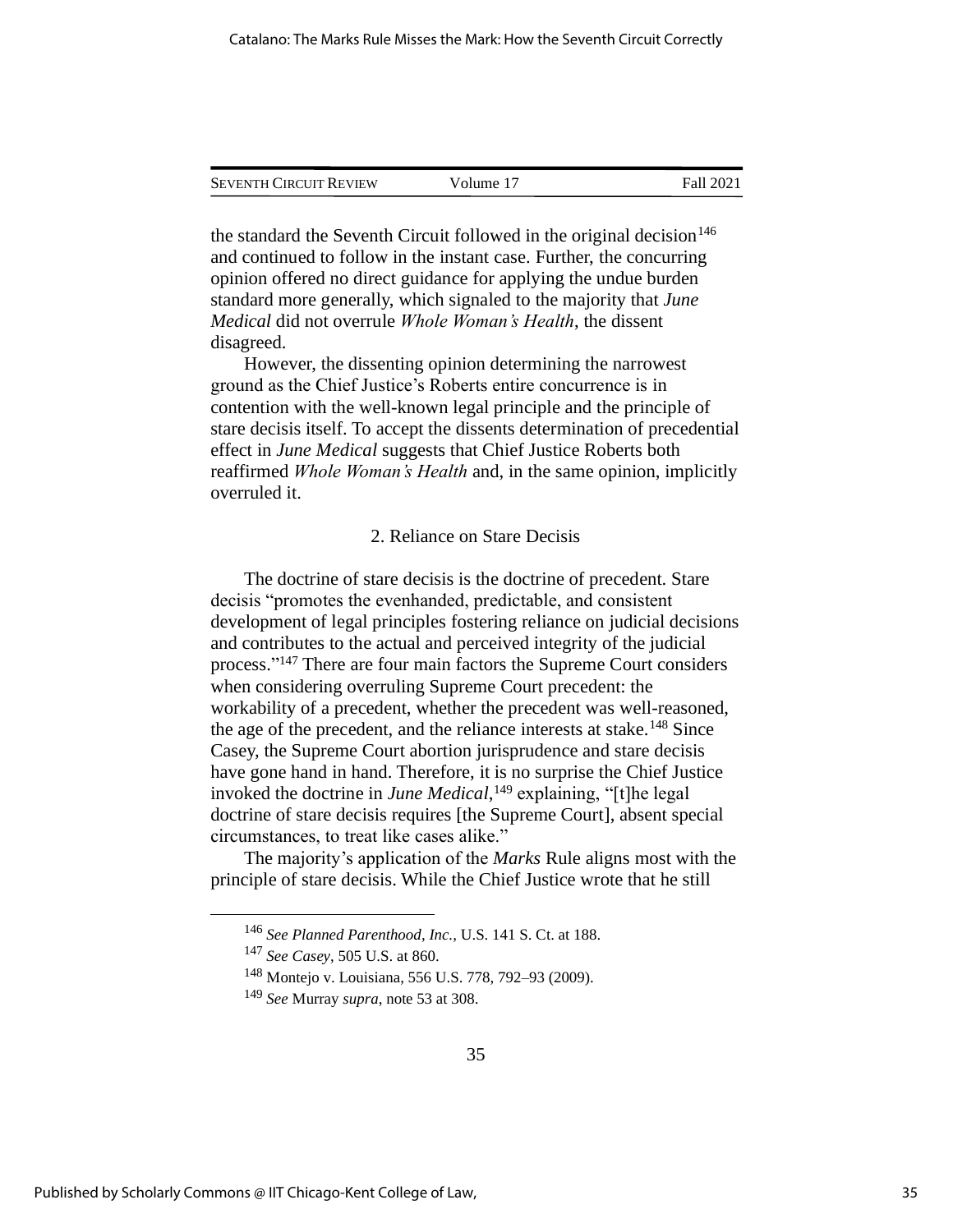| <b>SEVENTH CIRCUIT REVIEW</b> | Volume 17 | Fall 2021 |
|-------------------------------|-----------|-----------|
|                               |           |           |

disagreed with *Whole Woman's Health*, he explained that principles of stare decisis called for the Supreme Court to adhere to that earlier result on the essentially identical facts, decided just three years earlier.<sup>150</sup> Both the plurality and the Chief Justice agreed that enforcement of the Louisiana law was properly enjoined before it took effect. All the more, the concurring opinion offered no direct guidance for applying the undue burden standard more generally. The majority in *Box* held that the precedential effect only pertained to reaffirming *Whole Woman's Health* because stating the case is upheld pursuant to stare decisis and then effectively overruling is nonsensical.

The dissenting view is a form of tortured logic. Holding that stare decisis dictates the outcome in *June Medical*, but that the precedential effect of the opinion was only those aspects of *Whole Woman's Health* that aligned with the *Casey* undue burden standard, rather than the entire *Whole Woman's Health* opinion. The dissent supported this position by highlighting the Chief Justice's disdain for the holding of *Whole Woman's Health*. However, the doctrine of stare decisis does not allow for cherry-picking.<sup>151</sup>

Stare decisis means literally to "stand by things decided." A doctrine intended on preserving precedent and limiting judicial review to "avoid an arbitrary discretion in the courts"<sup>152</sup> should not be so selective to allow even the Chief Justice to state he is adhering to *Whole Woman's Health* and in the same opinion effectively overrule it.<sup>153</sup> Even though Chief Justice Roberts stated that stare decisis has its

<sup>150</sup> *June Medical*, 140 S. Ct. at 2134, 2139 (Roberts, C.J., concurring).

<sup>151</sup> *Box*, 991 F.3d at 749 (Kanne, J., dissenting) ("Among other things, Chief Justice Roberts stressed that "[s]tare decisis principles ... determine how we handle a decision that itself departed from the cases that came before it. In those instances, '[r]emaining true to an "intrinsically sounder" doctrine established in prior cases better serves the values of stare decisis than would following' the recent departure.")

<sup>152</sup> *June Medical*, 140 S. Ct. at 2134 (Roberts, C.J., concurring in the judgment).

<sup>153</sup> *See* Murray supra, note 53 at 326 ("Taken together, the dissents by Justices Alito and Gorsuch took a dim view of Chief Justice Roberts's approach to stare decisis. Both dissents argued that Chief Justice Roberts's characterization of Whole Woman's Health was a legal fiction — a remade ruling utterly inconsistent with the actual holding in Whole Woman's Health."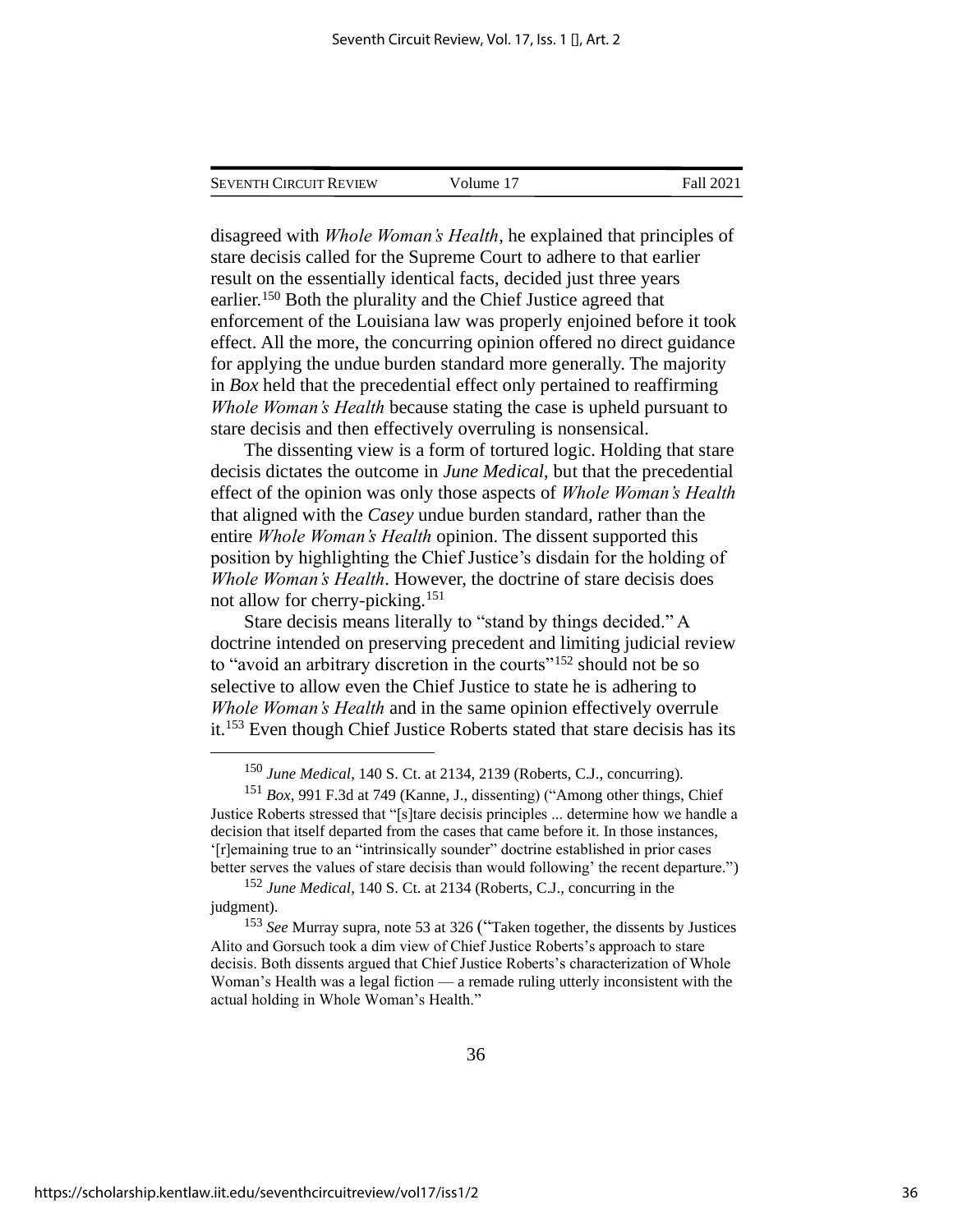| <b>SEVENTH CIRCUIT REVIEW</b> | Volume 17 | Fall 2021 |
|-------------------------------|-----------|-----------|
|                               |           |           |

limits and recognized that the principles of stare decisis are also used to determine how the Court handles a decision that itself departed from the cases that came before it, for the dissenting opinion to be true, it would mean "Chief Justice Roberts's respect for precedent depended entirely on identifying only the parts of past decisions that he wished to follow." <sup>154</sup> Justice Gorsuch expressly called out the Chief Justice for this incongruency in his *June Medical* dissent, stating, "whatever else respect for stare decisis might suggest, it cannot demand allegiance to a nonexistent ruling inconsistent with the approach actually taken by the Court."<sup>155</sup>

Using the *Marks* Rule, the majority opinion correctly rejected the possibility of such a discordant outcome by dismissing portions of the concurrence going beyond stare decisis as dicta having nothing to do with supporting the judgment.<sup>156</sup> The majority, in this instance, refused to do the Supreme Court's dirty work for them.<sup>157</sup> If the Supreme Court wants to overrule any abortion jurisprudence, it must do so minimally with a five-to-four vote.

However, it appears the doctrine of stare decisis has become a stand-in for a more fraught conversation about the future of abortion rights.<sup>158</sup> To date, legislative and political efforts to take away abortion rights, like Indiana's with Act 404, have proved not to be entirely successful. Moreover, the Supreme Court has consistently reaffirmed the fundamental right to abortion on the grounds of stare decisis. Still, it continues to minimally tinker with the standard, handing down a confusing precedent for the lower courts to apply. To date, the core

<sup>154</sup> *See id*. at 308.

<sup>155</sup> *June Medical*, 140 S. Ct. 2154–57 (Alito, J., dissenting). (Justice Alito noted that, even as the Chief Justice "stresses the importance of stare decisis . . . he votes to overrule Whole Woman's Health insofar as it changed the Casey test.")

<sup>156</sup> *See Box*, 991 F.3d at 749("[The *Marks* Rule] does not allow dicta in a nonmajority opinion to overrule an otherwise binding precedent.")

<sup>&</sup>lt;sup>157</sup> *See id.* at 746. (We simply do not survey non-majority opinions to count likely votes and boldly anticipate overruling of Supreme Court precedents. That is not our job.)

<sup>158</sup> *See* Murray *supra*, note 53 at 309*.*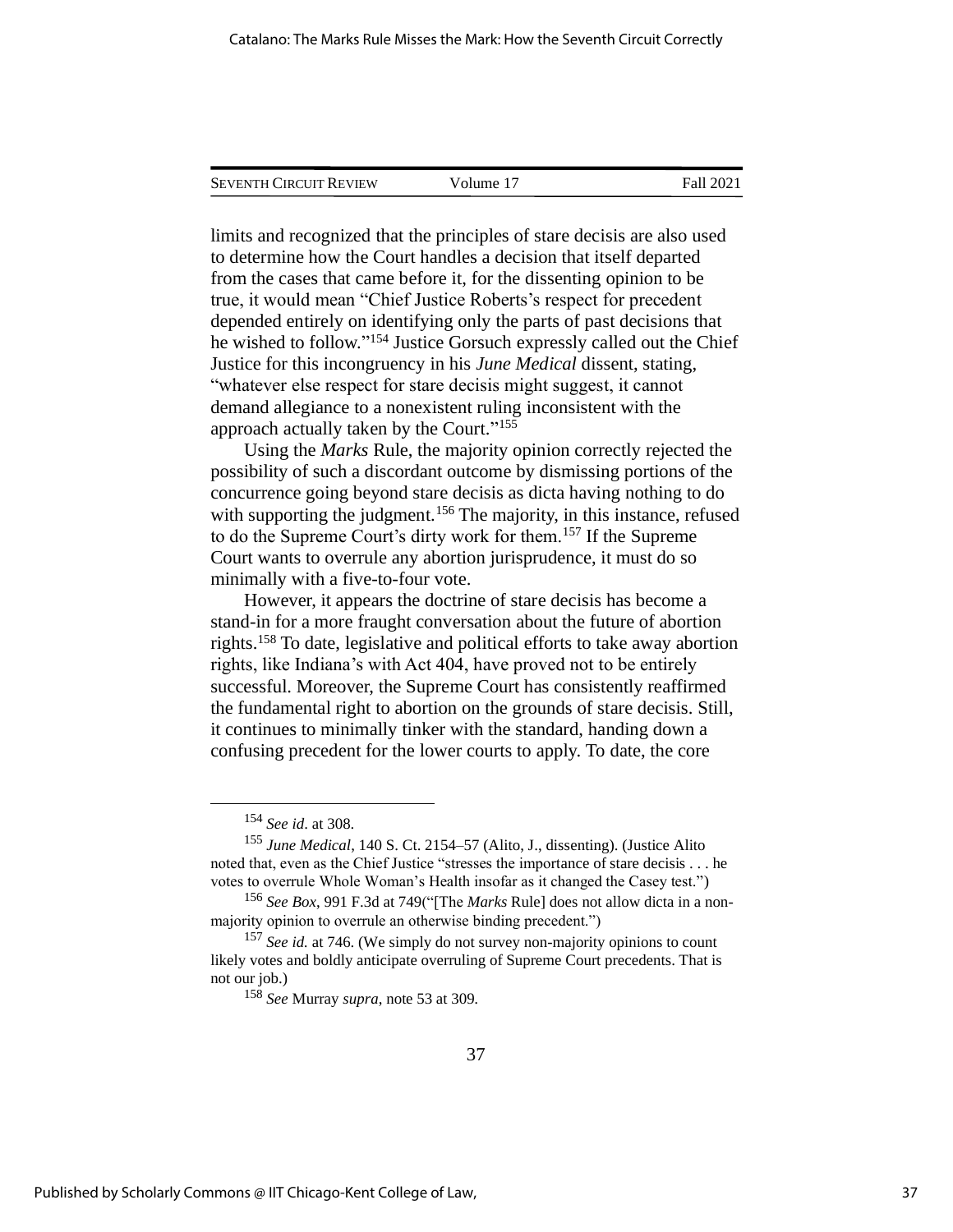| <b>SEVENTH CIRCUIT REVIEW</b> | Volume 17 | <b>Fall 2021</b> |
|-------------------------------|-----------|------------------|
|                               |           |                  |

holding of *Roe* stubbornly survived all of these proposed challenges<sup>159</sup> because none of the stare decisis factors are present; if anything, evidence shows that abortion rights and the healthcare interests that go along with those rights are still very prevalent. Nevertheless, that does not stop the Supreme Court from taking on abortion cases and dragging the nation through another parade of hysterics.

#### THE *JUNE MEDICAL* PLURALITY HIGHLIGHTS A LARGER ISSUE WITH THE SUPREME COURT'S ABORTION JURISPRUDENCE

The constitutional right to abortion is still timely and heavily relied upon by those who need abortion rights the most.<sup>160</sup> Unfortunately, the Supreme Court's continued involvement in the right to abortion is causing more harm than good. The uncertainty stemming from the latest decision with *June Medical* creating a circuit split and a lack of uniformity in the right to abortion is a prime example. However, the Supreme Courts' involvement in the abortion debate is far from over. The Supreme Court again will add to its abortion jurisprudence on December 1, 2021, when it hears *Dobbs v.* 

<sup>159</sup>*See id*.

<sup>160</sup> *See, e.g*., Jill E. Adams & Melissa Mikesell, *And Damned If They Don't: Prototype Theories to End Punitive Policies Against Pregnant People Living in Poverty*, 18 GEO. J. GENDER & L. 283, 312 (2017) ("By urging us to consider the discriminatory effects of government practices on particular groups, [Obergefell's] articulation of 'equal dignity' provides a new way to challenge Medicaid abortion coverage bans ...."); *see also* Gerdts C, et al. *Side Effects, Physical Health Consequences, and Mortality Associated with Abortion and Birth After an Unwanted Pregnancy*. Women's Health Issues 26:55-9 (2016). Limiting young women's access to abortion does not ensure that abortions will not continue. It only ensures that abortions will be less safe; Nour N.M. *An Introduction to Maternal Mortality*. REV. OBSTET. GYNECOL. 1, 77–81 (2008). (States with stricter abortion ban laws have the highest rates of neonatal mortality. Facts show in the absence of abortion rights, more women and babies are going to get sick, be poor, and die. Additionally, these stricter abortion laws show no improvements in preventing sexual activity or unintended pregnancies.) Yet, the Supreme Court opinions do not consider these realities and may soon not even consider the benefits of an abortion restriction as compared to the burdens a restriction places on abortion.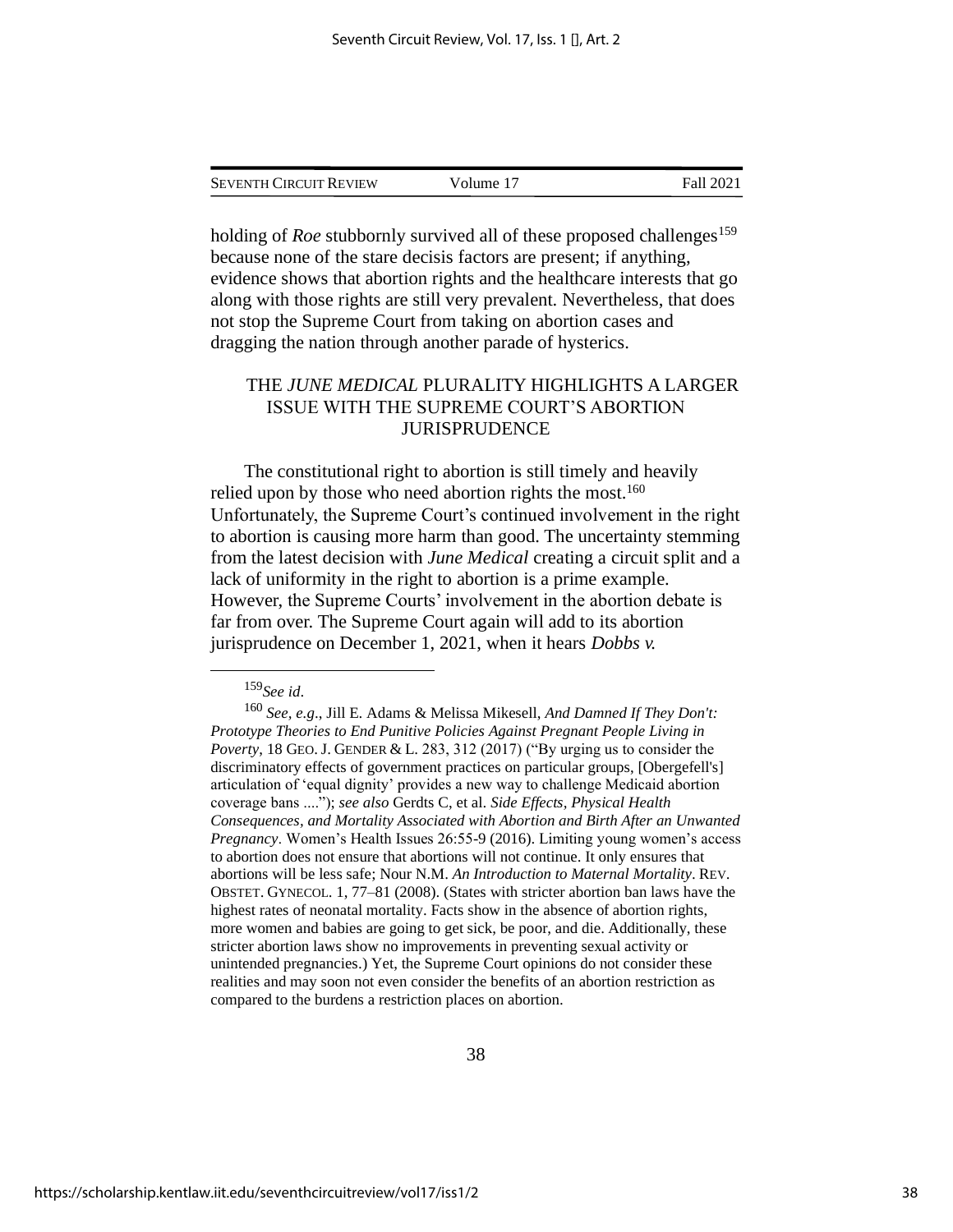| <b>SEVENTH CIRCUIT REVIEW</b> | Volume 17 | <b>Fall 2021</b> |
|-------------------------------|-----------|------------------|
|                               |           |                  |

*Jackson.*<sup>161</sup> Making it clear that the Supreme Court will continue to do this seemingly "endless dance of determining whether a law unduly burdens a woman's ability to obtain an abortion"<sup>162</sup> and force lower courts to do the same.<sup>163</sup> While *Dobbs* might resolve this circuit split as to discrepancy of the abortion standard in *June Medical*, <sup>164</sup> the *June Medical* plurality highlights an ongoing issue that will not resolve itself come December 1, 2021. The issue of the Supreme Court continuing to grant certiorari for facially unconstitutional cases where it is clear the stare decisis principles they so heavily rely on during abortion challenges are not present, stimulating controversy and unreliability around abortion rights.<sup>165</sup>

The evidence shows that the abortion decisions handed down by the Supreme Court have lasting effects on American citizens. Unfortunately, however, the Supreme Court keeps taking on abortion cases and handing down unsatisfying and confusing compromises, just as the Court did in *June Medial,* frustrating the American people on both sides of the abortion debate. Placing a woman's right to abortion in the hands of nine justices has gotten this country exactly where we started in 1973: politically, even if not socially, divided. Rather than continue the same cycle, legislatures, policymakers, and the courts

<sup>164</sup> Patrick Murray, *National: Public Pans Texas Abortion Law Most say leave Roe v. Wade as is*, Monmouth University Polling Institute (2021) (According to Monmouth University's poll 62 per cent of Americans said that the decision in Roe v Wade, which protected abortion as a right, should remain in place)

<sup>165</sup>*See, e.g.,* Melissa Murray*, Symposium: Party of Five? Setting the Table for Roe v. Wade*, SCOTUSBLOG (July 24, 2019, 3:18 PM) (That the Court granted review in June Medical Services was perhaps surprising, given that it had considered the constitutionality of an almost identical statute only a few years earlier. For some, the fact that four votes could be mustered to grant certiorari under these unusual circumstances suggested that one wing of the Court was especially eager to revisit the question of abortion rights.); David G. Savage, *A Supreme Court Retreat from Roe vs. Wade Could Begin This Week with Louisiana Abortion Case*, L.A. TIMES (2020) ("For the first time, the court appears to have a majority of conservative justices inclined to sharply limit abortion rights or overturn Roe vs. Wade entirely.")

<sup>161</sup>*See Dobbs*, S. Ct. 2619.

<sup>162</sup> *Box*, 141 S. Ct. at 188.

<sup>163</sup> *See id*.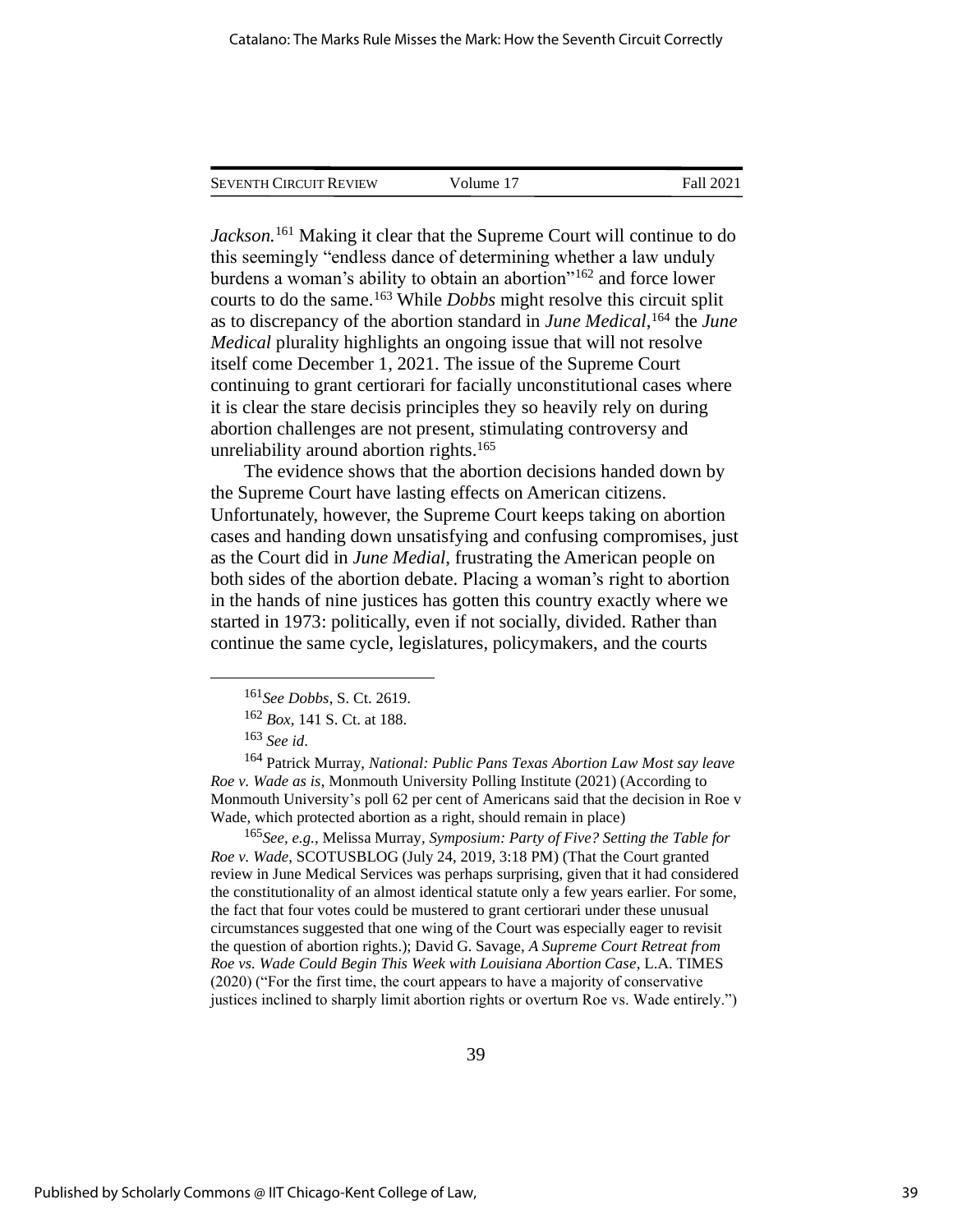| <b>SEVENTH CIRCUIT REVIEW</b> | Volume 17 | Fall 2021 |
|-------------------------------|-----------|-----------|
|                               |           |           |

must stop looking at abortion as a right of choice, uncoupled from access to healthcare and public health. Unfortunately, the current make up of the abortion debate leaves out three critical parties healthcare, evidence-based research, and the American people's wishes.

Perhaps the Supreme Court is no longer the best equipped institution to weigh the right to abortion and should leave the standard as is. Unlike the legislatures and the courts, public health and health care systems across the country have experience, expertise, and data surrounding reproductive health and healthcare. Yet, these public health organizations and health systems in various states will be blocked from reproductive health if the right to abortion continues to change or go away.

Abortion politics does not even consider the participation or views of the American people anymore. Most American people take a middle-of-the-road approach to abortion, believing there should be a right to abortion even if that right is not unlimited<sup>166</sup>, and feel the standard should be left alone. But the majority of American people the moderate voices on this issue—are being forgotten in this pointless partisan war. Even if most Americans take the "pro-choice" position over the "pro-life," the Democrat and Republican parties are polarized, and U.S. institutions, like the Supreme Court, keep the pot boiling, ensuring the battles will continue.<sup>167</sup>

The abortion debate has yet to hit its breaking point in state politics and judicial appointments. As the Supreme Court takes on yet another abortion case this term, all entities need to realize that legislative attacks on the right to abortion attack the right to healthcare. They are not separate.<sup>168</sup> Therefore, maybe it is the Supreme Court's time to send the message that the abortion standard is static and effectively remove itself from the abortion debate to stop the controversy. If the Court is ill-positioned to handle this issue, they

<sup>166</sup> *Murray* supra note 158 at 3.

<sup>167</sup> *See* Andy Schmookler: *The GOP: false 'friend' of anti-abortion Americans*, N. VA. DAILY (2021).

<sup>168</sup> *Roe*, 410 at 165-66.